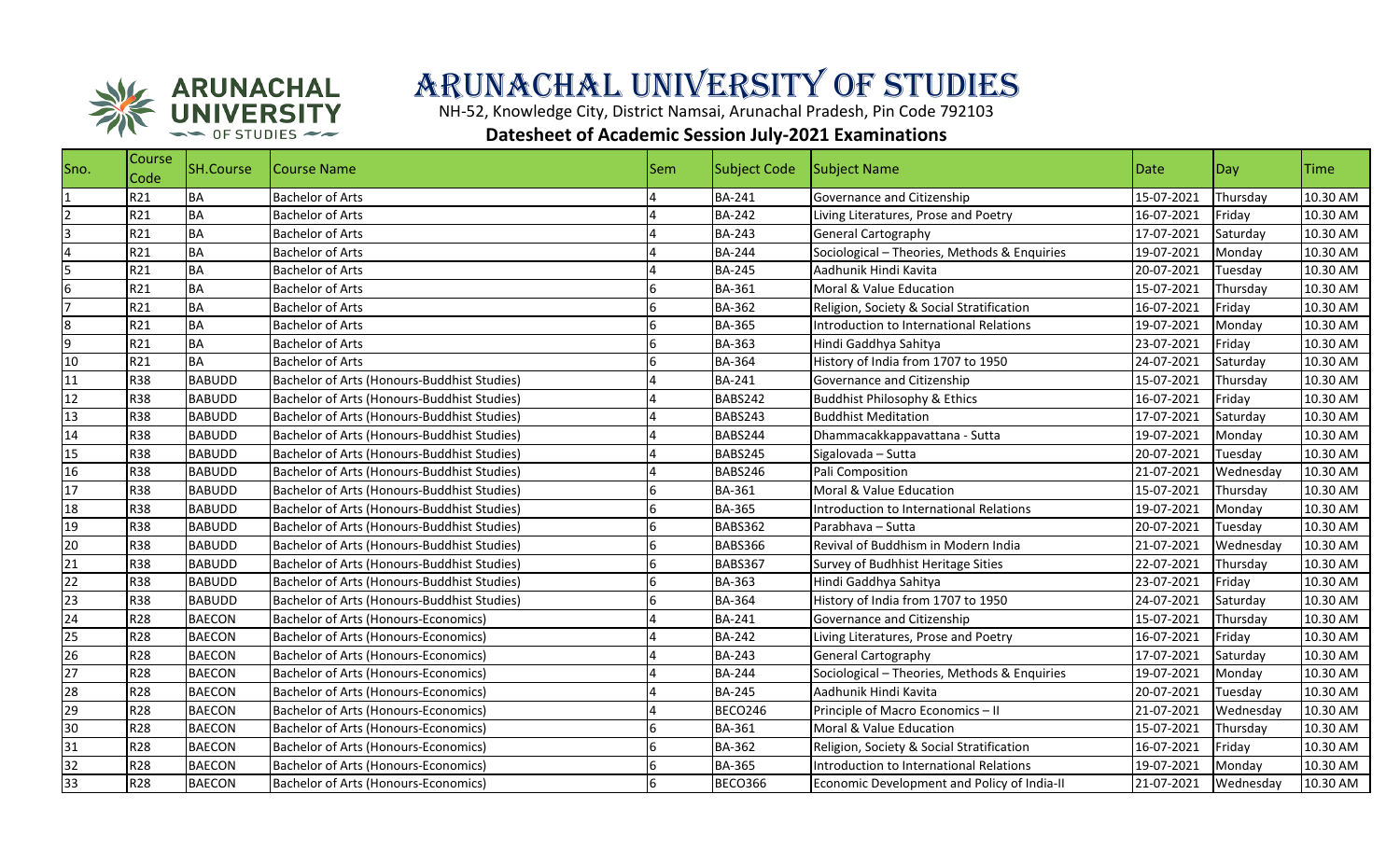| Sno. | Course<br>Code | SH.Course     | Course Name                             | <b>Sem</b> | <b>Subject Code</b> | Subject Name                                 | Date       | Day       | <b>Time</b> |
|------|----------------|---------------|-----------------------------------------|------------|---------------------|----------------------------------------------|------------|-----------|-------------|
| 34   | R28            | <b>BAECON</b> | Bachelor of Arts (Honours-Economics)    |            | <b>BA-363</b>       | Hindi Gaddhya Sahitya                        | 23-07-2021 | Friday    | 10.30 AM    |
| 35   | <b>R28</b>     | <b>BAECON</b> | Bachelor of Arts (Honours-Economics)    |            | <b>BA-364</b>       | History of India from 1707 to 1950           | 24-07-2021 | Saturday  | 10.30 AM    |
| 36   | R23            | <b>BAENG</b>  | Bachelor of Arts (Honours-English)      |            | <b>BA-241</b>       | Governance and Citizenship                   | 15-07-2021 | Thursday  | 10.30 AM    |
| 37   | R23            | <b>BAENG</b>  | Bachelor of Arts (Honours-English)      |            | <b>BA-242</b>       | Living Literatures, Prose and Poetry         | 16-07-2021 | Friday    | 10.30 AM    |
| 38   | R23            | <b>BAENG</b>  | Bachelor of Arts (Honours-English)      |            | <b>BA-243</b>       | <b>General Cartography</b>                   | 17-07-2021 | Saturday  | 10.30 AM    |
| 39   | <b>R23</b>     | <b>BAENG</b>  | Bachelor of Arts (Honours-English)      |            | <b>BA-244</b>       | Sociological - Theories, Methods & Enquiries | 19-07-2021 | Monday    | 10.30 AM    |
| 40   | R23            | <b>BAENG</b>  | Bachelor of Arts (Honours-English)      |            | <b>BA-245</b>       | Aadhunik Hindi Kavita                        | 20-07-2021 | Tuesday   | 10.30 AM    |
| 41   | R23            | <b>BAENG</b>  | Bachelor of Arts (Honours-English)      |            | BENG246             | Autobiography                                | 21-07-2021 | Wednesday | 10.30 AM    |
| 42   | R23            | <b>BAENG</b>  | Bachelor of Arts (Honours-English)      |            | <b>BA-361</b>       | Moral & Value Education                      | 15-07-2021 | Thursday  | 10.30 AM    |
| 43   | R23            | <b>BAENG</b>  | Bachelor of Arts (Honours-English)      |            | <b>BA-362</b>       | Religion, Society & Social Stratification    | 16-07-2021 | Friday    | 10.30 AM    |
| 44   | R23            | <b>BAENG</b>  | Bachelor of Arts (Honours-English)      | 6          | <b>BA-365</b>       | Introduction to International Relations      | 19-07-2021 | Monday    | 10.30 AM    |
| 45   | R23            | <b>BAENG</b>  | Bachelor of Arts (Honours-English)      |            | BENG366             | Indian Writing in English                    | 21-07-2021 | Wednesday | 10.30 AM    |
| 46   | R23            | <b>BAENG</b>  | Bachelor of Arts (Honours-English)      |            | <b>BA-363</b>       | Hindi Gaddhya Sahitya                        | 23-07-2021 | Friday    | 10.30 AM    |
| 47   | R23            | <b>BAENG</b>  | Bachelor of Arts (Honours-English)      |            | <b>BA-364</b>       | History of India from 1707 to 1950           | 24-07-2021 | Saturday  | 10.30 AM    |
| 48   | <b>R25</b>     | <b>BAGEO</b>  | Bachelor of Arts (Honours-Geography)    |            | <b>BA-241</b>       | Governance and Citizenship                   | 15-07-2021 | Thursday  | 10.30 AM    |
| 49   | <b>R25</b>     | <b>BAGEO</b>  | Bachelor of Arts (Honours-Geography)    |            | <b>BA-242</b>       | Living Literatures, Prose and Poetry         | 16-07-2021 | Friday    | 10.30 AM    |
| 50   | <b>R25</b>     | <b>BAGEO</b>  | Bachelor of Arts (Honours-Geography)    |            | <b>BA-243</b>       | General Cartography                          | 17-07-2021 | Saturday  | 10.30 AM    |
| 51   | <b>R25</b>     | <b>BAGEO</b>  | Bachelor of Arts (Honours-Geography)    |            | <b>BA-244</b>       | Sociological - Theories, Methods & Enquiries | 19-07-2021 | Monday    | 10.30 AM    |
| 52   | <b>R25</b>     | <b>BAGEO</b>  | Bachelor of Arts (Honours-Geography)    |            | <b>BA-245</b>       | Aadhunik Hindi Kavita                        | 20-07-2021 | Tuesday   | 10.30 AM    |
| 53   | <b>R25</b>     | <b>BAGEO</b>  | Bachelor of Arts (Honours-Geography)    |            | <b>BGEO246</b>      | Statistical Methods in Geography (Practical) | 21-07-2021 | Wednesday | 10.30 AM    |
| 54   | <b>R25</b>     | <b>BAGEO</b>  | Bachelor of Arts (Honours-Geography)    | 6          | <b>BA-361</b>       | Moral & Value Education                      | 15-07-2021 | Thursday  | 10.30 AM    |
| 55   | <b>R25</b>     | <b>BAGEO</b>  | Bachelor of Arts (Honours-Geography)    |            | <b>BA-362</b>       | Religion, Society & Social Stratification    | 16-07-2021 | Friday    | 10.30 AM    |
| 56   | <b>R25</b>     | <b>BAGEO</b>  | Bachelor of Arts (Honours-Geography)    |            | <b>BA-365</b>       | Introduction to International Relations      | 19-07-2021 | Monday    | 10.30 AM    |
| 57   | <b>R25</b>     | <b>BAGEO</b>  | Bachelor of Arts (Honours-Geography)    | 6          | <b>BGEO366</b>      | Field Work & Research Methodology            | 21-07-2021 | Wednesday | 10.30 AM    |
| 58   | <b>R25</b>     | <b>BAGEO</b>  | Bachelor of Arts (Honours-Geography)    | 6          | <b>BA-363</b>       | Hindi Gaddhya Sahitya                        | 23-07-2021 | Friday    | 10.30 AM    |
| 59   | <b>R25</b>     | <b>BAGEO</b>  | Bachelor of Arts (Honours-Geography)    | 6          | <b>BA-364</b>       | History of India from 1707 to 1950           | 24-07-2021 | Saturday  | 10.30 AM    |
| 60   | R22            | <b>BAHIN</b>  | Bachelor of Arts (Honours-Hindi)        |            | <b>BA-241</b>       | Governance and Citizenship                   | 15-07-2021 | Thursday  | 10.30 AM    |
| 61   | R22            | <b>BAHIN</b>  | Bachelor of Arts (Honours-Hindi)        |            | <b>BA-242</b>       | Living Literatures, Prose and Poetry         | 16-07-2021 | Friday    | 10.30 AM    |
| 62   | R22            | <b>BAHIN</b>  | <b>Bachelor of Arts (Honours-Hindi)</b> |            | <b>BA-243</b>       | General Cartography                          | 17-07-2021 | Saturday  | 10.30 AM    |
| 63   | R22            | <b>BAHIN</b>  | Bachelor of Arts (Honours-Hindi)        |            | <b>BA-244</b>       | Sociological - Theories, Methods & Enquiries | 19-07-2021 | Monday    | 10.30 AM    |
| 64   | R22            | <b>BAHIN</b>  | Bachelor of Arts (Honours-Hindi)        |            | <b>BA-245</b>       | Aadhunik Hindi Kavita                        | 20-07-2021 | Tuesday   | 10.30 AM    |
| 65   | R22            | <b>BAHIN</b>  | Bachelor of Arts (Honours-Hindi)        |            | BHIN246             | Hindi Loksahitya                             | 21-07-2021 | Wednesday | 10.30 AM    |
| 66   | R22            | <b>BAHIN</b>  | Bachelor of Arts (Honours-Hindi)        | 6          | <b>BA-361</b>       | Moral & Value Education                      | 15-07-2021 | Thursday  | 10.30 AM    |
| 67   | R22            | <b>BAHIN</b>  | Bachelor of Arts (Honours-Hindi)        |            | <b>BA-362</b>       | Religion, Society & Social Stratification    | 16-07-2021 | Friday    | 10.30 AM    |
| 68   | R22            | <b>BAHIN</b>  | Bachelor of Arts (Honours-Hindi)        | 6          | <b>BA-365</b>       | Introduction to International Relations      | 19-07-2021 | Monday    | 10.30 AM    |
| 69   | R22            | <b>BAHIN</b>  | Bachelor of Arts (Honours-Hindi)        | 6          | <b>BHIN366</b>      | Prayojan Mulak Hindi                         | 21-07-2021 | Wednesday | 10.30 AM    |
| 70   | R22            | <b>BAHIN</b>  | Bachelor of Arts (Honours-Hindi)        | 6          | <b>BA-363</b>       | Hindi Gaddhya Sahitya                        | 23-07-2021 | Friday    | 10.30 AM    |
| 71   | R22            | <b>BAHIN</b>  | Bachelor of Arts (Honours-Hindi)        | 6          | <b>BA-364</b>       | History of India from 1707 to 1950           | 24-07-2021 | Saturday  | 10.30 AM    |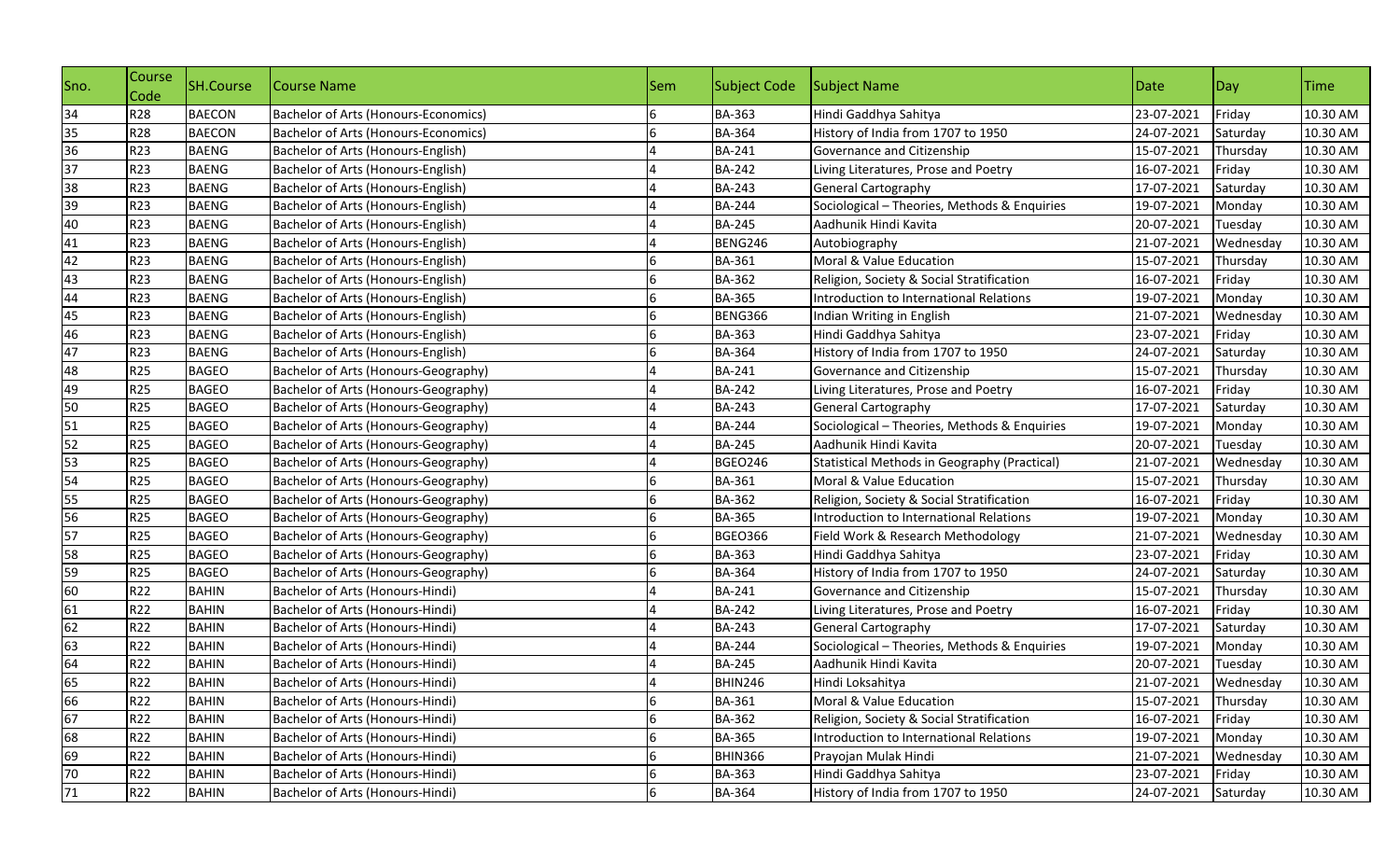| Sno. | Course<br>Code | SH.Course     | Course Name                                          | Sem | Subject Code   | Subject Name                                  | Date       | Day       | <b>Time</b> |
|------|----------------|---------------|------------------------------------------------------|-----|----------------|-----------------------------------------------|------------|-----------|-------------|
| 72   | R24            | <b>BAHIST</b> | Bachelor of Arts (Honours-History)                   |     | <b>BA-241</b>  | Governance and Citizenship                    | 15-07-2021 | Thursday  | 10.30 AM    |
| 73   | R24            | <b>BAHIST</b> | Bachelor of Arts (Honours-History)                   |     | <b>BA-242</b>  | Living Literatures, Prose and Poetry          | 16-07-2021 | Friday    | 10.30 AM    |
| 74   | R24            | <b>BAHIST</b> | Bachelor of Arts (Honours-History)                   |     | <b>BA-243</b>  | <b>General Cartography</b>                    | 17-07-2021 | Saturday  | 10.30 AM    |
| 75   | R24            | <b>BAHIST</b> | Bachelor of Arts (Honours-History)                   |     | <b>BA-244</b>  | Sociological - Theories, Methods & Enquiries  | 19-07-2021 | Monday    | 10.30 AM    |
| 76   | R24            | <b>BAHIST</b> | Bachelor of Arts (Honours-History)                   |     | <b>BA-245</b>  | Aadhunik Hindi Kavita                         | 20-07-2021 | Tuesday   | 10.30 AM    |
| 77   | R24            | <b>BAHIST</b> | Bachelor of Arts (Honours-History)                   |     | BHIS246        | World History (1914-1991)                     | 21-07-2021 | Wednesday | 10.30 AM    |
| 78   | R24            | <b>BAHIST</b> | Bachelor of Arts (Honours-History)                   |     | <b>BA-361</b>  | Moral & Value Education                       | 15-07-2021 | Thursday  | 10.30 AM    |
| 79   | R24            | <b>BAHIST</b> | Bachelor of Arts (Honours-History)                   |     | <b>BA-362</b>  | Religion, Society & Social Stratification     | 16-07-2021 | Friday    | 10.30 AM    |
| 80   | R24            | <b>BAHIST</b> | Bachelor of Arts (Honours-History)                   | 6   | <b>BA-365</b>  | Introduction to International Relations       | 19-07-2021 | Monday    | 10.30 AM    |
| 81   | R24            | <b>BAHIST</b> | Bachelor of Arts (Honours-History)                   |     | BHIS366        | Indian National Movement (1885-1947)          | 21-07-2021 | Wednesday | 10.30 AM    |
| 82   | R24            | <b>BAHIST</b> | Bachelor of Arts (Honours-History)                   | 6   | <b>BA-363</b>  | Hindi Gaddhya Sahitya                         | 23-07-2021 | Friday    | 10.30 AM    |
| 83   | R24            | <b>BAHIST</b> | Bachelor of Arts (Honours-History)                   |     | <b>BA-364</b>  | History of India from 1707 to 1950            | 24-07-2021 | Saturday  | 10.30 AM    |
| 84   | R26            | <b>BAPOLS</b> | Bachelor of Arts (Honours-Political Science)         |     | <b>BA-241</b>  | Governance and Citizenship                    | 15-07-2021 | Thursday  | 10.30 AM    |
| 85   | R26            | <b>BAPOLS</b> | Bachelor of Arts (Honours-Political Science)         |     | <b>BA-242</b>  | Living Literatures, Prose and Poetry          | 16-07-2021 | Friday    | 10.30 AM    |
| 86   | R26            | <b>BAPOLS</b> | Bachelor of Arts (Honours-Political Science)         |     | <b>BA-243</b>  | <b>General Cartography</b>                    | 17-07-2021 | Saturday  | 10.30 AM    |
| 87   | R26            | <b>BAPOLS</b> | Bachelor of Arts (Honours-Political Science)         |     | <b>BA-244</b>  | Sociological - Theories, Methods & Enquiries  | 19-07-2021 | Monday    | 10.30 AM    |
| 88   | R26            | <b>BAPOLS</b> | Bachelor of Arts (Honours-Political Science)         |     | <b>BA-245</b>  | Aadhunik Hindi Kavita                         | 20-07-2021 | Tuesday   | 10.30 AM    |
| 89   | R26            | <b>BAPOLS</b> | Bachelor of Arts (Honours-Political Science)         |     | BPOL246        | Perspectives on Public Administration         | 21-07-2021 | Wednesday | 10.30 AM    |
| 90   | R26            | <b>BAPOLS</b> | Bachelor of Arts (Honours-Political Science)         |     | <b>BA-361</b>  | Moral & Value Education                       | 15-07-2021 | Thursday  | 10.30 AM    |
| 91   | R26            | <b>BAPOLS</b> | Bachelor of Arts (Honours-Political Science)         |     | <b>BA-362</b>  | Religion, Society & Social Stratification     | 16-07-2021 | Friday    | 10.30 AM    |
| 92   | R26            | <b>BAPOLS</b> | Bachelor of Arts (Honours-Political Science)         | 6   | <b>BA-365</b>  | Introduction to International Relations       | 19-07-2021 | Monday    | 10.30 AM    |
| 93   | R26            | <b>BAPOLS</b> | Bachelor of Arts (Honours-Political Science)         | 6   | BPOL366        | India's Foreign Policy in a Globalizing World | 21-07-2021 | Wednesday | 10.30 AM    |
| 94   | R26            | <b>BAPOLS</b> | Bachelor of Arts (Honours-Political Science)         | 6.  | BA-363         | Hindi Gaddhya Sahitya                         | 23-07-2021 | Friday    | 10.30 AM    |
| 95   | R26            | <b>BAPOLS</b> | Bachelor of Arts (Honours-Political Science)         | 6   | <b>BA-364</b>  | History of India from 1707 to 1950            | 24-07-2021 | Saturday  | 10.30 AM    |
| 96   | R27            | <b>BASOCY</b> | Bachelor of Arts (Honours-Sociology)                 |     | <b>BA-241</b>  | Governance and Citizenship                    | 15-07-2021 | Thursday  | 10.30 AM    |
| 97   | R27            | <b>BASOCY</b> | Bachelor of Arts (Honours-Sociology)                 |     | <b>BA-242</b>  | Living Literatures, Prose and Poetry          | 16-07-2021 | Friday    | 10.30 AM    |
| 98   | R27            | <b>BASOCY</b> | Bachelor of Arts (Honours-Sociology)                 |     | <b>BA-243</b>  | <b>General Cartography</b>                    | 17-07-2021 | Saturday  | 10.30 AM    |
| 99   | R27            | <b>BASOCY</b> | Bachelor of Arts (Honours-Sociology)                 |     | <b>BA-244</b>  | Sociological - Theories, Methods & Enquiries  | 19-07-2021 | Monday    | 10.30 AM    |
| 100  | R27            | <b>BASOCY</b> | Bachelor of Arts (Honours-Sociology)                 |     | <b>BA-245</b>  | Aadhunik Hindi Kavita                         | 20-07-2021 | Tuesday   | 10.30 AM    |
| 101  | R27            | <b>BASOCY</b> | Bachelor of Arts (Honours-Sociology)                 |     | BSOC246        | <b>Urban Sociology</b>                        | 21-07-2021 | Wednesday | 10.30 AM    |
| 102  | R27            | <b>BASOCY</b> | Bachelor of Arts (Honours-Sociology)                 |     | <b>BA-361</b>  | Moral & Value Education                       | 15-07-2021 | Thursday  | 10.30 AM    |
| 103  | R27            | <b>BASOCY</b> | Bachelor of Arts (Honours-Sociology)                 |     | <b>BA-362</b>  | Religion, Society & Social Stratification     | 16-07-2021 | Friday    | 10.30 AM    |
| 104  | R27            | <b>BASOCY</b> | Bachelor of Arts (Honours-Sociology)                 | 6   | <b>BA-365</b>  | Introduction to International Relations       | 19-07-2021 | Monday    | 10.30 AM    |
| 105  | R27            | <b>BASOCY</b> | Bachelor of Arts (Honours-Sociology)                 | 6   | <b>BSOC366</b> | Sociology of Social Movements                 | 21-07-2021 | Wednesday | 10.30 AM    |
| 106  | R27            | <b>BASOCY</b> | Bachelor of Arts (Honours-Sociology)                 | 6   | BA-363         | Hindi Gaddhya Sahitya                         | 23-07-2021 | Friday    | 10.30 AM    |
| 107  | R27            | <b>BASOCY</b> | Bachelor of Arts (Honours-Sociology)                 | 6   | <b>BA-364</b>  | History of India from 1707 to 1950            | 24-07-2021 | Saturday  | 10.30 AM    |
| 108  | R39            | <b>BAJMC</b>  | Bachelor of Arts (Journalism and Mass Communication) |     | BJMC241        | Basics of Camera, Lights & Sound              | 15-07-2021 | Thursday  | 10.30 AM    |
| 109  | R39            | <b>BAJMC</b>  | Bachelor of Arts (Journalism and Mass Communication) | 4   | BJMC242        | National & International Affairs              | 16-07-2021 | Friday    | 10.30 AM    |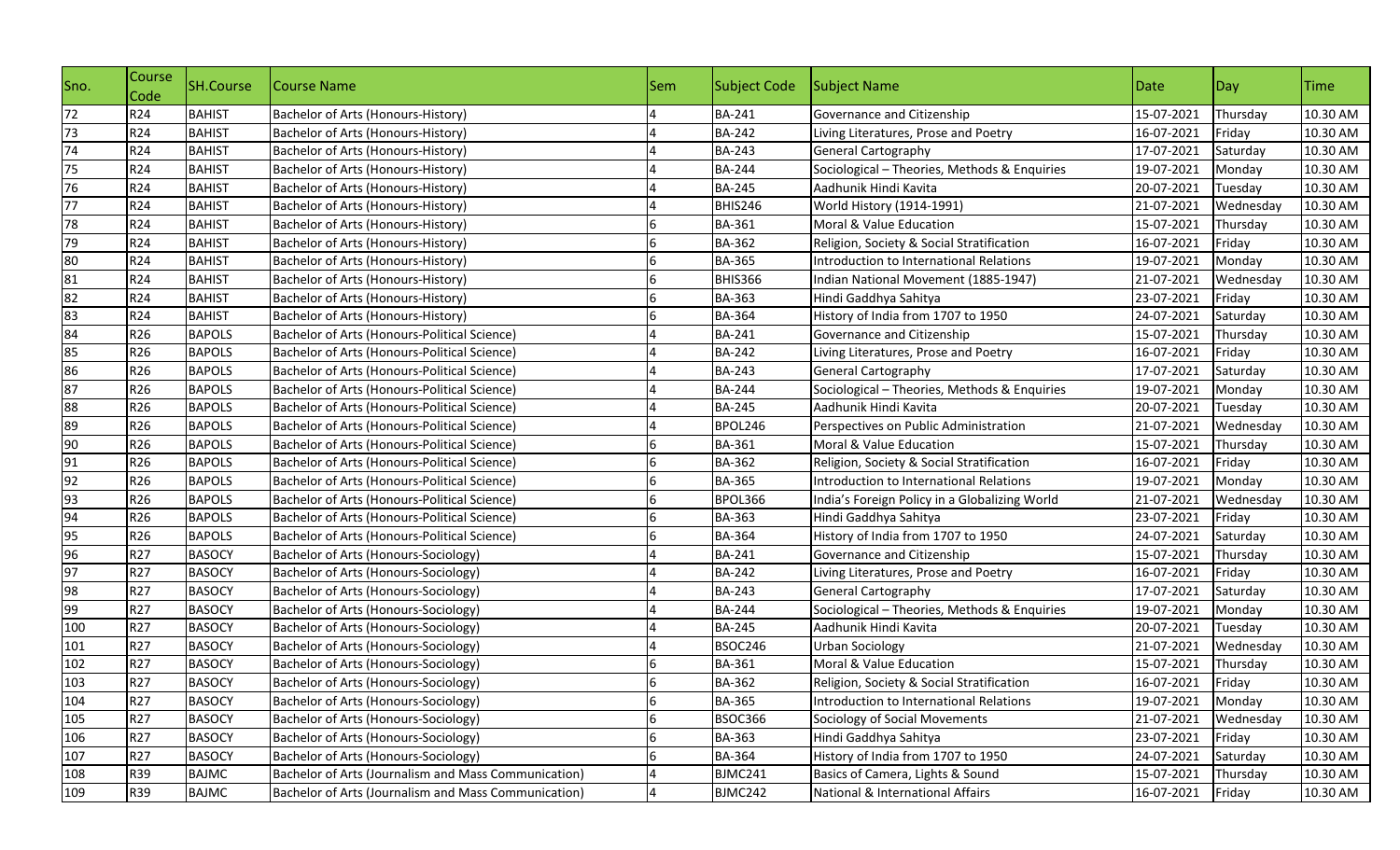| Sno. | Course<br>Code | <b>SH.Course</b> | Course Name                                          | Sem | <b>Subject Code</b> | Subject Name                                   | Date       | Day       | Time     |
|------|----------------|------------------|------------------------------------------------------|-----|---------------------|------------------------------------------------|------------|-----------|----------|
| 110  | R39            | <b>BAJMC</b>     | Bachelor of Arts (Journalism and Mass Communication) |     | BJMC243             | Radio Journalism & Production                  | 17-07-2021 | Saturday  | 10.30 AM |
| 111  | R39            | <b>BAJMC</b>     | Bachelor of Arts (Journalism and Mass Communication) |     | BJMC244             | <b>Communication Research</b>                  | 19-07-2021 | Monday    | 10.30 AM |
| 112  | R39            | <b>BAJMC</b>     | Bachelor of Arts (Journalism and Mass Communication) |     | BJMC245             | <b>Contemporary Issues and Current Affairs</b> | 20-07-2021 | Tuesday   | 10.30 AM |
| 113  | <b>R39</b>     | <b>BAJMC</b>     | Bachelor of Arts (Journalism and Mass Communication) |     | BJMC365             | <b>Business Communication</b>                  | 15-07-2021 | Thursday  | 10.30 AM |
| 114  | R39            | <b>BAJMC</b>     | Bachelor of Arts (Journalism and Mass Communication) | 6   | BJMC362             | Multimedia Journalism                          | 16-07-2021 | Friday    | 10.30 AM |
| 115  | R39            | <b>BAJMC</b>     | Bachelor of Arts (Journalism and Mass Communication) | 6   | BJMC363             | Film Appreciation                              | 17-07-2021 | Saturday  | 10.30 AM |
| 116  | R39            | <b>BAJMC</b>     | Bachelor of Arts (Journalism and Mass Communication) | 6   | BJMC364             | Project                                        | 19-07-2021 | Monday    | 10.30 AM |
| 117  | R39            | <b>BAJMC</b>     | Bachelor of Arts (Journalism and Mass Communication) |     | <b>BJMC361</b>      | Media, Gender and Human Rights                 | 20-07-2021 | Tuesday   | 10.30 AM |
| 118  | E21            | <b>BABED</b>     | Bachelor of Arts-Bachelor of Education (Integrated)  |     | BBED242             | Living Literatures, Prose and Poetry           | 16-07-2021 | Friday    | 10.30 AM |
| 119  | E21            | <b>BABED</b>     | Bachelor of Arts-Bachelor of Education (Integrated)  |     | BBED243             | <b>General Cartography</b>                     | 17-07-2021 | Saturday  | 10.30 AM |
| 120  | E21            | <b>BABED</b>     | Bachelor of Arts-Bachelor of Education (Integrated)  |     | BBED244             | Sociological - Theories, Methods & Enquiries   | 19-07-2021 | Monday    | 10.30 AM |
| 121  | E21            | <b>BABED</b>     | Bachelor of Arts-Bachelor of Education (Integrated)  |     | BBED245             | Aadhunik Hindi Kavita                          | 20-07-2021 | Tuesday   | 10.30 AM |
| 122  | E21            | <b>BABED</b>     | Bachelor of Arts-Bachelor of Education (Integrated)  |     | BBED246             | Learning and Teaching                          | 24-07-2021 | Saturday  | 10.30 AM |
| 123  | E21            | <b>BABED</b>     | Bachelor of Arts-Bachelor of Education (Integrated)  |     | BBED241             | <b>Understanding Disciplines and Subjects</b>  | 28-07-2021 | Wednesday | 10.30 AM |
| 124  | E21            | <b>BABED</b>     | Bachelor of Arts-Bachelor of Education (Integrated)  | 6   | <b>BBED361</b>      | <b>Teaching of Mathematics</b>                 | 15-07-2021 | Thursday  | 10.30 AM |
| 125  | E21            | <b>BABED</b>     | Bachelor of Arts-Bachelor of Education (Integrated)  | 6   | <b>BBED362</b>      | <b>Teaching of Social Science</b>              | 15-07-2021 | Thursday  | 10.30 AM |
| 126  | E21            | <b>BABED</b>     | Bachelor of Arts-Bachelor of Education (Integrated)  | 6   | BBED363             | <b>Teaching of Biological Science</b>          | 15-07-2021 | Thursday  | 10.30 AM |
| 127  | E21            | <b>BABED</b>     | Bachelor of Arts-Bachelor of Education (Integrated)  |     | BBED364             | <b>Teaching of Physical Science</b>            | 15-07-2021 | Thursday  | 10.30 AM |
| 128  | E21            | <b>BABED</b>     | Bachelor of Arts-Bachelor of Education (Integrated)  |     | BBED36X3            | <b>Teaching of Commerce</b>                    | 15-07-2021 | Thursday  | 10.30 AM |
| 129  | E21            | <b>BABED</b>     | Bachelor of Arts-Bachelor of Education (Integrated)  | 6   | <b>BBED365</b>      | Religion, Society & Social Stratification      | 16-07-2021 | Friday    | 10.30 AM |
| 130  | E21            | <b>BABED</b>     | Bachelor of Arts-Bachelor of Education (Integrated)  | 6   | BBED369             | School Organisation and Management             | 17-07-2021 | Saturday  | 10.30 AM |
| 131  | E21            | <b>BABED</b>     | Bachelor of Arts-Bachelor of Education (Integrated)  | 6   | BBED368             | Introduction to International Relations        | 19-07-2021 | Monday    | 10.30 AM |
| 132  | E21            | <b>BABED</b>     | Bachelor of Arts-Bachelor of Education (Integrated)  |     | BBED36X             | <b>Teaching of English</b>                     | 21-07-2021 | Wednesday | 10.30 AM |
| 133  | E21            | <b>BABED</b>     | Bachelor of Arts-Bachelor of Education (Integrated)  |     | BBED36X1            | Teaching of History                            | 21-07-2021 | Wednesday | 10.30 AM |
| 134  | E21            | <b>BABED</b>     | Bachelor of Arts-Bachelor of Education (Integrated)  |     | BBED36X2            | <b>Teaching of Political Science</b>           | 21-07-2021 | Wednesday | 10.30 AM |
| 135  | E21            | <b>BABED</b>     | Bachelor of Arts-Bachelor of Education (Integrated)  | 6   | BBED366             | Teaching of Hindi                              | 21-07-2021 | Wednesday | 10.30 AM |
| 136  | E21            | <b>BABED</b>     | Bachelor of Arts-Bachelor of Education (Integrated)  | 6   | <b>BBED367</b>      | History of India from 1707 to 1950             | 24-07-2021 | Saturday  | 10.30 AM |
| 137  | E21            | <b>BABED</b>     | Bachelor of Arts-Bachelor of Education (Integrated)  |     | BBED36X4            | <b>Teaching of General Science</b>             | 29-07-2021 | Thursday  | 10.30 AM |
| 138  | E21            | <b>BABED</b>     | Bachelor of Arts-Bachelor of Education (Integrated)  |     | <b>BBED481</b>      | Gender, School and Society                     | 15-07-2021 | Thursday  | 10.30 AM |
| 139  | E21            | <b>BABED</b>     | Bachelor of Arts-Bachelor of Education (Integrated)  |     | <b>BBED482</b>      | Creating an Inclusive School                   | 16-07-2021 | Friday    | 10.30 AM |
| 140  | E21            | <b>BABED</b>     | Bachelor of Arts-Bachelor of Education (Integrated)  |     | <b>BBED483</b>      | Critical Understanding of ICT(T+P)             | 17-07-2021 | Saturday  | 10.30 AM |
| 141  | E21            | <b>BABED</b>     | Bachelor of Arts-Bachelor of Education (Integrated)  |     | <b>BBED484</b>      | Understanding the Self (P)                     | 19-07-2021 | Monday    | 10.30 AM |
| 142  | E21            | <b>BABED</b>     | Bachelor of Arts-Bachelor of Education (Integrated)  | 8   | <b>BBED485</b>      | Health, Yoga and Physical Education            | 20-07-2021 | Tuesday   | 10.30 AM |
| 143  | E21            | <b>BABED</b>     | Bachelor of Arts-Bachelor of Education (Integrated)  |     | <b>BBED486</b>      | Teacher as a Counsellor                        | 21-07-2021 | Wednesday | 10.30 AM |
| 144  | W22            | <b>BALLB</b>     | Bachelor of Arts-Bachelor of Law (Integrated)        |     | <b>BA-244</b>       | Sociological-Theories, Methods and Enquiries   | 15-07-2021 | Thursday  | 11.30 AM |
| 145  | W22            | <b>BALLB</b>     | Bachelor of Arts-Bachelor of Law (Integrated)        |     | BLLB241             | Constitutional Law of India-II                 | 16-07-2021 | Friday    | 10.30 AM |
| 146  | W22            | <b>BALLB</b>     | Bachelor of Arts-Bachelor of Law (Integrated)        |     | BLLB242             | Family Law - II (Muslim Law)                   | 17-07-2021 | Saturday  | 10.30 AM |
| 147  | W22            | <b>BALLB</b>     | Bachelor of Arts-Bachelor of Law (Integrated)        |     | BLLB243             | Indian Legal History                           | 19-07-2021 | Monday    | 10.30 AM |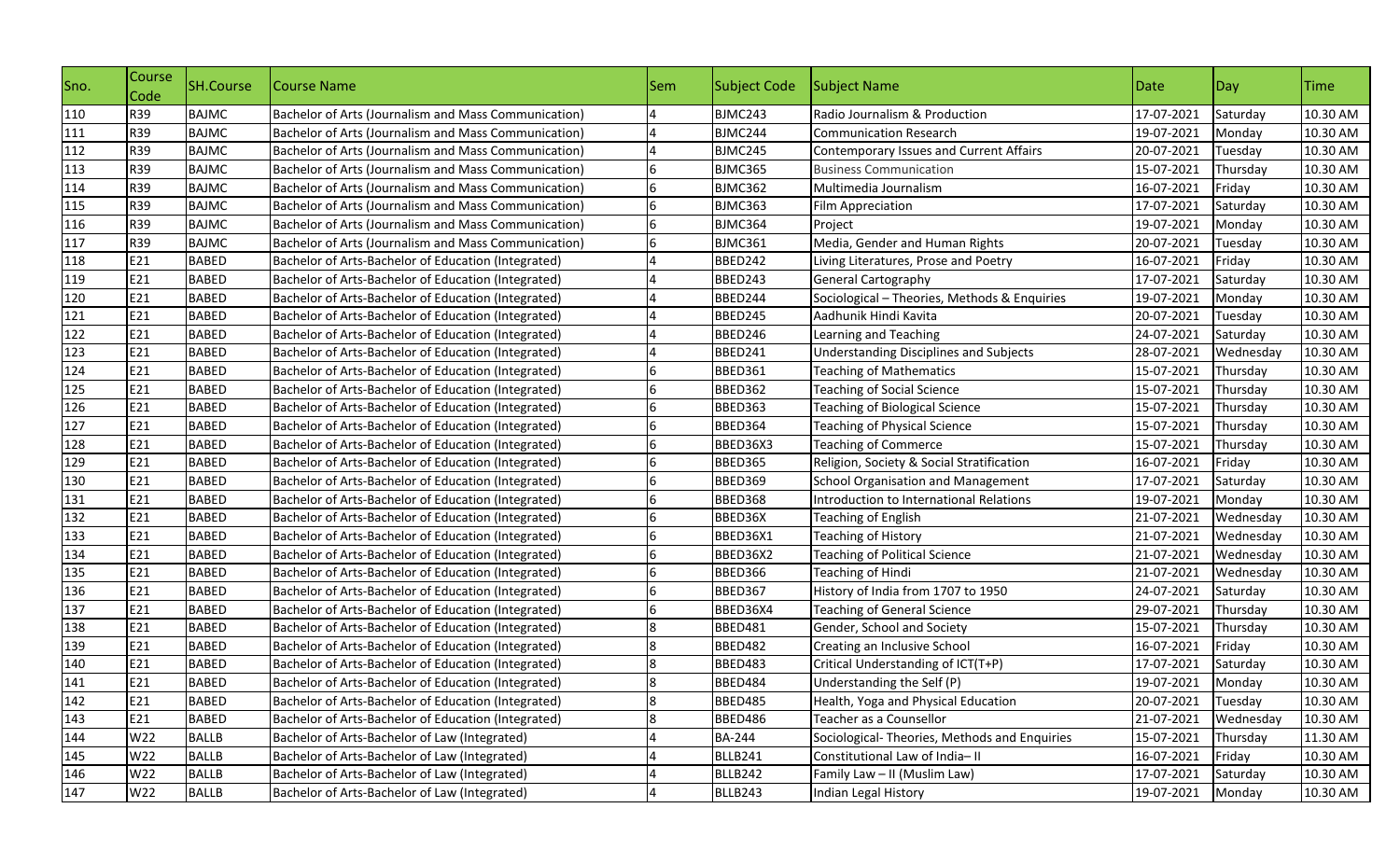| Sno. | Course<br>Code  | SH.Course    | Course Name                                   | Sem | <b>Subject Code</b> | Subject Name                                                        | Date       | Day       | <b>Time</b> |
|------|-----------------|--------------|-----------------------------------------------|-----|---------------------|---------------------------------------------------------------------|------------|-----------|-------------|
| 148  | W22             | <b>BALLB</b> | Bachelor of Arts-Bachelor of Law (Integrated) |     | BLLB245             | Land Laws Including Ceiling and Other Local Laws                    | 20-07-2021 | Tuesday   | 10.30 AM    |
| 149  | W22             | <b>BALLB</b> | Bachelor of Arts-Bachelor of Law (Integrated) |     | BLLB246             | Legal Ethics and Court Craft                                        | 21-07-2021 | Wednesday | 10.30 AM    |
| 150  | W22             | <b>BALLB</b> | Bachelor of Arts-Bachelor of Law (Integrated) | 6   | <b>BLLB361</b>      | Constitutional Law of India - II                                    | 15-07-2021 | Thursday  | 11.30 AM    |
| 151  | W22             | <b>BALLB</b> | Bachelor of Arts-Bachelor of Law (Integrated) |     | BLLB362             | Law of Contract - II (Special Contract)                             | 16-07-2021 | Friday    | 10.30 AM    |
| 152  | W22             | <b>BALLB</b> | Bachelor of Arts-Bachelor of Law (Integrated) |     | BLLB363             | Family Law - II (Muslim Law)                                        | 17-07-2021 | Saturday  | 10.30 AM    |
| 153  | W22             | <b>BALLB</b> | Bachelor of Arts-Bachelor of Law (Integrated) | 6   | <b>BLLB364</b>      | Public International Law                                            | 19-07-2021 | Monday    | 10.30 AM    |
| 154  | W22             | <b>BALLB</b> | Bachelor of Arts-Bachelor of Law (Integrated) | 6   | BLLB365             | Human Rights Law                                                    | 20-07-2021 | Tuesday   | 10.30 AM    |
| 155  | W22             | <b>BALLB</b> | Bachelor of Arts-Bachelor of Law (Integrated) | 6   | <b>BLLB366</b>      | Corporate Law                                                       | 21-07-2021 | Wednesday | 10.30 AM    |
| 156  | W22             | <b>BALLB</b> | Bachelor of Arts-Bachelor of Law (Integrated) |     | <b>BLLB481</b>      | Tax Law                                                             | 15-07-2021 | Thursday  | 11.30 AM    |
| 157  | W22             | <b>BALLB</b> | Bachelor of Arts-Bachelor of Law (Integrated) |     | <b>BLLB482</b>      | Jurisprudence                                                       | 16-07-2021 | Friday    | 11.30 AM    |
| 158  | W22             | <b>BALLB</b> | Bachelor of Arts-Bachelor of Law (Integrated) |     | BLLB483             | Civil Procedure Code & Limitation Act                               | 17-07-2021 | Saturday  | 10.30 AM    |
| 159  | W22             | <b>BALLB</b> | Bachelor of Arts-Bachelor of Law (Integrated) |     | <b>BLLB484</b>      | Criminal Procedure Code                                             | 19-07-2021 | Monday    | 10.30 AM    |
| 160  | W22             | <b>BALLB</b> | Bachelor of Arts-Bachelor of Law (Integrated) | 8   | <b>BLLB485</b>      | Law of Evidence                                                     | 20-07-2021 | Tuesday   | 10.30 AM    |
| 161  | W22             | <b>BALLB</b> | Bachelor of Arts-Bachelor of Law (Integrated) |     | BLLB486             | Alternative Dispute Resolution                                      | 21-07-2021 | Wednesday | 10.30 AM    |
| 162  | W22             | <b>BALLB</b> | Bachelor of Arts-Bachelor of Law (Integrated) | 10  | BLLB5X2             | Information Technology Law                                          | 16-07-2021 | Friday    | 11.30 AM    |
| 163  | W22             | <b>BALLB</b> | Bachelor of Arts-Bachelor of Law (Integrated) | 10  | BLLB5X3             | Bio-Technology and Law                                              | 17-07-2021 | Saturday  | 10.30 AM    |
| 164  | W22             | <b>BALLB</b> | Bachelor of Arts-Bachelor of Law (Integrated) | 10  | BLLB5X4             | Law and The Child                                                   | 19-07-2021 | Monday    | 11.30 AM    |
| 165  | W22             | <b>BALLB</b> | Bachelor of Arts-Bachelor of Law (Integrated) | 10  | BLLB5X5             | Gender Justice and Feminist Jurisprudence                           | 20-07-2021 | Tuesday   | 10.30 AM    |
| 166  | W22             | <b>BALLB</b> | Bachelor of Arts-Bachelor of Law (Integrated) | 10  | BLLB5X6             | International Criminal Law and International Criminal Co 21-07-2021 |            | Wednesday | 10.30 AM    |
| 167  | W22             | <b>BALLB</b> | Bachelor of Arts-Bachelor of Law (Integrated) | 10  | BLLB5X7             | Dissertation & Viva-Voce                                            | 22-07-2021 | Thursday  | 10.30 AM    |
| 168  | W22             | <b>BALLB</b> | Bachelor of Arts-Bachelor of Law (Integrated) | 10  | BLLB5X1             | Criminology & Penology                                              | 23-07-2021 | Friday    | 10.30 AM    |
| 169  | C <sub>21</sub> | <b>BBA</b>   | <b>Bachelor of Business Administration</b>    |     | <b>BBA-241</b>      | <b>Business Research Methods</b>                                    | 15-07-2021 | Thursday  | 11.30 AM    |
| 170  | C <sub>21</sub> | <b>BBA</b>   | <b>Bachelor of Business Administration</b>    |     | <b>BBA-243</b>      | Services Management                                                 | 17-07-2021 | Saturday  | 10.30 AM    |
| 171  | C <sub>21</sub> | <b>BBA</b>   | <b>Bachelor of Business Administration</b>    |     | <b>BBA-244</b>      | <b>Banking Regulations &amp; Operations</b>                         | 19-07-2021 | Monday    | 11.30 AM    |
| 172  | C <sub>21</sub> | <b>BBA</b>   | <b>Bachelor of Business Administration</b>    |     | <b>BBA-245</b>      | <b>Cost Accounting</b>                                              | 20-07-2021 | Tuesday   | 10.30 AM    |
| 173  | C <sub>21</sub> | <b>BBA</b>   | <b>Bachelor of Business Administration</b>    |     | <b>BBA-242</b>      | <b>Financial Management</b>                                         | 24-07-2021 | Saturday  | 10.30 AM    |
| 174  | C <sub>21</sub> | <b>BBA</b>   | <b>Bachelor of Business Administration</b>    |     | <b>BBA-361</b>      | <b>International Business</b>                                       | 15-07-2021 | Thursday  | 11.30 AM    |
| 175  | C <sub>21</sub> | <b>BBA</b>   | <b>Bachelor of Business Administration</b>    | 6   | <b>BBA-362</b>      | E-Business                                                          | 16-07-2021 | Friday    | 11.30 AM    |
| 176  | C <sub>21</sub> | <b>BBA</b>   | <b>Bachelor of Business Administration</b>    | 6   | <b>BBA-363</b>      | <b>Income Tax</b>                                                   | 17-07-2021 | Saturday  | 10.30 AM    |
| 177  | C <sub>21</sub> | <b>BBA</b>   | <b>Bachelor of Business Administration</b>    | 6   | <b>BBA-364</b>      | <b>Strategic Management</b>                                         | 19-07-2021 | Monday    | 11.30 AM    |
| 178  | C <sub>21</sub> | <b>BBA</b>   | <b>Bachelor of Business Administration</b>    | 6   | <b>BBA-365</b>      | <b>Employee Welfare &amp; Social Security</b>                       | 20-07-2021 | Tuesday   | 10.30 AM    |
| 179  | C <sub>22</sub> | <b>BCOM</b>  | <b>Bachelor of Commerce</b>                   |     | <b>BCM-241</b>      | <b>Business Communication</b>                                       | 15-07-2021 | Thursday  | 11.30 AM    |
| 180  | C <sub>22</sub> | <b>BCOM</b>  | <b>Bachelor of Commerce</b>                   | 4   | <b>BCM-242</b>      | <b>Corporate Accounting</b>                                         | 16-07-2021 | Friday    | 11.30 AM    |
| 181  | C <sub>22</sub> | <b>BCOM</b>  | <b>Bachelor of Commerce</b>                   |     | <b>BCM-244</b>      | E-Commerce                                                          | 19-07-2021 | Monday    | 11.30 AM    |
| 182  | C <sub>22</sub> | <b>BCOM</b>  | <b>Bachelor of Commerce</b>                   |     | <b>BCM-243</b>      | <b>Cost Accounting</b>                                              | 20-07-2021 | Tuesday   | 10.30 AM    |
| 183  | C <sub>22</sub> | <b>BCOM</b>  | <b>Bachelor of Commerce</b>                   |     | <b>BCM-361</b>      | Banking and Insurance                                               | 15-07-2021 | Thursday  | 11.30 AM    |
| 184  | C <sub>22</sub> | <b>BCOM</b>  | <b>Bachelor of Commerce</b>                   |     | <b>BCM-362</b>      | Office Management and Secretarial Practice                          | 16-07-2021 | Friday    | 11.30 AM    |
| 185  | C <sub>22</sub> | <b>BCOM</b>  | <b>Bachelor of Commerce</b>                   | 6   | <b>BCM-363</b>      | Personal Selling and Salesmanship                                   | 17-07-2021 | Saturday  | 10.30 AM    |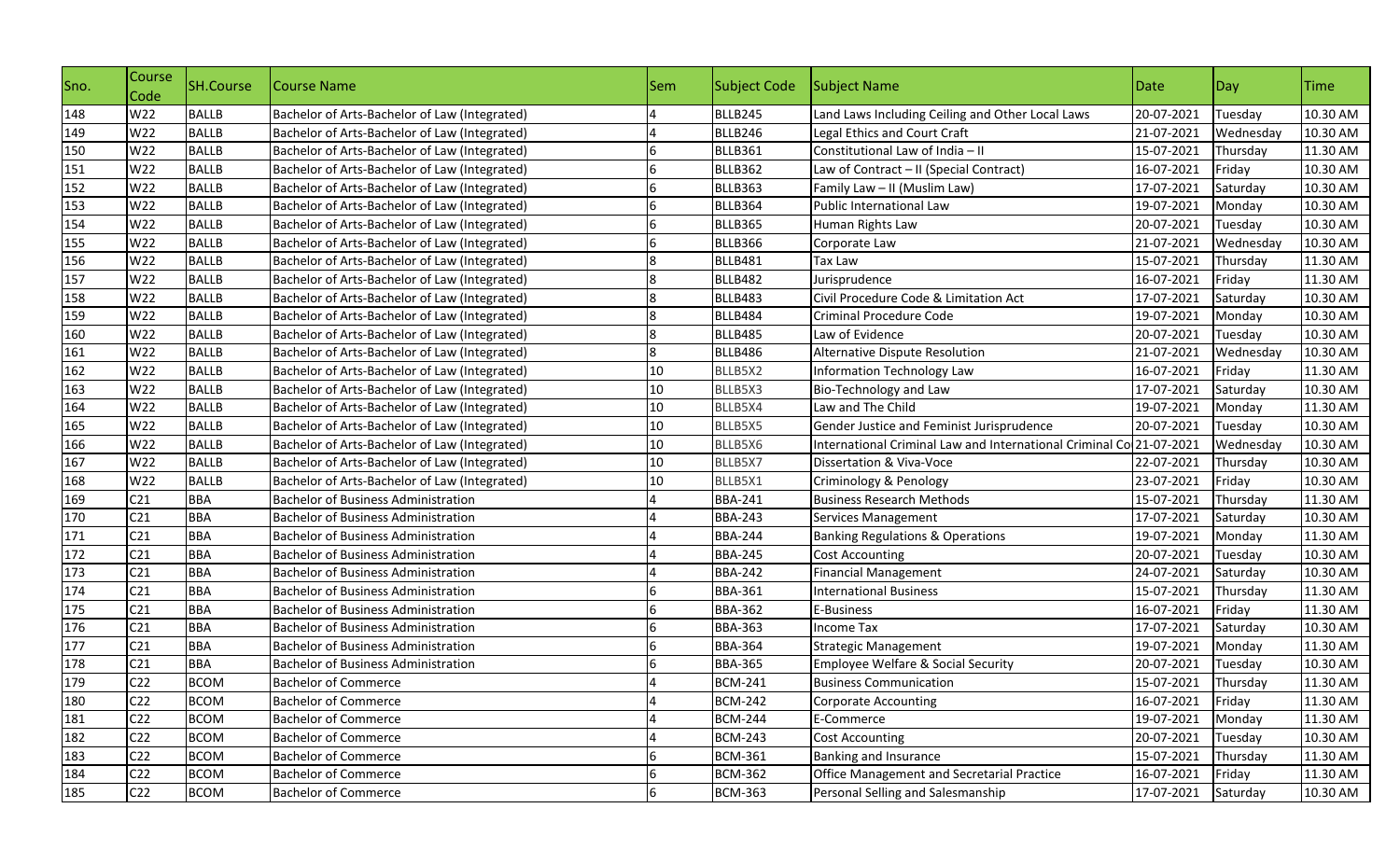| Sno. | Course<br>Code  | <b>SH.Course</b> | Course Name                                                                  | lSem. | Subject Code   | Subject Name                        | Date       | $\log$    | <b>Time</b> |
|------|-----------------|------------------|------------------------------------------------------------------------------|-------|----------------|-------------------------------------|------------|-----------|-------------|
| 186  | C <sub>22</sub> | <b>BCOM</b>      | <b>Bachelor of Commerce</b>                                                  |       | <b>BCM-364</b> | <b>Indian Economy</b>               | 19-07-2021 | Monday    | 11.30 AM    |
| 187  | N26             | <b>BCA</b>       | <b>Bachelor of Computer Application</b>                                      |       | <b>BCA-241</b> | Formal Language and Automata Theory | 15-07-2021 | Thursday  | 11.30 AM    |
| 188  | N26             | <b>BCA</b>       | <b>Bachelor of Computer Application</b>                                      |       | <b>BCA-242</b> | Data Communication                  | 16-07-2021 | Friday    | 11.30 AM    |
| 189  | N26             | <b>BCA</b>       | <b>Bachelor of Computer Application</b>                                      |       | <b>BCA-243</b> | System Analysis & Design            | 17-07-2021 | Saturday  | 10.30 AM    |
| 190  | N26             | <b>BCA</b>       | <b>Bachelor of Computer Application</b>                                      |       | <b>BCA-244</b> | <b>Financial Accounting</b>         | 19-07-2021 | Monday    | 11.30 AM    |
| 191  | N26             | <b>BCA</b>       | <b>Bachelor of Computer Application</b>                                      |       | <b>BCA-245</b> | Practical                           | 20-07-2021 | Tuesday   | 10.30 AM    |
| 192  | N26             | <b>BCA</b>       | <b>Bachelor of Computer Application</b>                                      |       | <b>BCA-361</b> | <b>Visual Basic</b>                 | 15-07-2021 | Thursday  | 11.30 AM    |
| 193  | N26             | <b>BCA</b>       | <b>Bachelor of Computer Application</b>                                      |       | <b>BCA-362</b> | Computer Graphics                   | 16-07-2021 | Friday    | 11.30 AM    |
| 194  | N26             | <b>BCA</b>       | <b>Bachelor of Computer Application</b>                                      |       | <b>BCA-363</b> | Software Engineering                | 17-07-2021 | Saturday  | 10.30 AM    |
| 195  | N26             | <b>BCA</b>       | <b>Bachelor of Computer Application</b>                                      |       | <b>BCA-364</b> | Project                             | 19-07-2021 | Monday    | 11.30 AM    |
| 196  | <b>N57</b>      | <b>BCAMCA</b>    | Bachelor of Computer Applications-Master of Computer Applicatio4             |       | BMCA241        | <b>Computer Organization</b>        | 15-07-2021 | Thursday  | 11.30 AM    |
| 197  | <b>N57</b>      | <b>BCAMCA</b>    | Bachelor of Computer Applications-Master of Computer Applicatio <sup>4</sup> |       | BMCA242        | <b>Graph Theory</b>                 | 16-07-2021 | Friday    | 11.30 AM    |
| 198  | <b>N57</b>      | <b>BCAMCA</b>    | Bachelor of Computer Applications-Master of Computer Applicatio <sup>4</sup> |       | BMCA243        | System Analysis & Design            | 17-07-2021 | Saturday  | 10.30 AM    |
| 199  | <b>N57</b>      | <b>BCAMCA</b>    | Bachelor of Computer Applications-Master of Computer Applicatio <sup>4</sup> |       | BMCA244        | <b>Financial Accounting</b>         | 19-07-2021 | Monday    | 11.30 AM    |
| 200  | <b>N57</b>      | <b>BCAMCA</b>    | Bachelor of Computer Applications-Master of Computer Applicatio <sup>4</sup> |       | BMCA245        | Practical                           | 20-07-2021 | Tuesday   | 10.30 AM    |
| 201  | <b>N57</b>      | <b>BCAMCA</b>    | Bachelor of Computer Applications-Master of Computer Applicatio6             |       | BMCA361        | <b>Visual Basic</b>                 | 15-07-2021 | Thursday  | 11.30 AM    |
| 202  | <b>N57</b>      | <b>BCAMCA</b>    | Bachelor of Computer Applications-Master of Computer Applicatio6             |       | BMCA362        | <b>Computer Graphics</b>            | 16-07-2021 | Friday    | 11.30 AM    |
| 203  | <b>N57</b>      | <b>BCAMCA</b>    | Bachelor of Computer Applications-Master of Computer Applicatio 6            |       | BMCA363        | Software Engineering                | 17-07-2021 | Saturday  | 10.30 AM    |
| 204  | <b>N57</b>      | <b>BCAMCA</b>    | Bachelor of Computer Applications-Master of Computer Applicatio6             |       | BMCA364        | Project                             | 19-07-2021 | Monday    | 11.30 AM    |
| 205  | <b>N57</b>      | <b>BCAMCA</b>    | Bachelor of Computer Applications-Master of Computer Applicatio 8            |       | BMCA481        | Data Mining & Warehousing           | 15-07-2021 | Thursday  | 11.30 AM    |
| 206  | <b>N57</b>      | <b>BCAMCA</b>    | Bachelor of Computer Applications-Master of Computer Applicatio 8            |       | BMCA482        | Compiler Design                     | 16-07-2021 | Friday    | 11.30 AM    |
| 207  | <b>N57</b>      | <b>BCAMCA</b>    | Bachelor of Computer Applications-Master of Computer Applicatio 8            |       | BMCA483        | Analysis & Design of Algorithms     | 17-07-2021 | Saturday  | 10.30 AM    |
| 208  | <b>N57</b>      | <b>BCAMCA</b>    | Bachelor of Computer Applications-Master of Computer Applicatio 8            |       | BMCA484        | Minor Project Work                  | 19-07-2021 | Monday    | 11.30 AM    |
| 209  | <b>N57</b>      | <b>BCAMCA</b>    | Bachelor of Computer Applications-Master of Computer Applicatio 10           |       | BMCA5X3        | Project Work & Viva                 | 17-07-2021 | Saturday  | 10.30 AM    |
| 210  | <b>N57</b>      | <b>BCAMCA</b>    | Bachelor of Computer Applications-Master of Computer Applicatio 10           |       | BMCA5X1        | <b>Distributed System</b>           | 24-07-2021 | Saturday  | 10.30 AM    |
| 211  | <b>N57</b>      | <b>BCAMCA</b>    | Bachelor of Computer Applications-Master of Computer Applicatio 10           |       | BMCA5X2        | Cryptography & Network Security     | 26-07-2021 | Monday    | 10.30 AM    |
| 212  | E23             | <b>BED</b>       | <b>Bachelor of Education</b>                                                 |       | <b>BED-241</b> | Gender, School and Society          | 15-07-2021 | Thursday  | 11.30 AM    |
| 213  | E23             | <b>BED</b>       | <b>Bachelor of Education</b>                                                 |       | <b>BED-242</b> | Creating an Inclusive School        | 16-07-2021 | Friday    | 11.30 AM    |
| 214  | E23             | <b>BED</b>       | <b>Bachelor of Education</b>                                                 |       | <b>BED-243</b> | Critical Understanding of ICT(T+P)  | 17-07-2021 | Saturday  | 11.30 AM    |
| 215  | E23             | <b>BED</b>       | <b>Bachelor of Education</b>                                                 |       | <b>BED-244</b> | Understanding the Self (P)          | 19-07-2021 | Monday    | 11.30 AM    |
| 216  | E23             | <b>BED</b>       | <b>Bachelor of Education</b>                                                 |       | <b>BED-245</b> | Health, Yoga and Physical Education | 20-07-2021 | Tuesday   | 11.30 AM    |
| 217  | E23             | <b>BED</b>       | <b>Bachelor of Education</b>                                                 |       | <b>BED-246</b> | Teacher as a Counsellor             | 21-07-2021 | Wednesday | 11.30 AM    |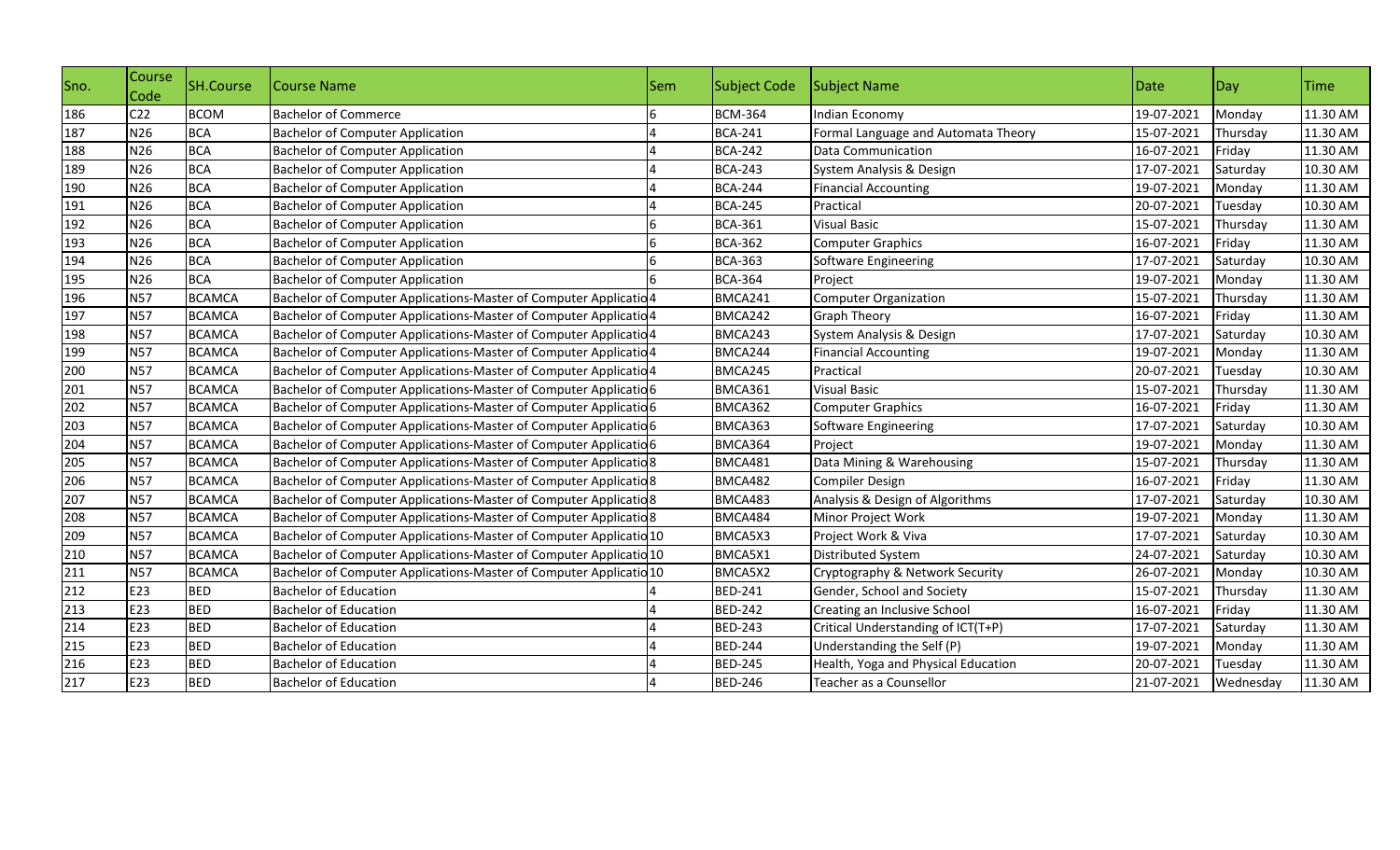| Sno. | Course<br>Code | <b>SH.Course</b> | Course Name                                                  | <b>Sem</b> | Subject Code                                                                                   | Subject Name                                                                                                                                                                                                                                                                                        | Date              | Day       | <b>Time</b> |
|------|----------------|------------------|--------------------------------------------------------------|------------|------------------------------------------------------------------------------------------------|-----------------------------------------------------------------------------------------------------------------------------------------------------------------------------------------------------------------------------------------------------------------------------------------------------|-------------------|-----------|-------------|
| 218  | E29            | <b>BEDHI</b>     | Bachelor of Education-Special Education (Hearing Impairment) |            | BESH241<br>BESH242<br>BESH243<br>BESH244<br>BESH245<br>BESH246<br>BESH247                      | <b>Guidance and Counselling</b><br>Early Childhood Care & Education<br><b>Applied Behavioural Analysis</b><br><b>Community Based Rehabilitation</b><br>Application of ICT in Classroom<br><b>Gender and Disability</b><br><b>Braille and Assistive Devices</b>                                      | 15-07-2021        | Thursday  | 12.30 PM    |
| 219  | E29            | <b>BEDHI</b>     | Bachelor of Education-Special Education (Hearing Impairment) |            | BESH248<br>BESH249<br>BESH24X<br>BESH24XI<br>BESH24XII<br>BESH24XIII                           | <b>Orientation &amp; Mobility</b><br><b>Communication Options: Oralism</b><br><b>Communication Options: Manual (Indian Sign</b><br>Language)<br>4. Augmentative and Alternative Communication<br>Management of Learning Disability<br>6. Vocational Rehabilitation & Transition to Job<br>Placement | 16-07-2021        | Friday    | 12.30 PM    |
| 220  | E29            | <b>BEDHI</b>     | Bachelor of Education-Special Education (Hearing Impairment) |            | BESH24XIV                                                                                      | Basic Research & Basic Statistic                                                                                                                                                                                                                                                                    | 17-07-2021        | Saturday  | 11.30 AM    |
| 221  | E29            | <b>BEDHI</b>     | Bachelor of Education-Special Education (Hearing Impairment) |            | BESH24XV                                                                                       | Practical: Cross Disability and Inclusion                                                                                                                                                                                                                                                           | 19-07-2021        | Monday    | 11.30 AM    |
| 222  | E29            | <b>BEDHI</b>     | Bachelor of Education-Special Education (Hearing Impairment) |            | BESH24XVI                                                                                      | Other Disability Special School                                                                                                                                                                                                                                                                     | 20-07-2021        | Tuesday   | 11.30 AM    |
| 223  | E29            | <b>BEDHI</b>     | Bachelor of Education-Special Education (Hearing Impairment) |            | BESH24XVII                                                                                     | Inclusive School                                                                                                                                                                                                                                                                                    | 21-07-2021        | Wednesday | 11.30 AM    |
| 224  | E30            | <b>BEDVI</b>     | Bachelor of Education-Special Education (Visual Impairment)  |            | <b>BESV241</b><br><b>BESV242</b><br>BESV243<br>BESV244<br>BESV245<br><b>BESV246</b><br>BESV247 | <b>Guidance and Counselling</b><br>Early Childhood Care & Education<br><b>Applied Behavioural Analysis</b><br><b>Community Based Rehabilitation</b><br>Application of ICT in Classroom<br><b>Gender and Disability</b><br><b>Braille and Assistive Devices</b>                                      | 15-07-2021        | Thursday  | 12.30 PM    |
| 225  | E30            | <b>BEDVI</b>     | Bachelor of Education-Special Education (Visual Impairment)  |            | <b>BESV248</b><br><b>BESV249</b><br>BESV24X<br>BESV24XI<br>BESV24XII<br>BESV24XIII             | <b>Orientation &amp; Mobility</b><br><b>Communication Options: Oralism</b><br>Communication Options: Manual (Indian Sign<br>Language)<br>4. Augmentative and Alternative Communication<br>Management of Learning Disability<br>6. Vocational Rehabilitation & Transition to Job<br>Placement        | 16-07-2021 Friday |           | 12.30 PM    |
| 226  | E30            | <b>BEDVI</b>     | Bachelor of Education-Special Education (Visual Impairment)  |            | BESV24XIV                                                                                      | Basic Research & Basic Statistic                                                                                                                                                                                                                                                                    | 17-07-2021        | Saturday  | 11.30 AM    |
| 227  | E30            | <b>BEDVI</b>     | Bachelor of Education-Special Education (Visual Impairment)  |            | BESV24XV                                                                                       | Practical: Cross Disability and Inclusion                                                                                                                                                                                                                                                           | 19-07-2021        | Monday    | 11.30 AM    |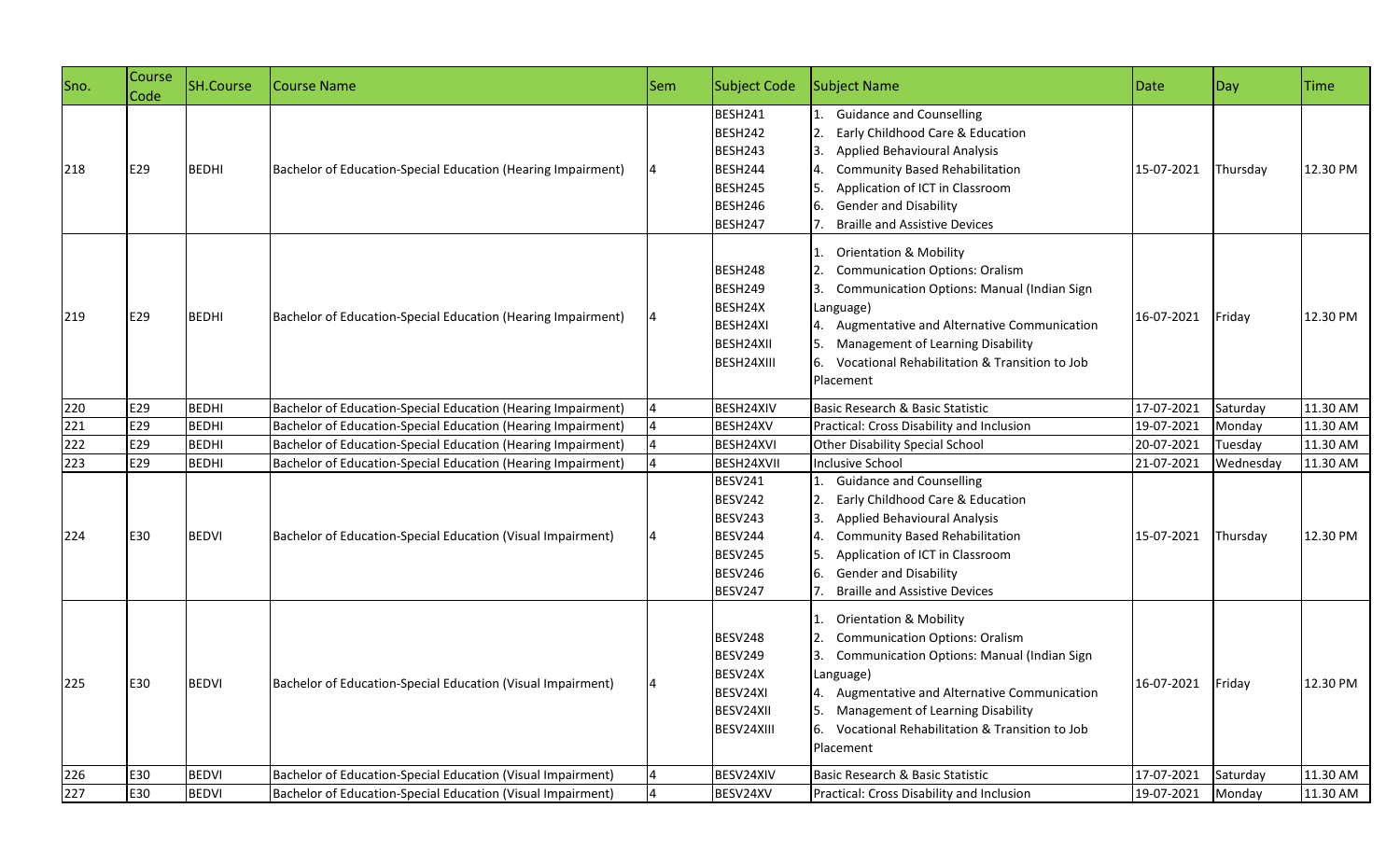| Sno. | Course<br>Code | <b>SH.Course</b> | Course Name                                                 | Sem | <b>Subject Code</b>                                                                                                     | Subject Name                                                                                                                                                                                                                                                                                                                                | Date       | Day       | <b>Time</b> |
|------|----------------|------------------|-------------------------------------------------------------|-----|-------------------------------------------------------------------------------------------------------------------------|---------------------------------------------------------------------------------------------------------------------------------------------------------------------------------------------------------------------------------------------------------------------------------------------------------------------------------------------|------------|-----------|-------------|
| 228  | E30            | <b>BEDVI</b>     | Bachelor of Education-Special Education (Visual Impairment) |     | BESV24XVI                                                                                                               | Other Disability Special School                                                                                                                                                                                                                                                                                                             | 20-07-2021 | Tuesday   | 11.30 AM    |
| 229  | E30            | <b>BEDVI</b>     | Bachelor of Education-Special Education (Visual Impairment) | 4   | BESV24XVII                                                                                                              | <b>Inclusive School</b>                                                                                                                                                                                                                                                                                                                     | 21-07-2021 | Wednesday | 11.30 AM    |
| 230  | W21            | <b>LLB</b>       | Bachelor of Law                                             |     | LLB-241                                                                                                                 | Environmental Law                                                                                                                                                                                                                                                                                                                           | 15-07-2021 | Thursday  | 12.30 PM    |
| 231  | W21            | <b>LLB</b>       | <b>Bachelor of Law</b>                                      |     | LLB-243                                                                                                                 | Civil Procedure Code & Limitation Act                                                                                                                                                                                                                                                                                                       | 17-07-2021 | Saturday  | 12.30 PM    |
| 232  | W21            | <b>LLB</b>       | Bachelor of Law                                             |     | LLB-244                                                                                                                 | Criminal Procedure Code                                                                                                                                                                                                                                                                                                                     | 19-07-2021 | Monday    | 11.30 AM    |
| 233  | W21            | LLB              | Bachelor of Law                                             |     | LLB-242                                                                                                                 | Human Rights Law                                                                                                                                                                                                                                                                                                                            | 20-07-2021 | Tuesday   | 11.30 AM    |
| 234  | W21            | <b>LLB</b>       | <b>Bachelor of Law</b>                                      |     | LLB-245                                                                                                                 | Land Laws                                                                                                                                                                                                                                                                                                                                   | 21-07-2021 | Wednesday | 11.30 AM    |
| 235  | W21            | <b>LLB</b>       | Bachelor of Law                                             |     | LLB-246                                                                                                                 | Criminology & Penology                                                                                                                                                                                                                                                                                                                      | 23-07-2021 | Friday    | 10.30 AM    |
| 236  | W21            | <b>LLB</b>       | <b>Bachelor of Law</b>                                      |     | LLB-361                                                                                                                 | Interpretation of Statutes                                                                                                                                                                                                                                                                                                                  | 15-07-2021 | Thursday  | 12.30 PM    |
| 237  | W21            | <b>LLB</b>       | Bachelor of Law                                             |     | LLB-364<br>LLB-365<br>LLB-366<br>LLB-367<br>LLB-368<br>LLB-369<br>LLB-36X<br>LLB-36XI<br>LLB-36XII<br>LLB-36XIII        | Optional Subjects (Any two of the following):<br>a) International Humanitarian Law<br>b) Indirect Taxes<br>c) International Refuge Law<br>d) Criminology<br>e) Socio Economic Offences<br>f) International Economic Law<br>g) Private International Law<br>h) Law of International Organization<br>i) Health Care Law<br>j) Comparative Law | 16-07-2021 | Friday    | 12.30 PM    |
| 238  | W21            | <b>LLB</b>       | <b>Bachelor of Law</b>                                      | 6   | LLB-363                                                                                                                 | Banking & Insurance Law                                                                                                                                                                                                                                                                                                                     | 17-07-2021 | Saturday  | 12.30 PM    |
| 239  | W21            | LLB              | <b>Bachelor of Law</b>                                      |     | LLB-364<br>LLB-365<br>LLB-366<br>LLB-367<br><b>LLB-368</b><br>LLB-369<br>LLB-36X<br>LLB-36XI<br>LLB-36XII<br>LLB-36XIII | Optional Subjects (Any two of the following):<br>a) International Humanitarian Law<br>b) Indirect Taxes<br>c) International Refuge Law<br>d) Criminology<br>e) Socio Economic Offences<br>f) International Economic Law<br>g) Private International Law<br>h) Law of International Organization<br>i) Health Care Law<br>j) Comparative Law | 19-07-2021 | Monday    | 11.30 AM    |
| 240  | W21            | <b>LLB</b>       | Bachelor of Law                                             | 6   | LLB-36XIV                                                                                                               | Moot Court Exercise and Internship                                                                                                                                                                                                                                                                                                          | 20-07-2021 | Tuesday   | 11.30 AM    |
| 241  | W21            | <b>LLB</b>       | Bachelor of Law                                             |     | LLB-36XV                                                                                                                | Dissertation & Viva-Voce                                                                                                                                                                                                                                                                                                                    | 21-07-2021 | Wednesday | 11.30 AM    |
| 242  | W21            | <b>LLB</b>       | Bachelor of Law                                             |     | LLB-362                                                                                                                 | Criminology & Penology                                                                                                                                                                                                                                                                                                                      | 23-07-2021 | Friday    | 10.30 AM    |
| 243  | P27            | <b>BPHARMA</b>   | <b>Bachelor of Pharmacy</b>                                 |     | <b>BPH-241</b>                                                                                                          | Pharmaceutical Organic Chemistry III- (T)                                                                                                                                                                                                                                                                                                   | 22-07-2021 | Thursday  | 10.30 AM    |
| 244  | P27            | <b>BPHARMA</b>   | <b>Bachelor of Pharmacy</b>                                 |     | <b>BPH-242</b>                                                                                                          | Medicinal Chemistry $I - (T)$                                                                                                                                                                                                                                                                                                               | 23-07-2021 | Friday    | 10.30 AM    |
| 245  | P27            | <b>BPHARMA</b>   | <b>Bachelor of Pharmacy</b>                                 | 4   | <b>BPH-243</b>                                                                                                          | Physical Pharmaceutics $II - (T)$                                                                                                                                                                                                                                                                                                           | 24-07-2021 | Saturday  | 10.30 AM    |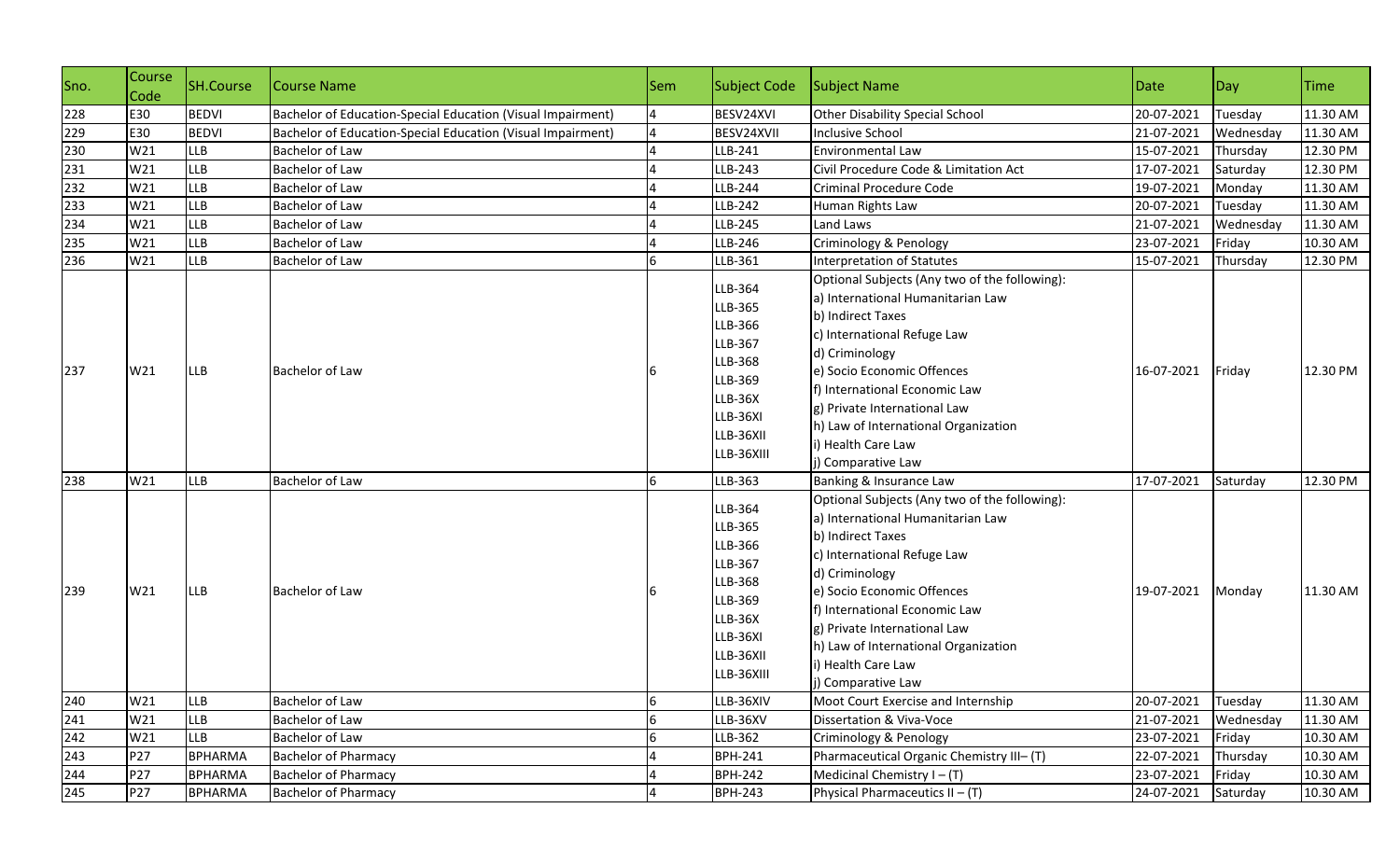| Sno. | Course<br>Code | <b>SH.Course</b> | Course Name                               | <b>Sem</b> | Subject Code                                             | <b>Subject Name</b>                                                      | Date       | Day       | <b>Time</b> |
|------|----------------|------------------|-------------------------------------------|------------|----------------------------------------------------------|--------------------------------------------------------------------------|------------|-----------|-------------|
| 246  | P27            | <b>BPHARMA</b>   | <b>Bachelor of Pharmacy</b>               |            | <b>BPH-244</b>                                           | Pharmacology $I - (T)$                                                   | 26-07-2021 | Monday    | 10.30 AM    |
| 247  | P27            | <b>BPHARMA</b>   | <b>Bachelor of Pharmacy</b>               |            | <b>BPH-245</b>                                           | Pharmacognosy and Phytochemistry I- (T)                                  | 27-07-2021 | Tuesday   | 10.30 AM    |
| 248  | P27            | <b>BPHARMA</b>   | <b>Bachelor of Pharmacy</b>               |            | <b>BPH-246</b>                                           | Medicinal Chemistry $I - (P)$                                            | 28-07-2021 | Wednesday | 10.30 AM    |
| 249  | P27            | <b>BPHARMA</b>   | <b>Bachelor of Pharmacy</b>               |            | <b>BPH-247</b>                                           | Physical Pharmaceutics $II - (P)$                                        | 29-07-2021 | Thursday  | 10.30 AM    |
| 250  | P27            | <b>BPHARMA</b>   | <b>Bachelor of Pharmacy</b>               |            | <b>BPH-248</b>                                           | Pharmacology $I - (P)$                                                   | 30-07-2021 | Friday    | 10.30 AM    |
| 251  | P27            | <b>BPHARMA</b>   | <b>Bachelor of Pharmacy</b>               |            | <b>BPH-249</b>                                           | Pharmacognosy and Phytochemistry $I - (P)$                               | 31-07-2021 | Saturday  | 10.30 AM    |
| 252  | E37            | <b>BPES</b>      | Bachelor of Physical Education and Sports |            | BPES241                                                  | <b>Remedial and Massage</b>                                              | 15-07-2021 | Thursday  | 12.30 PM    |
| 253  | E37            | <b>BPES</b>      | Bachelor of Physical Education and Sports |            | BPES242                                                  | <b>Sports Training &amp; Coaching</b>                                    | 16-07-2021 | Friday    | 12.30 PM    |
| 254  | E37            | <b>BPES</b>      | Bachelor of Physical Education and Sports |            | BPES243<br>BPES243(1)<br>BPES243(2)<br>BPES243(3)        | Any one<br>1. Hockey<br>2. Kabaddi<br>3. Judo<br>4. Badminton            | 17-07-2021 | Saturday  | 12.30 PM    |
| 255  | E37            | <b>BPES</b>      | Bachelor of Physical Education and Sports |            | BPES244                                                  | <b>General Lessons Practical</b>                                         | 19-07-2021 | Monday    | 11.30 AM    |
| 256  | E37            | <b>BPES</b>      | Bachelor of Physical Education and Sports |            | BPES245                                                  | Athletics                                                                | 20-07-2021 | Tuesday   | 11.30 AM    |
| 257  | E37            | <b>BPES</b>      | Bachelor of Physical Education and Sports |            | BPES246                                                  | <b>Remedial and Massage Practical</b>                                    | 21-07-2021 | Wednesday | 11.30 AM    |
| 258  | E37            | <b>BPES</b>      | Bachelor of Physical Education and Sports |            | <b>BPES362</b>                                           | Test, Measurement & Evaluation                                           | 16-07-2021 | Friday    | 12.30 PM    |
| 259  | E37            | <b>BPES</b>      | Bachelor of Physical Education and Sports |            | <b>BPES363</b><br>BPES363(1)<br>BPES363(2)<br>BPES363(3) | (Any one)<br>1. Cricket<br>2. Hand Ball<br>3. Volley Ball<br>4.Foot Ball | 17-07-2021 | Saturday  | 12.30 PM    |
| 260  | E37            | <b>BPES</b>      | Bachelor of Physical Education and Sports |            | BPES364                                                  | Marking & Officiating in any Two Games                                   | 19-07-2021 | Monday    | 11.30 AM    |
| 261  | E37            | <b>BPES</b>      | Bachelor of Physical Education and Sports |            | BPES365                                                  | Marking & Officiating in Athletics                                       | 20-07-2021 | Tuesday   | 11.30 AM    |
| 262  | E37            | <b>BPES</b>      | Bachelor of Physical Education and Sports |            | <b>BPES366</b>                                           | Lesson Planning                                                          | 21-07-2021 | Wednesday | 11.30 AM    |
| 263  | E37            | <b>BPES</b>      | Bachelor of Physical Education and Sports | 6          | <b>BPES361</b>                                           | Sports Psychology                                                        | 24-07-2021 | Saturday  | 10.30 AM    |
| 264  | A24            | <b>BSCAGRI</b>   | Bachelor of Science (Agriculture)         | 6          | BSAG361                                                  | Farm Management and Agricultural Marketing                               | 15-07-2021 | Thursday  | 12.30 PM    |
| 265  | A24            | <b>BSCAGRI</b>   | Bachelor of Science (Agriculture)         |            | BSAG362                                                  | Tropical, Subtropical, Temperate Vegetables and Potato                   | 16-07-2021 | Friday    | 12.30 PM    |
| 266  | A24            | <b>BSCAGRI</b>   | Bachelor of Science (Agriculture)         |            | BSAG363                                                  | Water and Weed Management in Horticulture                                | 17-07-2021 | Saturday  | 12.30 PM    |
| 267  | A24            | <b>BSCAGRI</b>   | Bachelor of Science (Agriculture)         |            | BSAG364                                                  | Livestock and Poultry Management                                         | 19-07-2021 | Monday    | 12.30 PM    |
| 268  | A24            | <b>BSCAGRI</b>   | Bachelor of Science (Agriculture)         |            | BSAG365                                                  | Renewable Energy and Green Technology                                    | 20-07-2021 | Tuesday   | 12.30 PM    |
| 269  | A24            | <b>BSCAGRI</b>   | Bachelor of Science (Agriculture)         |            | BSAG366                                                  | Growth and Development of Horticultural Crop                             | 21-07-2021 | Wednesday | 12.30 PM    |
| 270  | A24            | <b>BSCAGRI</b>   | Bachelor of Science (Agriculture)         |            | BSAG367                                                  | Nematode Pest of Horticultural Crops and Principles of I 22-07-2021      |            | Thursday  | 10.30 AM    |
| 271  | A24            | <b>BSCAGRI</b>   | Bachelor of Science (Agriculture)         |            | BSAG368                                                  | Commercial Floriculture and Principle of Landscape Arch 23-07-2021       |            | Friday    | 11.30 AM    |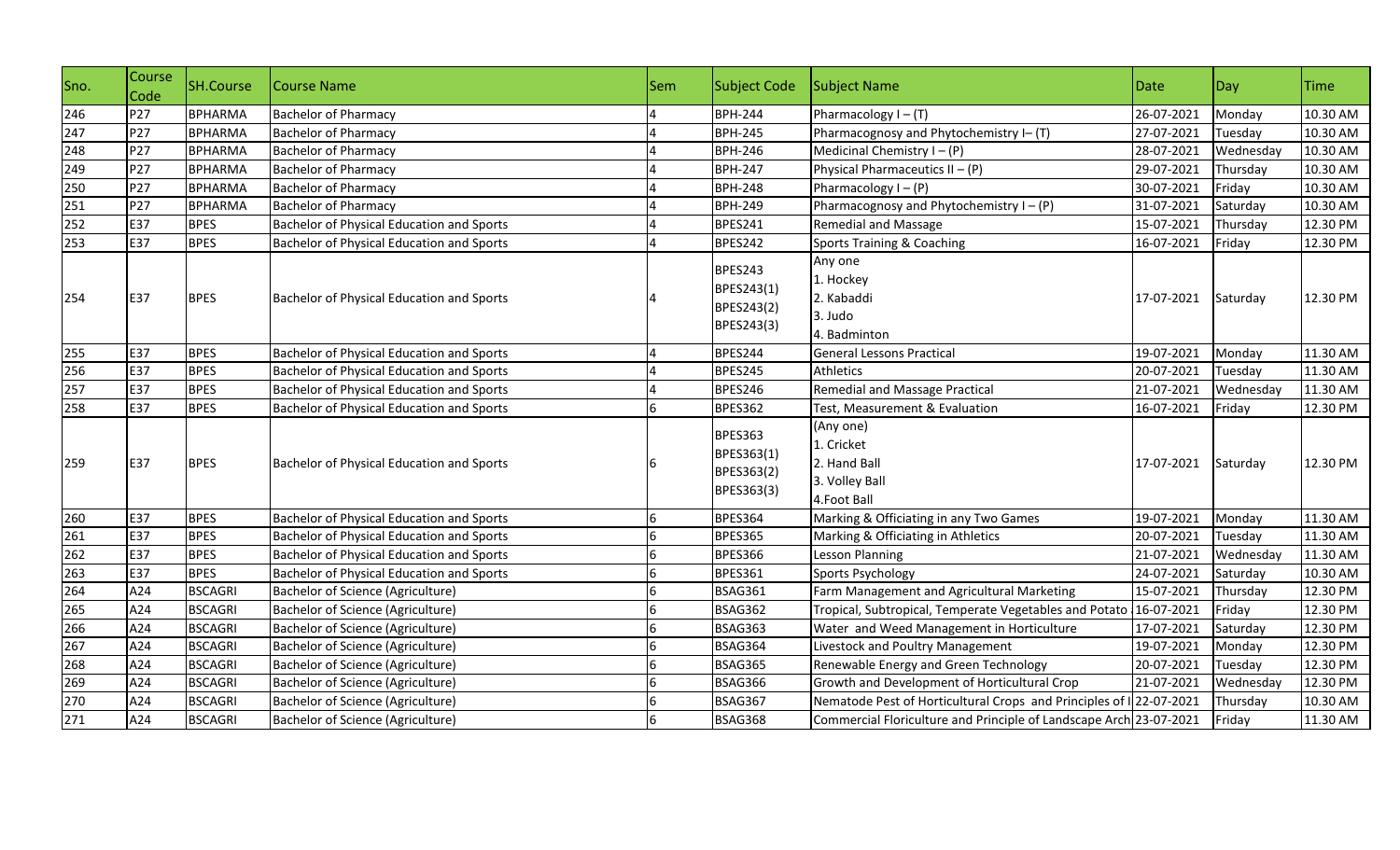| Sno. | Course<br>Code | SH.Course      | Course Name                                         | Sem | Subject Code                                                                                                            | Subject Name                                                                                                                                                                                                                                                                                                                                                                                                                                          | Date       | Day       | Time     |
|------|----------------|----------------|-----------------------------------------------------|-----|-------------------------------------------------------------------------------------------------------------------------|-------------------------------------------------------------------------------------------------------------------------------------------------------------------------------------------------------------------------------------------------------------------------------------------------------------------------------------------------------------------------------------------------------------------------------------------------------|------------|-----------|----------|
| 272  | A24            | <b>BSCAGRI</b> | Bachelor of Science (Agriculture)                   |     | <b>BSAG481</b><br><b>BSAG482</b><br>BSAG483<br><b>BSAG484</b><br><b>BSAG485</b><br>BSAG486<br><b>BSAG487</b><br>BSAG488 | Elective Papers Any One<br>a. Commercial Horticulture<br>b. Protective Cultivation of High Value Horticulture<br>Crops<br>c. Processing of Fruits and Vegetables for Value<br><b>Addition</b><br>d. Floriculture and Landscape Architecture<br>e. Bio-inputs: Bio-fertilizers and Bio-pesticides. New<br>Module<br>f. Mass Multiplication of Plant And Molecules through<br><b>Tissue Culture</b><br>g. Mushroom Culture New Module<br>h. Bee Keeping | 15-07-2021 | Thursday  | 2.00 PM  |
| 273  | A24            | <b>BSCAGRI</b> | Bachelor of Science (Agriculture)                   |     | <b>BSAG489</b>                                                                                                          | Intellectual Property Rights                                                                                                                                                                                                                                                                                                                                                                                                                          | 16-07-2021 | Friday    | 2.00 PM  |
| 274  | A24            | <b>BSCAGRI</b> | Bachelor of Science (Agriculture)                   |     | BSAG48X                                                                                                                 | Human Values and Agriculture Heritage                                                                                                                                                                                                                                                                                                                                                                                                                 | 17-07-2021 | Saturday  | 12.30 PM |
| 275  | A24            | <b>BSCAGRI</b> | Bachelor of Science (Honours-Agriculture)           |     | BSAG241                                                                                                                 | Crop Production Technology -II (Rabi Crops)                                                                                                                                                                                                                                                                                                                                                                                                           | 15-07-2021 | Thursday  | 2.00 PM  |
| 276  | A24            | <b>BSCAGRI</b> | Bachelor of Science (Honours-Agriculture)           |     | BSAG242                                                                                                                 | Production Technology for Ornamental Crops, MAP and 16-07-2021                                                                                                                                                                                                                                                                                                                                                                                        |            | Friday    | 2.00 PM  |
| 277  | A24            | <b>BSCAGRI</b> | Bachelor of Science (Honours-Agriculture)           |     | BSAG244                                                                                                                 | Problematic Soils and Their Management                                                                                                                                                                                                                                                                                                                                                                                                                | 19-07-2021 | Monday    | 12.30 PM |
| 278  | A24            | <b>BSCAGRI</b> | Bachelor of Science (Honours-Agriculture)           |     | BSAG243                                                                                                                 | Renewable Energy and Green Technology                                                                                                                                                                                                                                                                                                                                                                                                                 | 20-07-2021 | Tuesday   | 12.30 PM |
| 279  | A24            | <b>BSCAGRI</b> | Bachelor of Science (Honours-Agriculture)           |     | BSAG246                                                                                                                 | Principles of Seed Technology                                                                                                                                                                                                                                                                                                                                                                                                                         | 21-07-2021 | Wednesday | 12.30 PM |
| 280  | A24            | <b>BSCAGRI</b> | Bachelor of Science (Honours-Agriculture)           |     | BSAG247                                                                                                                 | Farming System & Sustainable Agriculture                                                                                                                                                                                                                                                                                                                                                                                                              | 22-07-2021 | Thursday  | 10.30 AM |
| 281  | A24            | <b>BSCAGRI</b> | Bachelor of Science (Honours-Agriculture)           |     | BSAG248                                                                                                                 | Agricultural Marketing Trade & Prices                                                                                                                                                                                                                                                                                                                                                                                                                 | 23-07-2021 | Friday    | 11.30 AM |
| 282  | A24            | <b>BSCAGRI</b> | Bachelor of Science (Honours-Agriculture)           |     | BSAG249                                                                                                                 | Introductory Agro-Meteorology & Climate Change                                                                                                                                                                                                                                                                                                                                                                                                        | 24-07-2021 | Saturday  | 10.30 AM |
| 283  | A24            | <b>BSCAGRI</b> | Bachelor of Science (Honours-Agriculture)           |     | BSAG24X                                                                                                                 | <b>Elective Course-Protected Cultivation</b>                                                                                                                                                                                                                                                                                                                                                                                                          | 26-07-2021 | Monday    | 10.30 AM |
| 284  | A24            | <b>BSCAGRI</b> | Bachelor of Science (Honours-Agriculture)           |     | BSAG24X1                                                                                                                | <b>Elective Course-Landscaping</b>                                                                                                                                                                                                                                                                                                                                                                                                                    | 26-07-2021 | Monday    | 10.30 AM |
| 285  | A24            | <b>BSCAGRI</b> | Bachelor of Science (Honours-Agriculture)           |     | BSAG24X2                                                                                                                | <b>Elective Course-Weed Management</b>                                                                                                                                                                                                                                                                                                                                                                                                                | 26-07-2021 | Monday    | 10.30 AM |
| 286  | A24            | <b>BSCAGRI</b> | Bachelor of Science (Honours-Agriculture)           |     | BSAG24X3                                                                                                                | Elective Course- Agribussiness Management                                                                                                                                                                                                                                                                                                                                                                                                             | 26-07-2021 | Monday    | 10.30 AM |
| 287  | A24            | <b>BSCAGRI</b> | Bachelor of Science (Honours-Agriculture)           |     | BSAG245                                                                                                                 | Production Technology for Fruit and Plantation Crops                                                                                                                                                                                                                                                                                                                                                                                                  | 27-07-2021 | Tuesday   | 10.30 AM |
| 288  | P29            | <b>BSCMLT</b>  | Bachelor of Science (Medical Laboratory Technology) |     | BMLT241                                                                                                                 | Laboratory Management and Ethics                                                                                                                                                                                                                                                                                                                                                                                                                      | 15-07-2021 | Thursday  | 2.00 PM  |
| 289  | P29            | <b>BSCMLT</b>  | Bachelor of Science (Medical Laboratory Technology) |     | BMLT242                                                                                                                 | Enzymology                                                                                                                                                                                                                                                                                                                                                                                                                                            | 16-07-2021 | Friday    | 2.00 PM  |
| 290  | P29            | <b>BSCMLT</b>  | Bachelor of Science (Medical Laboratory Technology) |     | BMLT243                                                                                                                 | <b>Bio Medical Waste Management</b>                                                                                                                                                                                                                                                                                                                                                                                                                   | 17-07-2021 | Saturday  | 2.00 PM  |
| 291  | P29            | <b>BSCMLT</b>  | Bachelor of Science (Medical Laboratory Technology) |     | BMLT244                                                                                                                 | Health Education & Health Communication                                                                                                                                                                                                                                                                                                                                                                                                               | 19-07-2021 | Monday    | 12.30 PM |
| 292  | P29            | <b>BSCMLT</b>  | Bachelor of Science (Medical Laboratory Technology) |     | BMLT245                                                                                                                 | Enzymology-(P)                                                                                                                                                                                                                                                                                                                                                                                                                                        | 20-07-2021 | Tuesday   | 12.30 PM |
| 293  | P29            | <b>BSCMLT</b>  | Bachelor of Science (Medical Laboratory Technology) |     | BMLT246                                                                                                                 | Bio Medical Waste Management-(P)                                                                                                                                                                                                                                                                                                                                                                                                                      | 21-07-2021 | Wednesday | 12.30 PM |
| 294  | S21            | <b>BSCPCM</b>  | Bachelor of Science (PCM)                           |     | BPCM241                                                                                                                 | <b>Waves and Optics</b>                                                                                                                                                                                                                                                                                                                                                                                                                               | 15-07-2021 | Thursday  | 2.00 PM  |
| 295  | S21            | <b>BSCPCM</b>  | Bachelor of Science (PCM)                           |     | BPCM242                                                                                                                 | Waves and Optics Lab                                                                                                                                                                                                                                                                                                                                                                                                                                  | 16-07-2021 | Friday    | 2.00 PM  |
| 296  | S21            | <b>BSCPCM</b>  | Bachelor of Science (PCM)                           |     | BPCM245                                                                                                                 | Algebra                                                                                                                                                                                                                                                                                                                                                                                                                                               | 20-07-2021 | Tuesday   | 12.30 PM |
| 297  | S21            | <b>BSCPCM</b>  | Bachelor of Science (PCM)                           |     | BPCM246                                                                                                                 | <b>Basic Analytical Chemistry</b>                                                                                                                                                                                                                                                                                                                                                                                                                     | 21-07-2021 | Wednesday | 12.30 PM |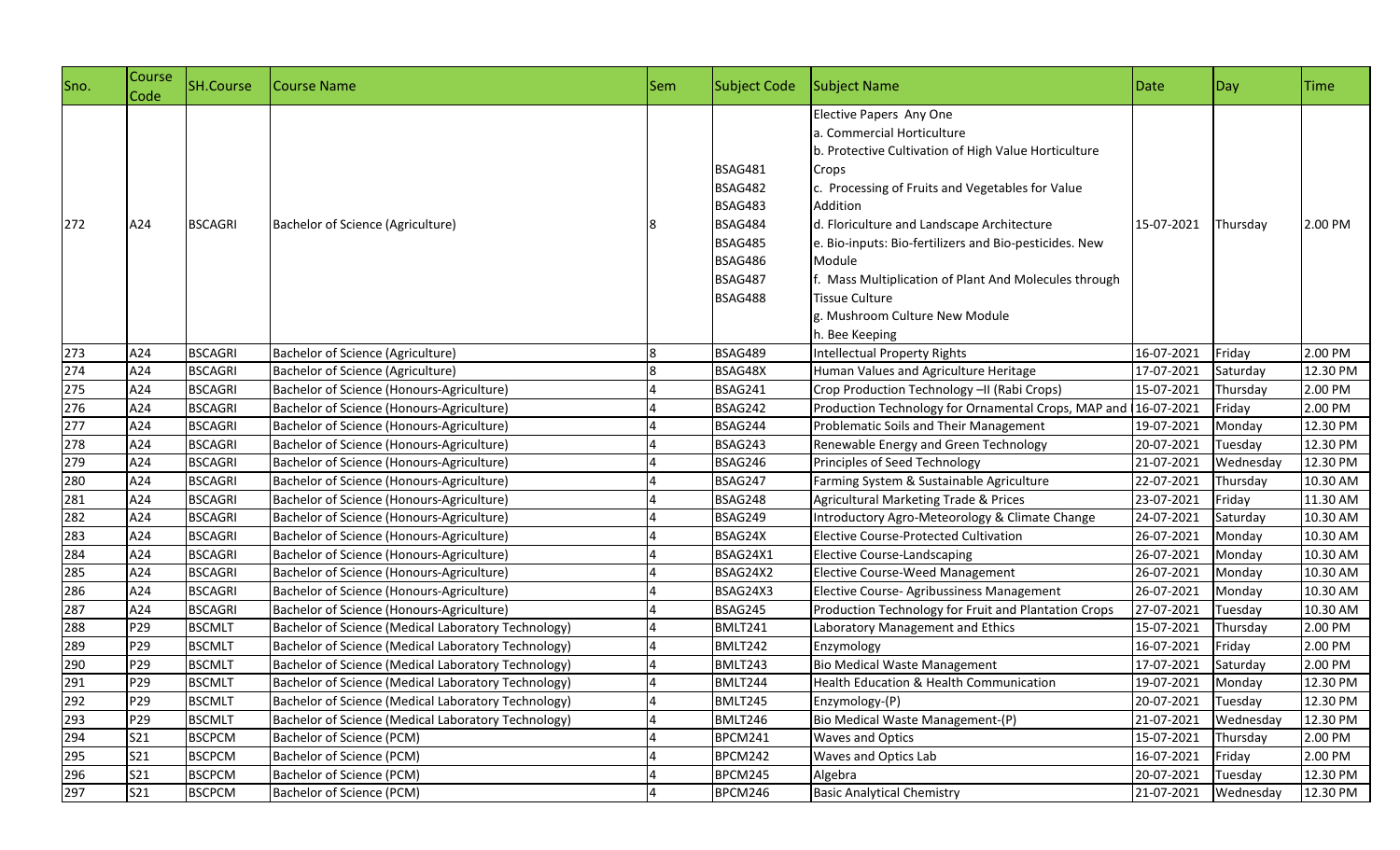| Sno.       | Course<br>Code | <b>SH.Course</b> | Course Name                                                              | <b>Sem</b> | <b>Subject Code</b> | Subject Name                                                       | Date                | $\log$    | Time     |
|------------|----------------|------------------|--------------------------------------------------------------------------|------------|---------------------|--------------------------------------------------------------------|---------------------|-----------|----------|
| 298        | S21            | <b>BSCPCM</b>    | Bachelor of Science (PCM)                                                |            | BPCM243             | Transition Metal & Coordination Chemistry, States of Ma 26-07-2021 |                     | Monday    | 10.30 AM |
|            | S21            | <b>BSCPCM</b>    | Bachelor of Science (PCM)                                                |            | BPCM244             | Transition Metal & Coordination Chemistry, States of Ma 27-07-2021 |                     | Tuesday   | 10.30 AM |
| 299<br>300 | <b>S21</b>     | <b>BSCPCM</b>    | Bachelor of Science (PCM)                                                |            | BPCM361             | <b>Electrical Circuits and Network Skills</b>                      | 16-07-2021          | Friday    | 2.00 PM  |
| 301        | S21            | <b>BSCPCM</b>    | Bachelor of Science (PCM)                                                |            | BPCM363             | Industrial Chemicals & Environment                                 | 17-07-2021          | Saturday  | 2.00 PM  |
| 302        | S21            | <b>BSCPCM</b>    | Bachelor of Science (PCM)                                                |            | BPCM362             | Linear Programming                                                 | 20-07-2021          | Tuesday   | 12.30 PM |
| 303        | S21            | <b>BSCPCM</b>    | Bachelor of Science (PCM)                                                | 6          | BPCM364             | Solid State Physics                                                | 22-07-2021          | Thursday  | 10.30 AM |
| 304        | <b>S22</b>     | <b>BSCZBC</b>    | Bachelor of Science (ZBC)                                                |            | ZBC-243             | Plant Physiology and Metabolism                                    | 17-07-2021          | Saturday  | 2.00 PM  |
| 305        | <b>S22</b>     | <b>BSCZBC</b>    | Bachelor of Science (ZBC)                                                |            | ZBC-244             | Plant Physiology and Metabolism Lab                                | 19-07-2021          | Monday    | 12.30 PM |
| 306        | <b>S22</b>     | <b>BSCZBC</b>    | Bachelor of Science (ZBC)                                                |            | ZBC-245             | <b>Genetics and Evolutionary Biology</b>                           | 20-07-2021          | Tuesday   | 12.30 PM |
| 307        | <b>S22</b>     | <b>BSCZBC</b>    | Bachelor of Science (ZBC)                                                |            | ZBC-246             | Genetics and Evolutionary Biology Lab                              | 21-07-2021          | Wednesday | 12.30 PM |
| 308        | <b>S22</b>     | <b>BSCZBC</b>    | Bachelor of Science (ZBC)                                                |            | ZBC-247             | Biofertilizers                                                     | 22-07-2021          | Thursday  | 10.30 AM |
| 309        | <b>S22</b>     | <b>BSCZBC</b>    | Bachelor of Science (ZBC)                                                |            | ZBC-241             | Transition Metal & Coordination Chemistry, States of Ma 26-07-2021 |                     | Monday    | 10.30 AM |
| 310        | <b>S22</b>     | <b>BSCZBC</b>    | Bachelor of Science (ZBC)                                                |            | ZBC-242             | Transition Metal & Coordination Chemistry, States of Ma 27-07-2021 |                     | Tuesday   | 10.30 AM |
| 311        | <b>S22</b>     | <b>BSCZBC</b>    | Bachelor of Science (ZBC)                                                |            | ZBC-361             | Quantum Chemistry, Spectroscopy & Photochemistry                   | 19-07-2021          | Monday    | 12.30 PM |
| 312        | <b>S22</b>     | <b>BSCZBC</b>    | Bachelor of Science (ZBC)                                                | 6          | ZBC-363             | <b>Bioinformatics</b>                                              | 20-07-2021          | Tuesday   | 12.30 PM |
| 313        | <b>S22</b>     | <b>BSCZBC</b>    | Bachelor of Science (ZBC)                                                | 6          | ZBC-364             | <b>Bioinformatics Lab</b>                                          | 21-07-2021          | Wednesday | 12.30 PM |
| 314        | <b>S22</b>     | <b>BSCZBC</b>    | Bachelor of Science (ZBC)                                                | 6          | ZBC-365             | <b>Insect, Vector and Diseases</b>                                 | 22-07-2021          | Thursday  | 10.30 AM |
| 315        | <b>S22</b>     | <b>BSCZBC</b>    | Bachelor of Science (ZBC)                                                |            | ZBC-366             | Insect, Vector and Diseases Lab                                    | 23-07-2021          | Friday    | 11.30 AM |
| 316        | <b>S22</b>     | <b>BSCZBC</b>    | Bachelor of Science (ZBC)                                                |            | ZBC-367             | Apiculture                                                         | 24-07-2021          | Saturday  | 10.30 AM |
| 317        | <b>S22</b>     | <b>BSCZBC</b>    | Bachelor of Science (ZBC)                                                |            | ZBC-362             | Quantum Chemistry, Spectroscopy & Photochemistry Lat 28-07-2021    |                     | Wednesday | 10.30 AM |
| 318        | E22            | <b>BSCBEDPCM</b> | Bachelor of Science-Bachelor of Education (Integrated) (PCM)             |            | <b>BSPE241</b>      | <b>Waves and Optics</b>                                            | 15-07-2021          | Thursday  | 2.00 PM  |
| 319        | E22            | <b>BSCBEDPCM</b> | Bachelor of Science-Bachelor of Education (Integrated) (PCM)             |            | BSPE242             | Waves and Optics Lab                                               | 16-07-2021          | Friday    | 2.00 PM  |
| 320        | E22            | <b>BSCBEDPCM</b> | Bachelor of Science-Bachelor of Education (Integrated) (PCM)             |            | <b>BSPE245</b>      | Algebra                                                            | 20-07-2021          | Tuesday   | 12.30 PM |
| 321        | E22            | <b>BSCBEDPCM</b> | Bachelor of Science-Bachelor of Education (Integrated) (PCM)             |            | BSPE246             | <b>Basic Analytical Chemistry</b>                                  | 21-07-2021          | Wednesday | 12.30 PM |
|            | E22            | <b>BSCBEDPCM</b> | Bachelor of Science-Bachelor of Education (Integrated) (PCM)             |            | <b>BSPE248</b>      | Learning and Teaching                                              | 24-07-2021          | Saturday  | 10.30 AM |
| 322<br>323 | E22            | <b>BSCBEDPCM</b> | Bachelor of Science-Bachelor of Education (Integrated) (PCM)             |            | <b>BSPE243</b>      | Transition Metal & Coordination Chemistry, States of Ma 26-07-2021 |                     | Monday    | 10.30 AM |
| 324        | E22            | <b>BSCBEDPCM</b> | Bachelor of Science-Bachelor of Education (Integrated) (PCM)             |            | BSPE244             | Transition Metal & Coordination Chemistry, States of Ma 27-07-2021 |                     | Tuesday   | 10.30 AM |
| 325        | E22            | <b>BSCBEDPCM</b> | Bachelor of Science-Bachelor of Education (Integrated) (PCM)             |            | <b>BSPE247</b>      | <b>Understanding Disciplines and Subjects</b>                      | 28-07-2021          | Wednesday | 10.30 AM |
|            |                |                  |                                                                          |            |                     | Pedagogy of School Subject-2 (anyone other than taken              |                     |           |          |
|            |                |                  |                                                                          |            | <b>BSPE112</b>      | in Previous Semesters)                                             |                     |           |          |
|            |                |                  |                                                                          |            | <b>BSPE365</b>      | 1. Teaching of English                                             |                     |           |          |
| 326        | E22            |                  | BSCBEDPCM   Bachelor of Science-Bachelor of Education (Integrated) (PCM) |            | <b>BSPE366</b>      | 2. Teaching of Mathematics                                         | 15-07-2021 Thursday |           | 2.00 PM  |
|            |                |                  |                                                                          |            | <b>BSPE367</b>      | 3. Teaching of Social Studies                                      |                     |           |          |
|            |                |                  |                                                                          |            | <b>BSPE368</b>      | 4. Teaching of Biological Science                                  |                     |           |          |
|            |                |                  |                                                                          |            |                     | 5. Teaching of Physical Science                                    |                     |           |          |
| 327        | E22            | <b>BSCBEDPCM</b> | Bachelor of Science-Bachelor of Education (Integrated) (PCM)             | 6          | <b>BSPE361</b>      | <b>Electrical Circuits and Network Skills</b>                      | 16-07-2021          | Friday    | 2.00 PM  |
| 328        | E22            | <b>BSCBEDPCM</b> | Bachelor of Science-Bachelor of Education (Integrated) (PCM)             | 6          | BSPE36X             | <b>School Organisation and Management</b>                          | 17-07-2021          | Saturday  | 2.00 PM  |
| 329        | E22            | <b>BSCBEDPCM</b> | Bachelor of Science-Bachelor of Education (Integrated) (PCM)             | 6          | <b>BSPE363</b>      | Quantum Chemistry, Spectroscopy & Photochemistry                   | 19-07-2021          | Monday    | 12.30 PM |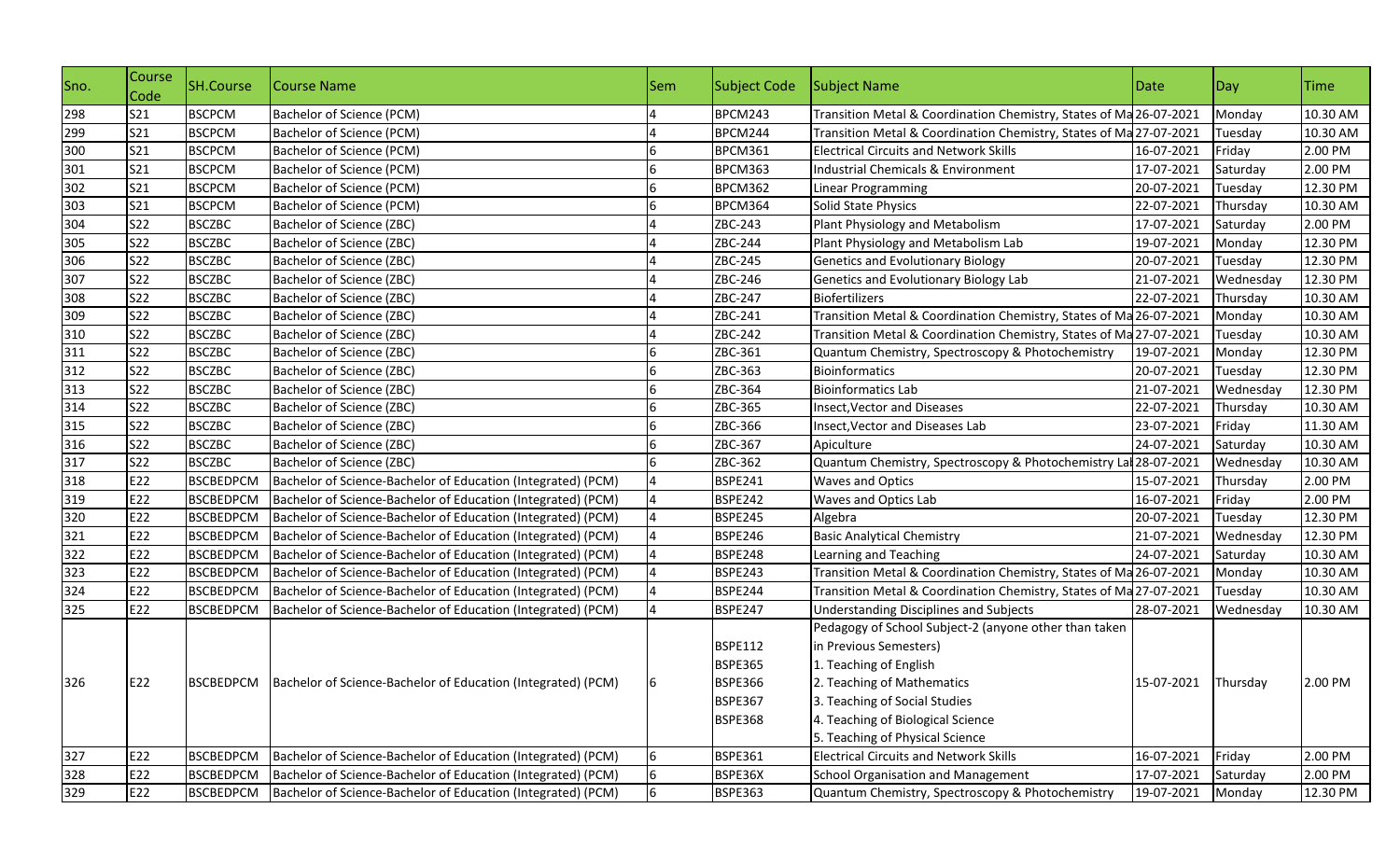| Sno. | Course<br>Code | SH.Course        | Course Name                                                  | <b>Sem</b> | <b>Subject Code</b>                                                                                          | Subject Name                                                                                                                                                                                                                  | Date       | $\log$    | <b>Time</b> |
|------|----------------|------------------|--------------------------------------------------------------|------------|--------------------------------------------------------------------------------------------------------------|-------------------------------------------------------------------------------------------------------------------------------------------------------------------------------------------------------------------------------|------------|-----------|-------------|
| 330  | E22            | <b>BSCBEDPCM</b> | Bachelor of Science-Bachelor of Education (Integrated) (PCM) | 6          | <b>BSPE362</b>                                                                                               | Linear Programming                                                                                                                                                                                                            | 20-07-2021 | Tuesday   | 12.30 PM    |
| 331  | E22            | <b>BSCBEDPCM</b> | Bachelor of Science-Bachelor of Education (Integrated) (PCM) | 6          | <b>BSPE364</b>                                                                                               | Solid State Physics                                                                                                                                                                                                           | 22-07-2021 | Thursday  | 10.30 AM    |
| 332  | E22            | <b>BSCBEDPCM</b> | Bachelor of Science-Bachelor of Education (Integrated) (PCM) | 6          | <b>BSPE369</b>                                                                                               | Drama and Art in Education (T+P)                                                                                                                                                                                              | 23-07-2021 | Friday    | 11.30 AM    |
| 333  | E22            | <b>BSCBEDPCM</b> | Bachelor of Science-Bachelor of Education (Integrated) (PCM) | 6          | BSPE3611                                                                                                     | Quantum Chemistry, Spectroscopy & Photochemistry Lat 28-07-2021                                                                                                                                                               |            | Wednesday | 10.30 AM    |
| 334  | E22            | <b>BSCBEDPCM</b> | Bachelor of Science-Bachelor of Education (Integrated) (PCM) | 6          | BSPE3612                                                                                                     | Solid State Physics Lab                                                                                                                                                                                                       | 29-07-2021 | Thursday  | 10.30 AM    |
| 335  | E22            | <b>BSCBEDPCM</b> | Bachelor of Science-Bachelor of Education (Integrated) (PCM) | 8          | <b>BSPE481</b>                                                                                               | Gender, School and Society                                                                                                                                                                                                    | 15-07-2021 | Thursday  | 2.00 PM     |
| 336  | E22            | <b>BSCBEDPCM</b> | Bachelor of Science-Bachelor of Education (Integrated) (PCM) | 8          | <b>BSPE482</b>                                                                                               | Creating an Inclusive School                                                                                                                                                                                                  | 16-07-2021 | Friday    | 2.00 PM     |
| 337  | E22            | <b>BSCBEDPCM</b> | Bachelor of Science-Bachelor of Education (Integrated) (PCM) | 8          | <b>BSPE483</b>                                                                                               | Critical Understanding of ICT(T+P)                                                                                                                                                                                            | 17-07-2021 | Saturday  | 2.00 PM     |
| 338  | E22            | <b>BSCBEDPCM</b> | Bachelor of Science-Bachelor of Education (Integrated) (PCM) | 8          | <b>BSPE484</b>                                                                                               | Understanding the Self (P)                                                                                                                                                                                                    | 19-07-2021 | Monday    | 12.30 PM    |
| 339  | E22            | <b>BSCBEDPCM</b> | Bachelor of Science-Bachelor of Education (Integrated) (PCM) | 8          | <b>BSPE485</b>                                                                                               | Health, Yoga and Physical Education                                                                                                                                                                                           | 20-07-2021 | Tuesday   | 12.30 PM    |
| 340  | E22            | <b>BSCBEDPCM</b> | Bachelor of Science-Bachelor of Education (Integrated) (PCM) | 8          | <b>BSPE486</b>                                                                                               | Teacher as a Counsellor                                                                                                                                                                                                       | 21-07-2021 | Wednesday | 12.30 PM    |
| 341  | E24            | <b>BSCBEDZBC</b> | Bachelor of Science-Bachelor of Education (Integrated) (ZBC) |            | <b>BSZE243</b>                                                                                               | Plant Physiology and Metabolism                                                                                                                                                                                               | 17-07-2021 | Saturday  | 2.00 PM     |
| 342  | E24            | <b>BSCBEDZBC</b> | Bachelor of Science-Bachelor of Education (Integrated) (ZBC) |            | <b>BSZE244</b>                                                                                               | Plant Physiology and Metabolism Lab                                                                                                                                                                                           | 19-07-2021 | Monday    | 12.30 PM    |
| 343  | E24            | <b>BSCBEDZBC</b> | Bachelor of Science-Bachelor of Education (Integrated) (ZBC) |            | BSZE245                                                                                                      | <b>Genetics and Evolutionary Biology</b>                                                                                                                                                                                      | 20-07-2021 | Tuesday   | 12.30 PM    |
| 344  | E24            | <b>BSCBEDZBC</b> | Bachelor of Science-Bachelor of Education (Integrated) (ZBC) |            | BSZE246                                                                                                      | Genetics and Evolutionary Biology Lab                                                                                                                                                                                         | 21-07-2021 | Wednesday | 12.30 PM    |
| 345  | E24            | <b>BSCBEDZBC</b> | Bachelor of Science-Bachelor of Education (Integrated) (ZBC) |            | <b>BSZE247</b>                                                                                               | Biofertilizers                                                                                                                                                                                                                | 22-07-2021 | Thursday  | 10.30 AM    |
| 346  | E24            | <b>BSCBEDZBC</b> | Bachelor of Science-Bachelor of Education (Integrated) (ZBC) |            | <b>BSZE249</b>                                                                                               | Learning and Teaching                                                                                                                                                                                                         | 24-07-2021 | Saturday  | 10.30 AM    |
| 347  | E24            | <b>BSCBEDZBC</b> | Bachelor of Science-Bachelor of Education (Integrated) (ZBC) |            | <b>BSZE241</b>                                                                                               | Transition Metal & Coordination Chemistry, States of Ma 26-07-2021                                                                                                                                                            |            | Monday    | 10.30 AM    |
| 348  | E24            | <b>BSCBEDZBC</b> | Bachelor of Science-Bachelor of Education (Integrated) (ZBC) |            | BSZE242                                                                                                      | Transition Metal & Coordination Chemistry, States of Ma 27-07-2021                                                                                                                                                            |            | Tuesday   | 10.30 AM    |
| 349  | E24            | <b>BSCBEDZBC</b> | Bachelor of Science-Bachelor of Education (Integrated) (ZBC) |            | <b>BSZE248</b>                                                                                               | Understanding Disciplines and Subjects                                                                                                                                                                                        | 28-07-2021 | Wednesday | 10.30 AM    |
| 350  | E24            | <b>BSCBEDZBC</b> | Bachelor of Science-Bachelor of Education (Integrated) (ZBC) | 6          | BSZE3613                                                                                                     | <b>Teaching of Physical Science</b>                                                                                                                                                                                           | 15-07-2021 | Thursday  | 2.00 PM     |
| 351  | E24            | <b>BSCBEDZBC</b> | Bachelor of Science-Bachelor of Education (Integrated) (ZBC) | 6          | BSZE3615                                                                                                     | <b>School Organisation and Management</b>                                                                                                                                                                                     | 17-07-2021 | Saturday  | 2.00 PM     |
| 352  | E24            | <b>BSCBEDZBC</b> | Bachelor of Science-Bachelor of Education (Integrated) (ZBC) | 6          | <b>BSZE361</b>                                                                                               | Quantum Chemistry, Spectroscopy & Photochemistry                                                                                                                                                                              | 19-07-2021 | Monday    | 12.30 PM    |
| 353  | E24            | <b>BSCBEDZBC</b> | Bachelor of Science-Bachelor of Education (Integrated) (ZBC) | 6          | <b>BSZE363</b>                                                                                               | Bioinformatics                                                                                                                                                                                                                | 20-07-2021 | Tuesday   | 12.30 PM    |
| 354  | E24            | <b>BSCBEDZBC</b> | Bachelor of Science-Bachelor of Education (Integrated) (ZBC) | 6          | <b>BSZE364</b>                                                                                               | <b>Bioinformatics Lab</b>                                                                                                                                                                                                     | 21-07-2021 | Wednesday | 12.30 PM    |
| 355  | E24            | <b>BSCBEDZBC</b> | Bachelor of Science-Bachelor of Education (Integrated) (ZBC) | 6          | <b>BSZE365</b>                                                                                               | Insect, Vector and Diseases                                                                                                                                                                                                   | 22-07-2021 | Thursday  | 10.30 AM    |
| 356  | E24            | <b>BSCBEDZBC</b> | Bachelor of Science-Bachelor of Education (Integrated) (ZBC) | 6          | <b>BSZE366</b>                                                                                               | Insect, Vector and Diseases Lab                                                                                                                                                                                               | 23-07-2021 | Friday    | 11.30 AM    |
| 357  | E24            | <b>BSCBEDZBC</b> | Bachelor of Science-Bachelor of Education (Integrated) (ZBC) | 6          | <b>BSZE367</b>                                                                                               | Apiculture                                                                                                                                                                                                                    | 24-07-2021 | Saturday  | 11.30 AM    |
| 358  | E24            | <b>BSCBEDZBC</b> | Bachelor of Science-Bachelor of Education (Integrated) (ZBC) | 6          | <b>BSZE362</b>                                                                                               | Quantum Chemistry, Spectroscopy & Photochemistry Lat 28-07-2021                                                                                                                                                               |            | Wednesday | 10.30 AM    |
| 359  | E24            | <b>BSCBEDZBC</b> | Bachelor of Science-Bachelor of Education (Integrated) (ZBC) | 6          | <b>BSZE368</b><br><b>BSZE369</b><br><b>BSZE3610</b><br><b>BSZE3611</b><br><b>BSZE3612</b><br><b>BSZE3613</b> | Pedagogy of School Subject-2 (anyone other than taken<br>in Semester-V)<br>1. Teaching of Hindi<br>2. Teaching of English<br>3. Teaching of Mathematics<br>4. Teaching of Social Studies<br>5. Teaching of Biological Science | 29-07-2021 | Thursday  | 10.30 AM    |
| 360  | E24            | <b>BSCBEDZBC</b> | Bachelor of Science-Bachelor of Education (Integrated) (ZBC) | 8          | <b>BSZE481</b>                                                                                               | Gender, School and Society                                                                                                                                                                                                    | 15-07-2021 | Thursday  | 2.00 PM     |
| 361  | E24            | <b>BSCBEDZBC</b> | Bachelor of Science-Bachelor of Education (Integrated) (ZBC) | 8          | <b>BSZE482</b>                                                                                               | Creating an Inclusive School                                                                                                                                                                                                  | 16-07-2021 | Friday    | 2.00 PM     |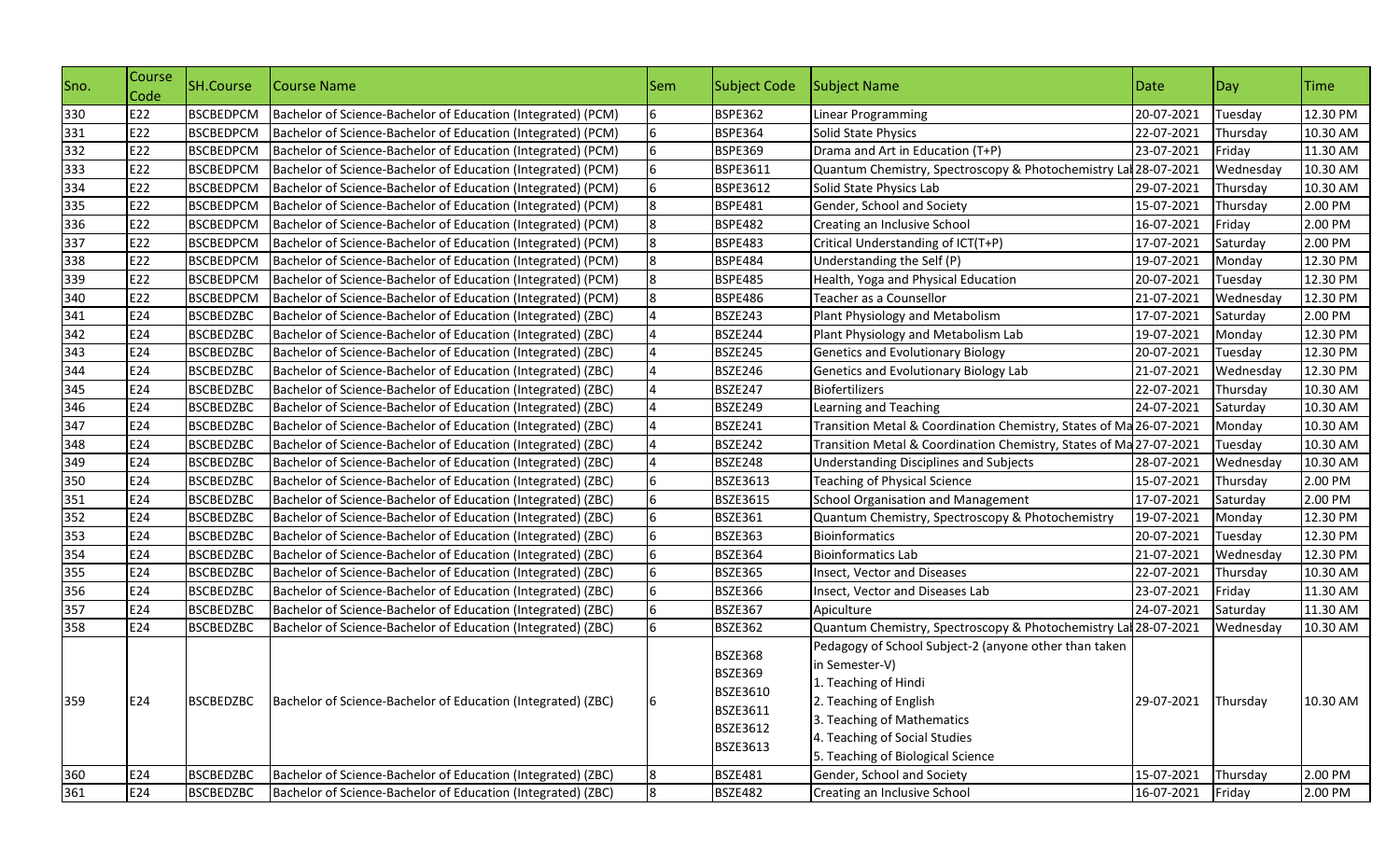| 362<br>E24<br><b>BSCBEDZBC</b><br><b>BSZE483</b><br>Critical Understanding of ICT(T+P)<br>17-07-2021<br>Saturday<br>Bachelor of Science-Bachelor of Education (Integrated) (ZBC)<br>8<br>363<br>E24<br><b>BSCBEDZBC</b><br>Bachelor of Science-Bachelor of Education (Integrated) (ZBC)<br>8<br><b>BSZE484</b><br>19-07-2021<br>Understanding the Self (P)<br>Monday | 2.00 PM<br>12.30 PM<br>12.30 PM<br>12.30 PM |
|----------------------------------------------------------------------------------------------------------------------------------------------------------------------------------------------------------------------------------------------------------------------------------------------------------------------------------------------------------------------|---------------------------------------------|
|                                                                                                                                                                                                                                                                                                                                                                      |                                             |
|                                                                                                                                                                                                                                                                                                                                                                      |                                             |
| 364<br>E24<br>8<br><b>BSCBEDZBC</b><br>Bachelor of Science-Bachelor of Education (Integrated) (ZBC)<br><b>BSZE485</b><br>Health, Yoga and Physical Education<br>20-07-2021<br>Tuesday                                                                                                                                                                                |                                             |
| 365<br>E24<br><b>BSCBEDZBC</b><br>Bachelor of Science-Bachelor of Education (Integrated) (ZBC)<br>8<br><b>BSZE486</b><br>Teacher as a Counsellor<br>21-07-2021<br>Wednesday                                                                                                                                                                                          |                                             |
| 366<br><b>R37</b><br><b>BSW</b><br><b>Bachelor of Social Work</b><br><b>BSW-241</b><br>Governance and Citizenship<br>15-07-2021<br>Thursday                                                                                                                                                                                                                          | 2.00 PM                                     |
| 367<br><b>R37</b><br><b>BSW</b><br><b>BSW-242</b><br><b>Bachelor of Social Work</b><br>16-07-2021<br>Friday<br>Living Literatures, Prose and Poetry                                                                                                                                                                                                                  | 2.00 PM                                     |
| 368<br><b>R37</b><br><b>BSW</b><br><b>BSW-243</b><br><b>Bachelor of Social Work</b><br>17-07-2021<br>Community Organization<br>Saturday                                                                                                                                                                                                                              | 2.00 PM                                     |
| 369<br><b>R37</b><br><b>BSW</b><br><b>Bachelor of Social Work</b><br><b>BSW-244</b><br>Sociological - Theories, Methods & Enquiries<br>19-07-2021<br>Monday                                                                                                                                                                                                          | 12.30 PM                                    |
| 370<br><b>R37</b><br><b>BSW</b><br><b>BSW-245</b><br>20-07-2021<br><b>Bachelor of Social Work</b><br>Aadhunik Hindi Kavita<br>Tuesday                                                                                                                                                                                                                                | 12.30 PM                                    |
| 371<br><b>R37</b><br><b>BSW</b><br>Introduction to Tribal Life in India<br><b>Bachelor of Social Work</b><br><b>BSW-246</b><br>21-07-2021<br>Wednesday                                                                                                                                                                                                               | 12.30 PM                                    |
| 372<br><b>R37</b><br><b>BSW</b><br><b>Bachelor of Social Work</b><br><b>BSW-361</b><br>15-07-2021<br>Moral & Value Education<br>Thursday                                                                                                                                                                                                                             | 2.00 PM                                     |
| 373<br><b>R37</b><br><b>BSW</b><br><b>Bachelor of Social Work</b><br>BSW-362<br>Religion, Society & Social Stratification<br>16-07-2021<br>Friday                                                                                                                                                                                                                    | 2.00 PM                                     |
| 374<br><b>R37</b><br><b>BSW</b><br><b>Bachelor of Social Work</b><br><b>BSW-364</b><br><b>Substance Abuse and Counselling</b><br>19-07-2021<br>Monday                                                                                                                                                                                                                | 12.30 PM                                    |
| 375<br><b>R37</b><br><b>BSW</b><br><b>BSW-365</b><br>Women Studies in India<br>20-07-2021<br><b>Bachelor of Social Work</b><br>Tuesday                                                                                                                                                                                                                               | 12.30 PM                                    |
| 376<br><b>R37</b><br><b>BSW</b><br><b>BSW-366</b><br><b>Bachelor of Social Work</b><br>Social Action and Movements<br>21-07-2021<br>Wednesday                                                                                                                                                                                                                        | 12.30 PM                                    |
| 377<br><b>R37</b><br><b>BSW</b><br><b>BSW-363</b><br><b>Bachelor of Social Work</b><br>Hindi Gaddhya Sahitya<br>23-07-2021<br>Friday                                                                                                                                                                                                                                 | 11.30 AM                                    |
| 378<br>A01<br><b>DIPAGRI</b><br><b>DAG-241</b><br>20-07-2021<br>Diploma (Agriculture)<br>Seed Production Technology<br>Tuesday                                                                                                                                                                                                                                       | 2.00 PM                                     |
| 379<br>A01<br><b>DIPAGRI</b><br>Diploma (Agriculture)<br><b>DAG-242</b><br>Diagnosis of Crop Health Problem<br>21-07-2021<br>Wednesday                                                                                                                                                                                                                               | 12.30 PM                                    |
| 380<br>A01<br><b>DAG-243</b><br>22-07-2021<br><b>DIPAGRI</b><br>Diploma (Agriculture)<br>Food Processing & Preservation<br>Thursday                                                                                                                                                                                                                                  | 10.30 AM                                    |
| 381<br>A01<br>Friday<br>Diploma (Agriculture)<br><b>DAG-244</b><br>Practical<br>23-07-2021<br><b>DIPAGRI</b>                                                                                                                                                                                                                                                         | 11.30 AM                                    |
| 382<br>A01<br><b>DAG-245</b><br><b>DIPAGRI</b><br>Diploma (Agriculture)<br><b>Fundamental of Environment Studies</b><br>24-07-2021<br>Saturday                                                                                                                                                                                                                       | 11.30 AM                                    |
| 383<br>A01<br><b>DAG-246</b><br>Food Science, Nutrition<br>26-07-2021<br><b>DIPAGRI</b><br>Diploma (Agriculture)<br>Monday                                                                                                                                                                                                                                           | 10.30 AM                                    |
| 384<br>A01<br><b>DIPAGRI</b><br>Diploma (Agriculture)<br>DAG-361<br>20-07-2021<br>Application of Microbiology in Agriculture<br>Tuesday                                                                                                                                                                                                                              | 2.00 PM                                     |
| 385<br>A01<br><b>DAG-362</b><br><b>DIPAGRI</b><br>Diploma (Agriculture)<br>Livestock, Poultry & Organic Farming Management<br>21-07-2021<br>Wednesday                                                                                                                                                                                                                | 2.00 PM                                     |
| 386<br>A01<br><b>DIPAGRI</b><br>Diploma (Agriculture)<br>DAG-363<br>Agro-Processing Project, Credit Planning & Corporate Far 22-07-2021<br>Thursday                                                                                                                                                                                                                  | 11.30 AM                                    |
| 387<br>A01<br>DAG-364<br>23-07-2021<br><b>DIPAGRI</b><br>Diploma (Agriculture)<br>Practical<br>Friday                                                                                                                                                                                                                                                                | 11.30 AM                                    |
| 388<br>225<br><b>DIPCIVIL</b><br>Diploma (Civil)<br><b>DCE-241</b><br>Concrete Technology<br>20-07-2021<br>Tuesday                                                                                                                                                                                                                                                   | 2.00 PM                                     |
| 389<br>225<br><b>DIPCIVIL</b><br>Diploma (Civil)<br><b>DCE-242</b><br>21-07-2021<br>Wednesday<br><b>Irrigation Engineering</b>                                                                                                                                                                                                                                       | 2.00 PM                                     |
| 390<br>225<br>22-07-2021<br><b>DIPCIVIL</b><br>Diploma (Civil)<br><b>DCE-243</b><br>Thursday<br><b>Transportation Engineering</b>                                                                                                                                                                                                                                    | 11.30 AM                                    |
| 391<br>225<br>Diploma (Civil)<br><b>DCE-244</b><br>23-07-2021<br>Friday<br><b>DIPCIVIL</b><br>Design of RCC Structures                                                                                                                                                                                                                                               | 11.30 AM                                    |
| 392<br>225<br>Diploma (Civil)<br><b>DCE-245</b><br>24-07-2021<br><b>DIPCIVIL</b><br>Highway Engineering<br>Saturday                                                                                                                                                                                                                                                  | 11.30 AM                                    |
| 393<br>225<br><b>DIPCIVIL</b><br>Diploma (Civil)<br><b>DCE-361</b><br>20-07-2021<br>Tuesday<br>Hydraulics & Hydraulic Machines                                                                                                                                                                                                                                       | 2.00 PM                                     |
| 394<br>225<br><b>DCE-362</b><br>21-07-2021<br><b>DIPCIVIL</b><br>Diploma (Civil)<br>6<br><b>Earth Quake Engineering</b><br>Wednesday                                                                                                                                                                                                                                 | 2.00 PM                                     |
| 395<br>225<br>Diploma (Civil)<br><b>DCE-363</b><br>Township & Urban Planning<br>22-07-2021<br><b>DIPCIVIL</b><br>Thursday                                                                                                                                                                                                                                            | 11.30 AM                                    |
| 396<br>225<br>Diploma (Civil)<br>23-07-2021<br>Friday<br><b>DIPCIVIL</b><br><b>DCE-364</b><br>Project                                                                                                                                                                                                                                                                | 11.30 AM                                    |
| 397<br>115<br>Diploma (Computer Science)<br>Data Structures Using C<br><b>DIPCOM</b><br><b>DCS-241</b><br>20-07-2021<br>Tuesday                                                                                                                                                                                                                                      | 2.00 PM                                     |
| 398<br>115<br><b>DIPCOM</b><br>Diploma (Computer Science)<br><b>DCS-242</b><br>21-07-2021<br><b>Operating System</b><br>Wednesday                                                                                                                                                                                                                                    | 2.00 PM                                     |
| 399<br>115<br><b>DIPCOM</b><br>Diploma (Computer Science)<br><b>DCS-243</b><br>Database Management System<br>22-07-2021<br>Thursday                                                                                                                                                                                                                                  | 11.30 AM                                    |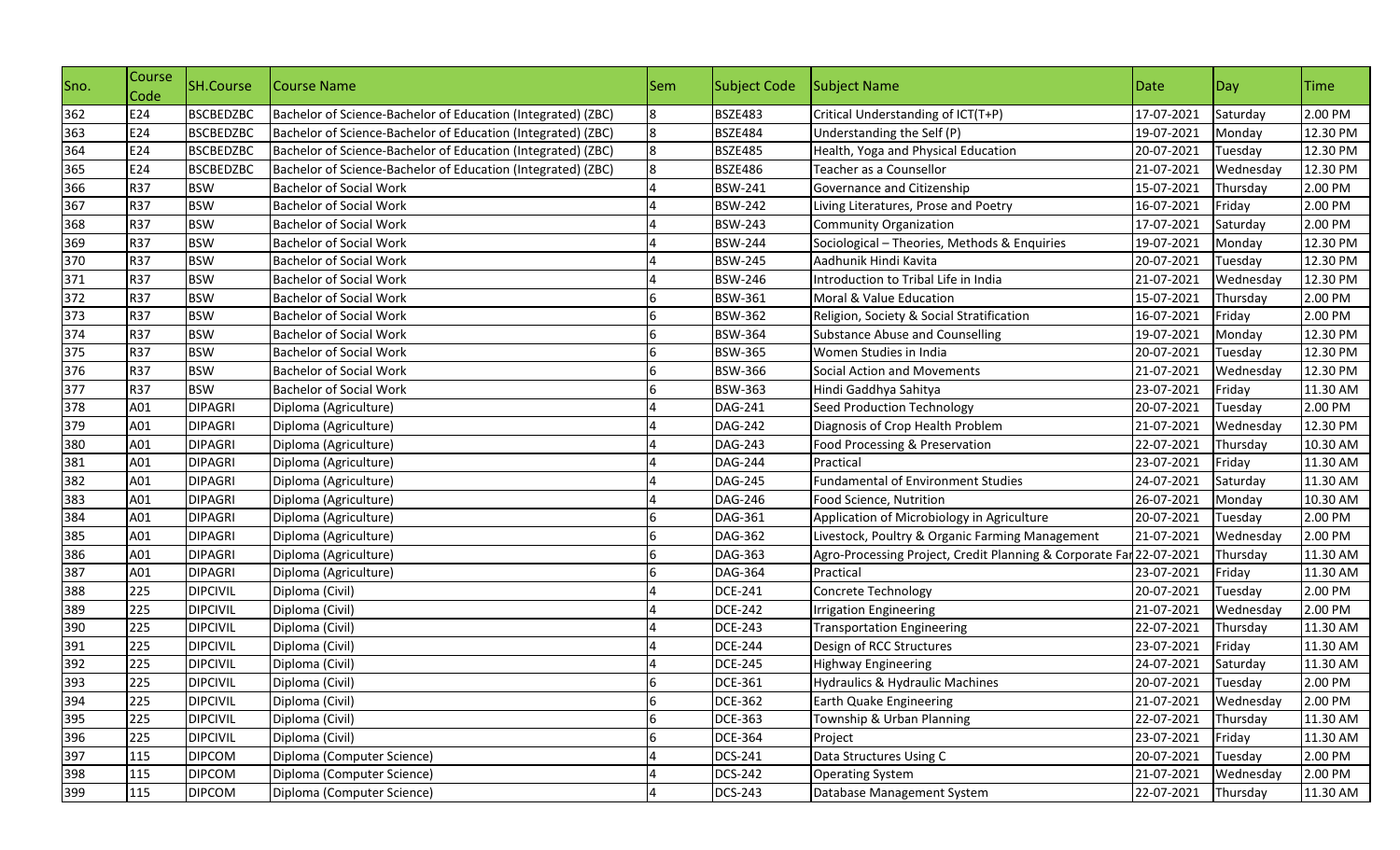| Sno. | Course<br>Code | SH.Course      | Course Name                       | Sem    | <b>Subject Code</b> | Subject Name                                                     | Date       | $\log$    | <b>Time</b> |
|------|----------------|----------------|-----------------------------------|--------|---------------------|------------------------------------------------------------------|------------|-----------|-------------|
| 400  | 115            | <b>DIPCOM</b>  | Diploma (Computer Science)        |        | <b>DCS-244</b>      | Object Oriented Programming & C++                                | 23-07-2021 | Friday    | 11.30 AM    |
| 401  | 115            | <b>DIPCOM</b>  | Diploma (Computer Science)        |        | <b>DCS-245</b>      | Principle of Management                                          | 24-07-2021 | Saturday  | 11.30 AM    |
| 402  | 115            | <b>DIPCOM</b>  | Diploma (Computer Science)        | 6      | DCS-361             | <b>Computer Graphics</b>                                         | 16-07-2021 | Friday    | 2.00 PM     |
| 403  | 115            | <b>DIPCOM</b>  | Diploma (Computer Science)        |        | DCS-363             | Software Engineering                                             | 17-07-2021 | Saturday  | 2.00 PM     |
| 404  | 115            | <b>DIPCOM</b>  | Diploma (Computer Science)        |        | DCS-362             | <b>Client Server Technology</b>                                  | 21-07-2021 | Wednesday | 2.00 PM     |
| 405  | 115            | <b>DIPCOM</b>  | Diploma (Computer Science)        | 6      | <b>DCS-364</b>      | Project                                                          | 23-07-2021 | Friday    | 11.30 AM    |
| 406  | <b>E01</b>     | <b>DELED</b>   | Diploma in Elementary Education   |        | DEED241             | Pedagogy of English Language                                     | 20-07-2021 | Tuesday   | 2.00 PM     |
| 407  | <b>E01</b>     | <b>DELED</b>   | Diploma in Elementary Education   |        | DEED242             | Pedagogic Courses - Social Science Education                     | 21-07-2021 | Wednesday | 2.00 PM     |
| 408  | <b>E01</b>     | <b>DELED</b>   | Diploma in Elementary Education   |        | DEED243             | Pedagogic Courses -Language Education                            | 22-07-2021 | Thursday  | 11.30 AM    |
| 409  | <b>E01</b>     | <b>DELED</b>   | Diploma in Elementary Education   |        | DEED244             | Pedagogic Courses - Mathematics Education                        | 23-07-2021 | Friday    | 11.30 AM    |
| 410  | E01            | <b>DELED</b>   | Diploma in Elementary Education   |        | DEED245             | Pedagogic Courses - Science Education                            | 24-07-2021 | Saturday  | 11.30 AM    |
| 411  | <b>E01</b>     | <b>DELED</b>   | Diploma in Elementary Education   |        | DEED246             | Diversity, Gender and Inclusive Education                        | 26-07-2021 | Monday    | 10.30 AM    |
| 412  | <b>E01</b>     | DELED          | Diploma in Elementary Education   |        | DEED247             | School Internship                                                | 27-07-2021 | Tuesday   | 10.30 AM    |
| 413  | P02            | <b>DPHARMA</b> | Diploma in Pharmacy               | 2 Year | DPH-201             | Pharmacology (T)                                                 | 20-07-2021 | Tuesday   | 2.00 PM     |
| 414  | P02            | <b>DPHARMA</b> | Diploma in Pharmacy               | 2 Year | <b>DPH-202</b>      | Community Pharmacy & Management (T)                              | 21-07-2021 | Wednesday | 2.00 PM     |
| 415  | P02            | <b>DPHARMA</b> | Diploma in Pharmacy               | 2 Year | DPH-203             | Biochemistry & Clinical Pathology (T)                            | 22-07-2021 | Thursday  | 11.30 AM    |
| 416  | P02            | <b>DPHARMA</b> | Diploma in Pharmacy               | 2 Year | <b>DPH-204</b>      | Pharmacotherapeutics (T)                                         | 23-07-2021 | Friday    | 12.30 PM    |
| 417  | P02            | <b>DPHARMA</b> | Diploma in Pharmacy               | 2 Year | <b>DPH-205</b>      | Hospital & Clinical Pharmacy (T)                                 | 24-07-2021 | Saturday  | 11.30 AM    |
| 418  | P02            | <b>DPHARMA</b> | Diploma in Pharmacy               | 2 Year | <b>DPH-206</b>      | Pharmacy Law & Ethics (T)                                        | 26-07-2021 | Monday    | 10.30 AM    |
| 419  | P02            | <b>DPHARMA</b> | Diploma in Pharmacy               | 2 Year | <b>DPH-207</b>      | Pharmacology (P)                                                 | 27-07-2021 | Tuesday   | 10.30 AM    |
| 420  | P02            | <b>DPHARMA</b> | Diploma in Pharmacy               | 2 Year | <b>DPH-208</b>      | Community Pharmacy & Management (P)                              | 28-07-2021 | Wednesday | 10.30 AM    |
| 421  | P02            | <b>DPHARMA</b> | Diploma in Pharmacy               | 2 Year | <b>DPH-209</b>      | Biochemistry & Clinical Pathology (P)                            | 29-07-2021 | Thursday  | 10.30 AM    |
| 422  | <b>R68</b>     | <b>MABUDD</b>  | Master of Arts (Buddhist Studies) |        | MBS-241             | Revival of Buddhism in India                                     | 23-07-2021 | Friday    | 12.30 PM    |
| 423  | <b>R68</b>     | <b>MABUDD</b>  | Master of Arts (Buddhist Studies) |        | MBS-242             | Buddhism in the Modern World                                     | 24-07-2021 | Saturday  | 11.30 AM    |
| 424  | <b>R68</b>     | <b>MABUDD</b>  | Master of Arts (Buddhist Studies) |        | MBS-243             | Buddhism and Western Philosophy                                  | 26-07-2021 | Monday    | 11.30 AM    |
| 425  | <b>R68</b>     | <b>MABUDD</b>  | Master of Arts (Buddhist Studies) |        | MBS-244             | Buddhism in Comparative Light                                    | 27-07-2021 | Tuesday   | 10.30 AM    |
| 426  | <b>R58</b>     | MAECON         | Master of Arts (Economics)        |        | MEC-241             | <b>Public Economics II</b>                                       | 23-07-2021 | Friday    | 12.30 PM    |
| 427  | <b>R58</b>     | MAECON         | Master of Arts (Economics)        |        | <b>MEC-242</b>      | <b>Environmental Economics</b>                                   | 24-07-2021 | Saturday  | 11.30 AM    |
| 428  | <b>R58</b>     | MAECON         | Master of Arts (Economics)        |        | <b>MEC-243</b>      | Issues in Economic Systems and Institutions                      | 26-07-2021 | Monday    | 11.30 AM    |
| 429  | <b>R58</b>     | <b>MAECON</b>  | Master of Arts (Economics)        |        | <b>MEC-244</b>      | <b>Ethics and Economics</b>                                      | 27-07-2021 | Tuesday   | 10.30 AM    |
| 430  | E52            | MAEDU          | Master of Arts (Education)        |        | <b>MEU-241</b>      | Information and Communication Technologies in Educati 23-07-2021 |            | Friday    | 12.30 PM    |
| 431  | E52            | <b>MAEDU</b>   | Master of Arts (Education)        |        | <b>MEU-242</b>      | Methods and Techniques of Educational Research                   | 24-07-2021 | Saturday  | 11.30 AM    |
| 432  | E52            | MAEDU          | Master of Arts (Education)        | 4      | <b>MEU-243</b>      | <b>Educational Management and Leadership</b>                     | 26-07-2021 | Monday    | 11.30 AM    |
| 433  | E52            | MAEDU          | Master of Arts (Education)        |        | <b>MEU-244</b>      | Research Course: Dissertation Work                               | 27-07-2021 | Tuesday   | 10.30 AM    |
| 434  | E52            | MAEDU          | Master of Arts (Education)        |        | <b>MEU-245</b>      | Curriculum Development                                           | 28-07-2021 | Wednesday | 10.30 AM    |
| 435  | E52            | MAEDU          | Master of Arts (Education)        |        | <b>MEU-246</b>      | <b>Special Education</b>                                         | 29-07-2021 | Thursday  | 10.30 AM    |
| 436  | E52            | MAEDU          | Master of Arts (Education)        |        | <b>MEU-247</b>      | <b>Economics of Education</b>                                    | 30-07-2021 | Friday    | 10.30 AM    |
| 437  | <b>R53</b>     | <b>MAENG</b>   | Master of Arts (English)          |        | <b>MAE-241</b>      | <b>Twentieth Century Novel</b>                                   | 23-07-2021 | Friday    | 12.30 PM    |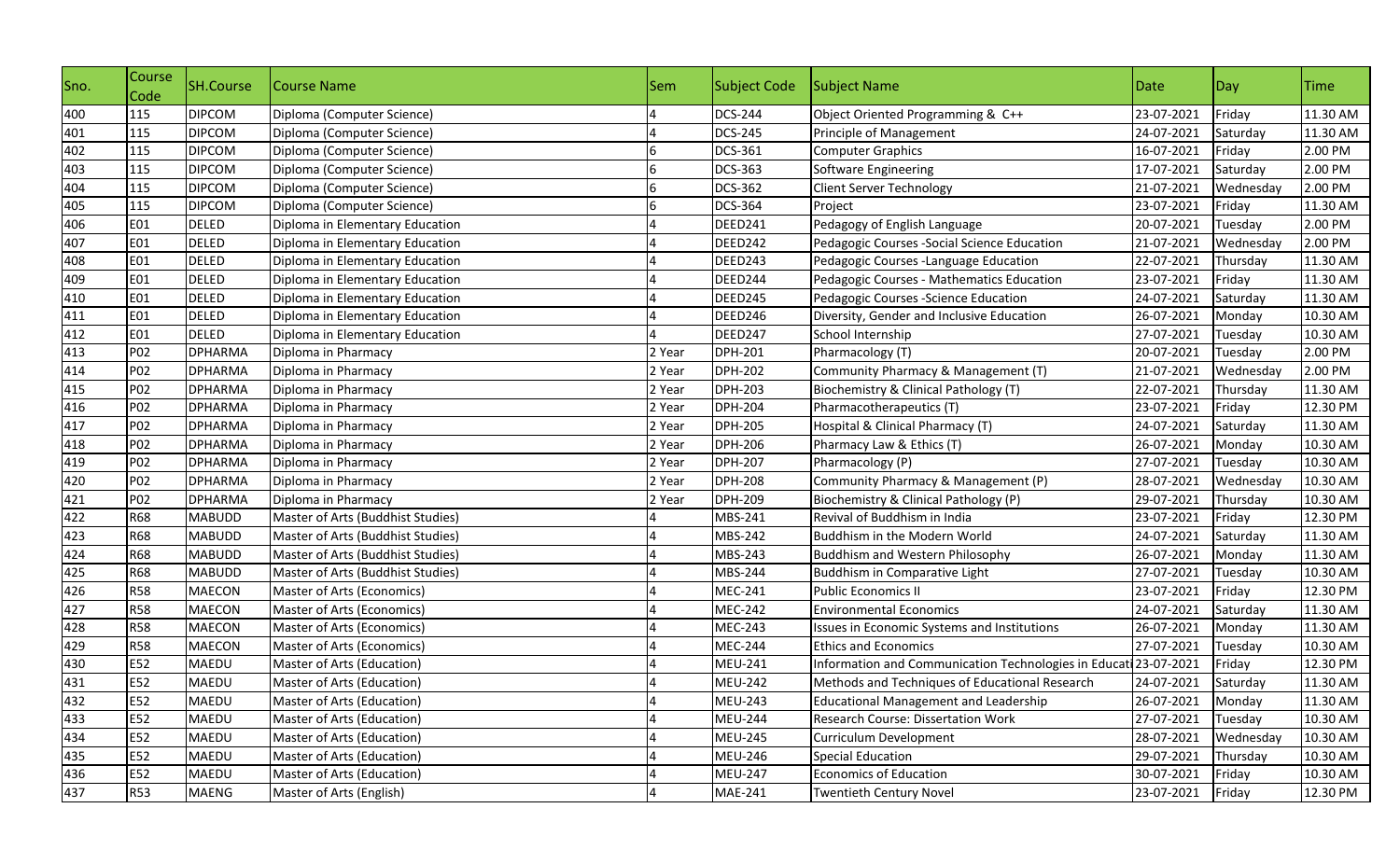| Sno. | Course<br>Code | <b>SH.Course</b> | Course Name                                             | Sem | <b>Subject Code</b> | Subject Name                                                         | Date       | Day       | <b>ITime</b> |
|------|----------------|------------------|---------------------------------------------------------|-----|---------------------|----------------------------------------------------------------------|------------|-----------|--------------|
| 438  | <b>R53</b>     | <b>MAENG</b>     | Master of Arts (English)                                |     | <b>MAE-242</b>      | Literary Criticism II                                                | 24-07-2021 | Saturday  | 11.30 AM     |
| 439  | <b>R53</b>     | <b>MAENG</b>     | Master of Arts (English)                                |     | MAE-243             | Indian Literature II                                                 | 26-07-2021 | Monday    | 11.30 AM     |
| 440  | <b>R53</b>     | <b>MAENG</b>     | Master of Arts (English)                                |     | <b>MAE-244</b>      | English language Teaching Methods                                    | 27-07-2021 | Tuesday   | 10.30 AM     |
| 441  | <b>R55</b>     | <b>MAGEO</b>     | Master of Arts (Geography)                              |     | MAG-241             | Regional Development in India                                        | 23-07-2021 | Friday    | 12.30 PM     |
| 442  | <b>R55</b>     | <b>MAGEO</b>     | Master of Arts (Geography)                              |     | <b>MAG-242</b>      | Natural Hazards and Disaster Management                              | 24-07-2021 | Saturday  | 11.30 AM     |
| 443  | <b>R55</b>     | <b>MAGEO</b>     | Master of Arts (Geography)                              |     | <b>MAG-243</b>      | Demography and Population Policy                                     | 26-07-2021 | Monday    | 11.30 AM     |
| 444  | <b>R55</b>     | <b>MAGEO</b>     | Master of Arts (Geography)                              |     | MAG-244             | Gender and Space with Special Reference to India                     | 27-07-2021 | Tuesday   | 10.30 AM     |
| 445  | <b>R52</b>     | <b>MAHIN</b>     | Master of Arts (Hindi)                                  |     | MHN-241             | Lok ki Avdharna aur Anusandhan Pravidhi                              | 23-07-2021 | Friday    | 12.30 PM     |
| 446  | <b>R52</b>     | <b>MAHIN</b>     | Master of Arts (Hindi)                                  |     | <b>MHN-242</b>      | Lok Sanskrit ke Ang aur Uski Abhivayktiyan                           | 24-07-2021 | Saturday  | 11.30 AM     |
| 447  | <b>R52</b>     | <b>MAHIN</b>     | Master of Arts (Hindi)                                  |     | <b>MHN-243</b>      | Arunachaleey Lok Sahitya, Lok Shailiyan Aur Lok Sahitya              | 26-07-2021 | Monday    | 11.30 AM     |
| 448  | <b>R52</b>     | <b>MAHIN</b>     | Master of Arts (Hindi)                                  |     | MHN-244             | Project                                                              | 27-07-2021 | Tuesday   | 11.30 AM     |
| 449  | <b>R54</b>     | <b>MAHIST</b>    | Master of Arts (History)                                |     | MHS-241             | Environmental History of India, 1800-2000                            | 23-07-2021 | Friday    | 12.30 PM     |
| 450  | <b>R54</b>     | <b>MAHIST</b>    | Master of Arts (History)                                |     | MHS-242             | Social Identities in Modern India                                    | 24-07-2021 | Saturday  | 12.30 PM     |
| 451  | <b>R54</b>     | <b>MAHIST</b>    | Master of Arts (History)                                |     | MHS-243             | The Practice of History                                              | 26-07-2021 | Monday    | 11.30 AM     |
| 452  | <b>R54</b>     | <b>MAHIST</b>    | Master of Arts (History)                                |     | MHS-244             | Society in Colonial India                                            | 27-07-2021 | Tuesday   | 11.30 AM     |
| 453  | <b>R69</b>     | <b>MAJMC</b>     | Master of Arts (Journalism and Mass Communication)      |     | MJMC241             | <b>Media Globalization</b>                                           | 23-07-2021 | Friday    | 12.30 PM     |
| 454  | R69            | <b>MAJMC</b>     | Master of Arts (Journalism and Mass Communication)      |     | MJMC242             | Audience Survey and Research Techniques                              | 24-07-2021 | Saturday  | 12.30 PM     |
| 455  | R69            | <b>MAJMC</b>     | Master of Arts (Journalism and Mass Communication)      |     | MJMC243             | News Bulletin Management                                             | 26-07-2021 | Monday    | 11.30 AM     |
| 456  | R69            | <b>MAJMC</b>     | Master of Arts (Journalism and Mass Communication)      |     | MJMC244             | <b>Travel Journalism</b>                                             | 27-07-2021 | Tuesday   | 11.30 AM     |
| 457  | R69            | <b>MAJMC</b>     | Master of Arts (Journalism and Mass Communication)      |     | MJMC245             | Project                                                              | 28-07-2021 | Wednesday | 10.30 AM     |
| 458  | <b>R56</b>     | <b>MAPOLS</b>    | Master of Arts (Political Science)                      |     | MPS-241             | Social and Political Thought of Ancient and Medeval India 23-07-2021 |            | Friday    | 12.30 PM     |
| 459  | <b>R56</b>     | <b>MAPOLS</b>    | Master of Arts (Political Science)                      |     | MPS-242             | India and Her Neighbours                                             | 24-07-2021 | Saturday  | 12.30 PM     |
| 460  | <b>R56</b>     | <b>MAPOLS</b>    | Master of Arts (Political Science)                      |     | MPS-243             | State and Politics in North - East India                             | 26-07-2021 | Monday    | 11.30 AM     |
| 461  | <b>R56</b>     | <b>MAPOLS</b>    | Master of Arts (Political Science)                      |     | MPS-244             | <b>Human Rights</b>                                                  | 27-07-2021 | Tuesday   | 11.30 AM     |
| 462  | <b>R57</b>     | <b>MASOCY</b>    | Master of Arts (Sociology)                              |     | MSO-241             | Gender and Society                                                   | 23-07-2021 | Friday    | 12.30 PM     |
| 463  | <b>R57</b>     | <b>MASOCY</b>    | Master of Arts (Sociology)                              |     | MSO-242             | Sociology of Education                                               | 24-07-2021 | Saturday  | 12.30 PM     |
| 464  | <b>R57</b>     | <b>MASOCY</b>    | Master of Arts (Sociology)                              |     | MSO-243             | Sociology of Organizations                                           | 26-07-2021 | Monday    | 11.30 AM     |
| 465  | <b>R57</b>     | <b>MASOCY</b>    | Master of Arts (Sociology)                              |     | MSO-244             | Population and Society                                               | 27-07-2021 | Tuesday   | 11.30 AM     |
| 466  | C54            | <b>MBAFIN</b>    | Master of Business Administration (Finance Management)  |     | <b>MBFM241</b>      | <b>Environmental Management</b>                                      | 23-07-2021 | Friday    | 12.30 PM     |
| 467  | C54            | <b>MBAFIN</b>    | Master of Business Administration (Finance Management)  |     | MBFM242             | <b>Financial Management</b>                                          | 24-07-2021 | Saturday  | 12.30 PM     |
| 468  | C54            | <b>MBAFIN</b>    | Master of Business Administration (Finance Management)  |     | MBFM243             | <b>Global Financial Marketing</b>                                    | 26-07-2021 | Monday    | 11.30 AM     |
| 469  | C54            | <b>MBAFIN</b>    | Master of Business Administration (Finance Management)  |     | MBFM244             | Indian Financial System                                              | 27-07-2021 | Tuesday   | 11.30 AM     |
| 470  | C54            | <b>MBAFIN</b>    | Master of Business Administration (Finance Management)  | 4   | MBFM245             | Accounting and Information System                                    | 28-07-2021 | Wednesday | 10.30 AM     |
| 471  | C54            | <b>MBAFIN</b>    | Master of Business Administration (Finance Management)  |     | MBFM246             | Project                                                              | 29-07-2021 | Thursday  | 10.30 AM     |
| 472  | C58            | <b>MBAHOSP</b>   | Master of Business Administration (Hospital Management) |     | MBHM241             | <b>Environmental Management</b>                                      | 23-07-2021 | Friday    | 12.30 PM     |
| 473  | C58            | <b>MBAHOSP</b>   | Master of Business Administration (Hospital Management) |     | MBHM242             | <b>Financial Management</b>                                          | 24-07-2021 | Saturday  | 12.30 PM     |
| 474  | C58            | <b>MBAHOSP</b>   | Master of Business Administration (Hospital Management) |     | MBHM243             | Health Laws & Policies                                               | 26-07-2021 | Monday    | 11.30 AM     |
| 475  | C58            | <b>MBAHOSP</b>   | Master of Business Administration (Hospital Management) | 4   | MBHM244             | Bio-Sciences & Epidemiology                                          | 27-07-2021 | Tuesday   | 11.30 AM     |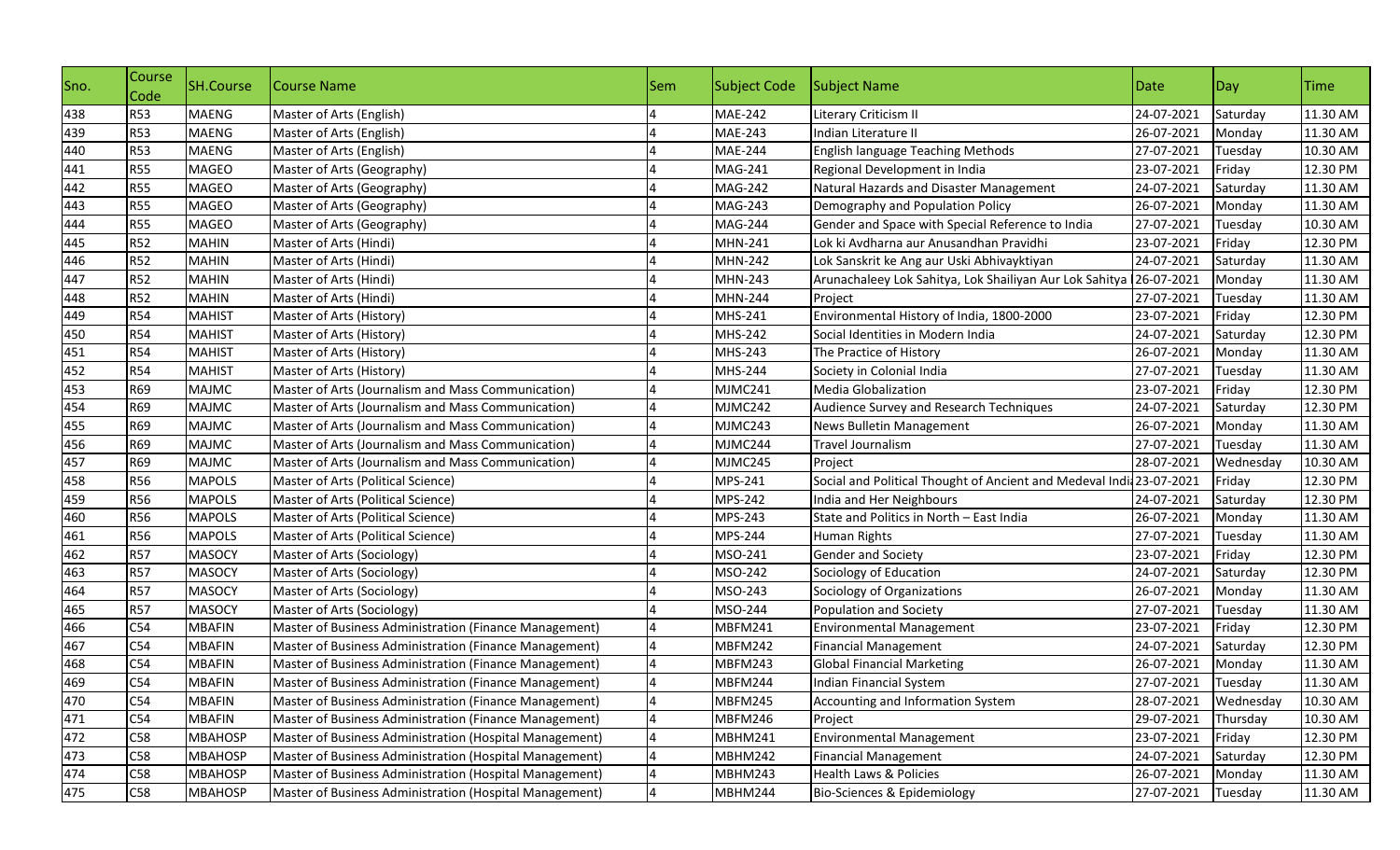| Sno. | Course<br>Code | <b>SH.Course</b> | Course Name                                                    | Sem | Subject Code   | <b>Subject Name</b>                              | Date       | Day       | <b>ITime</b> |
|------|----------------|------------------|----------------------------------------------------------------|-----|----------------|--------------------------------------------------|------------|-----------|--------------|
| 476  | C58            | <b>MBAHOSP</b>   | Master of Business Administration (Hospital Management)        |     | <b>MBHM245</b> | <b>Hospital Information System</b>               | 28-07-2021 | Wednesday | 10.30 AM     |
| 477  | C58            | <b>MBAHOSP</b>   | Master of Business Administration (Hospital Management)        |     | <b>MBHM246</b> | Project                                          | 29-07-2021 | Thursday  | 10.30 AM     |
| 478  | C62            | <b>MBAHOSPIT</b> | Master of Business Administration (Hospitality Management)     |     | <b>MBHO241</b> | Hospitality Law                                  | 23-07-2021 | Friday    | 12.30 PM     |
| 479  | C62            | <b>MBAHOSPIT</b> | Master of Business Administration (Hospitality Management)     |     | <b>MBHO242</b> | <b>Hotel Facility Management</b>                 | 24-07-2021 | Saturday  | 12.30 PM     |
| 480  | C62            | <b>MBAHOSPIT</b> | Master of Business Administration (Hospitality Management)     |     | MBHO243        | <b>Travel Management</b>                         | 26-07-2021 | Monday    | 11.30 AM     |
| 481  | C62            | <b>MBAHOSPIT</b> | Master of Business Administration (Hospitality Management)     |     | <b>MBHO244</b> | Entrepreneurship Development                     | 27-07-2021 | Tuesday   | 11.30 AM     |
| 482  | C62            | <b>MBAHOSPIT</b> | Master of Business Administration (Hospitality Management)     |     | <b>MBHO245</b> | Research Methodology and Quantitative Techniques | 28-07-2021 | Wednesday | 10.30 AM     |
| 483  | C62            | <b>MBAHOSPIT</b> | Master of Business Administration (Hospitality Management)     |     | <b>MBHO246</b> | Project Work                                     | 29-07-2021 | Thursday  | 10.30 AM     |
| 484  | C52            | <b>MBAHRM</b>    | Master of Business Administration (Human Resource Management 4 |     | MBHR241        | <b>Environmental Management</b>                  | 23-07-2021 | Friday    | 12.30 PM     |
| 485  | C52            | <b>MBAHRM</b>    | Master of Business Administration (Human Resource Management 4 |     | MBHR242        | <b>Financial Management</b>                      | 24-07-2021 | Saturday  | 12.30 PM     |
| 486  | C52            | <b>MBAHRM</b>    | Master of Business Administration (Human Resource Management 4 |     | MBHR243        | Management of Training & Development             | 26-07-2021 | Monday    | 11.30 AM     |
| 487  | C52            | <b>MBAHRM</b>    | Master of Business Administration (Human Resource Management 4 |     | MBHR244        | Labor Laws                                       | 27-07-2021 | Tuesday   | 11.30 AM     |
| 488  | C52            | <b>MBAHRM</b>    | Master of Business Administration (Human Resource Management4  |     | MBHR245        | International Human Resource Management          | 28-07-2021 | Wednesday | 10.30 AM     |
| 489  | C52            | <b>MBAHRM</b>    | Master of Business Administration (Human Resource Management4  |     | MBHR246        | Project                                          | 29-07-2021 | Thursday  | 10.30 AM     |
| 490  | C63            | <b>MBAINT</b>    | Master of Business Administration (International Business)     |     | MBIB241        | <b>Environmental Management</b>                  | 23-07-2021 | Friday    | 12.30 PM     |
| 491  | C63            | <b>MBAINT</b>    | Master of Business Administration (International Business)     |     | <b>MBIB242</b> | <b>Financial Management</b>                      | 24-07-2021 | Saturday  | 12.30 PM     |
| 492  | C63            | <b>MBAINT</b>    | Master of Business Administration (International Business)     |     | MBIB243        | World Economy and Globalization                  | 26-07-2021 | Monday    | 11.30 AM     |
| 493  | C63            | <b>MBAINT</b>    | Master of Business Administration (International Business)     |     | MBIB244        | <b>International Finance Management</b>          | 27-07-2021 | Tuesday   | 11.30 AM     |
| 494  | C63            | <b>MBAINT</b>    | Master of Business Administration (International Business)     |     | <b>MBIB245</b> | International Human Resource Management          | 28-07-2021 | Wednesday | 10.30 AM     |
| 495  | C63            | <b>MBAINT</b>    | Master of Business Administration (International Business)     |     | MBIB246        | Project                                          | 29-07-2021 | Thursday  | 10.30 AM     |
| 496  | C51            | <b>MBAMKT</b>    | Master of Business Administration (Marketing Management)       |     | MBMM241        | <b>Environmental Management</b>                  | 23-07-2021 | Friday    | 12.30 PM     |
| 497  | C51            | MBAMKT           | Master of Business Administration (Marketing Management)       |     | <b>MBMM242</b> | <b>Financial Management</b>                      | 24-07-2021 | Saturday  | 12.30 PM     |
| 498  | C51            | MBAMKT           | Master of Business Administration (Marketing Management)       |     | MBMM243        | Consumer Behavior                                | 26-07-2021 | Monday    | 11.30 AM     |
| 499  | C51            | <b>MBAMKT</b>    | Master of Business Administration (Marketing Management)       |     | MBMM244        | <b>Agricultural and Rural Marketing</b>          | 27-07-2021 | Tuesday   | 11.30 AM     |
| 500  | C51            | <b>MBAMKT</b>    | Master of Business Administration (Marketing Management)       |     | MBMM245        | <b>Industrial Marketing</b>                      | 28-07-2021 | Wednesday | 10.30 AM     |
| 501  | C51            | <b>MBAMKT</b>    | Master of Business Administration (Marketing Management)       |     | <b>MBMM246</b> | Project                                          | 29-07-2021 | Thursday  | 10.30 AM     |
| 502  | C59            | <b>MBAOPT</b>    | Master of Business Administration (Operation Management)       |     | <b>MBOM241</b> | <b>Environmental Management</b>                  | 23-07-2021 | Friday    | 12.30 PM     |
| 503  | C59            | <b>MBAOPT</b>    | Master of Business Administration (Operation Management)       |     | <b>MBOM242</b> | <b>Financial Management</b>                      | 24-07-2021 | Saturday  | 12.30 PM     |
| 504  | C59            | <b>MBAOPT</b>    | Master of Business Administration (Operation Management)       |     | <b>MBOM243</b> | Management of Physical Assets                    | 27-07-2021 | Tuesday   | 11.30 AM     |
| 505  | C59            | <b>MBAOPT</b>    | Master of Business Administration (Operation Management)       |     | <b>MBOM244</b> | Innovation and R & D Management                  | 28-07-2021 | Wednesday | 10.30 AM     |
| 506  | C59            | <b>MBAOPT</b>    | Master of Business Administration (Operation Management)       |     | <b>MBOM245</b> | Materials Management                             | 28-07-2021 | Wednesday | 10.30 AM     |
| 507  | C59            | <b>MBAOPT</b>    | Master of Business Administration (Operation Management)       |     | MBOM246        | Project                                          | 29-07-2021 | Thursday  | 10.30 AM     |
| 508  | C60            | <b>MBAPOM</b>    | Master of Business Administration (Production & Operation Mana |     | MBPO241        | <b>Environmental Management</b>                  | 23-07-2021 | Friday    | 12.30 PM     |
| 509  | C60            | <b>MBAPOM</b>    | Master of Business Administration (Production & Operation Mana |     | <b>MBPO242</b> | <b>Financial Management</b>                      | 24-07-2021 | Saturday  | 12.30 PM     |
| 510  | C60            | <b>MBAPOM</b>    | Master of Business Administration (Production & Operation Mana |     | MBPO243        | <b>Supply Chain Management</b>                   | 26-07-2021 | Monday    | 11.30 AM     |
| 511  | C60            | <b>MBAPOM</b>    | Master of Business Administration (Production & Operation Mana |     | MBPO244        | Management of Physical Assets                    | 27-07-2021 | Tuesday   | 11.30 AM     |
| 512  | C60            | <b>MBAPOM</b>    | Master of Business Administration (Production & Operation Mana |     | <b>MBPO245</b> | Management of Industrial Relations               | 28-07-2021 | Wednesday | 10.30 AM     |
| 513  | C60            | <b>MBAPOM</b>    | Master of Business Administration (Production & Operation Mana |     | <b>MBPO246</b> | Project                                          | 29-07-2021 | Thursday  | 10.30 AM     |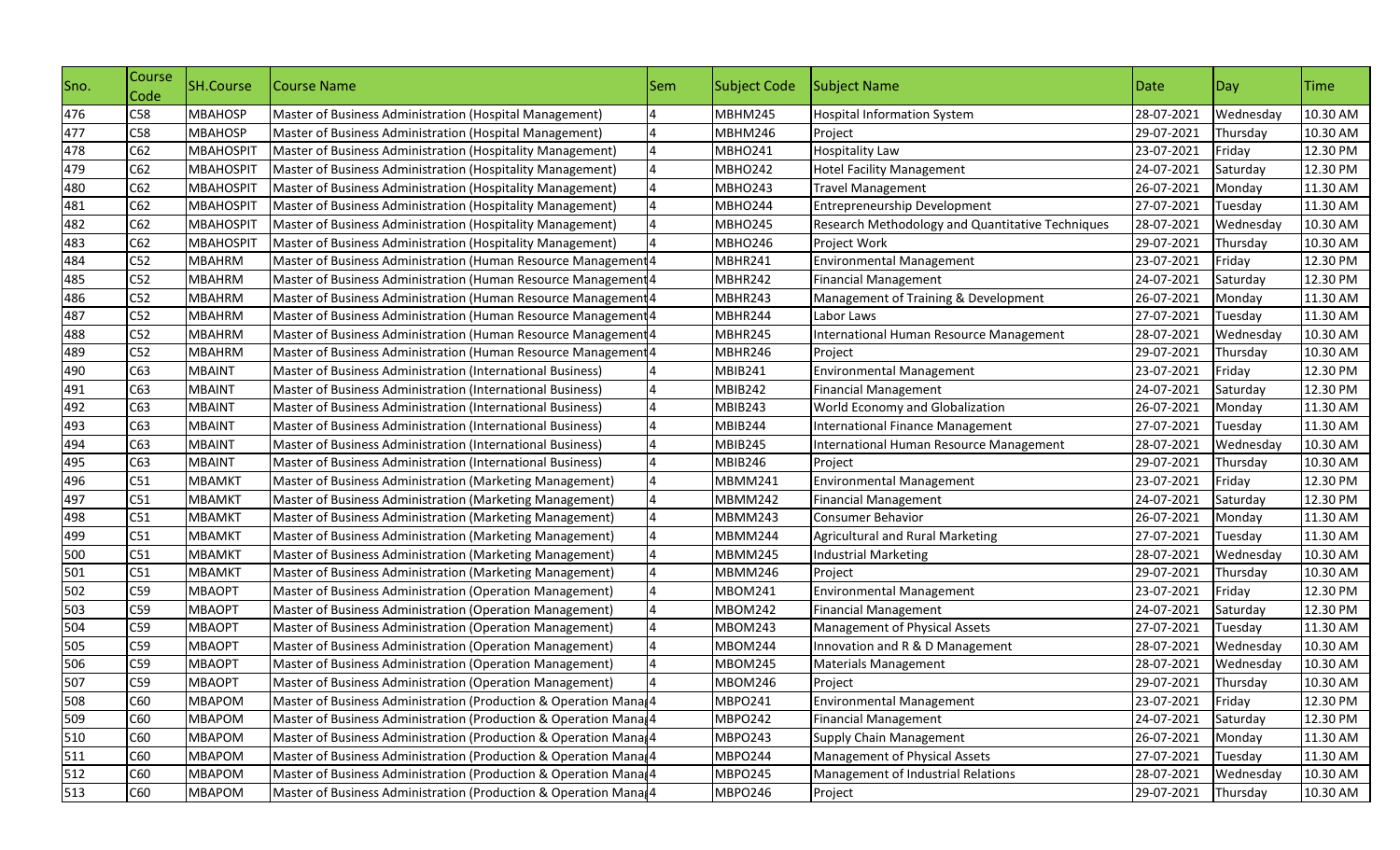| Sno.       | Course<br>Code | <b>SH.Course</b> | Course Name                                                | Sem | Subject Code   | Subject Name                                                        | Date       | $\log$    | <b>Time</b> |
|------------|----------------|------------------|------------------------------------------------------------|-----|----------------|---------------------------------------------------------------------|------------|-----------|-------------|
| 514        | C76            | <b>MCOM</b>      | Master of Commerce                                         |     | <b>MCM-241</b> | Corporate Governance, Ethics and Social Responsibility o 23-07-2021 |            | Friday    | 2.00 PM     |
| 515        | C76            | <b>MCOM</b>      | Master of Commerce                                         |     | <b>MCM-242</b> | <b>Business Research</b>                                            | 24-07-2021 | Saturday  | 12.30 PM    |
| 516        | C76            | <b>MCOM</b>      | Master of Commerce                                         |     | <b>MCM-243</b> | Human Resource Development                                          | 26-07-2021 | Monday    | 11.30 AM    |
| 517        | C76            | <b>MCOM</b>      | Master of Commerce                                         |     | <b>MCM-244</b> | India's Foreign Trade and Investment                                | 27-07-2021 | Tuesday   | 11.30 AM    |
| 518        | <b>N56</b>     | <b>MCA</b>       | <b>Master of Computer Application</b>                      |     | <b>MCA-241</b> | <b>Computer Graphics</b>                                            | 16-07-2021 | Friday    | 2.00 PM     |
| 519<br>520 | <b>N56</b>     | <b>MCA</b>       | <b>Master of Computer Application</b>                      |     | <b>MCA-242</b> | Computer Architecture                                               | 24-07-2021 | Saturday  | 12.30 PM    |
|            | <b>N56</b>     | <b>MCA</b>       | Master of Computer Application                             |     | <b>MCA-243</b> | Internet & E-Commerce                                               | 26-07-2021 | Monday    | 11.30 AM    |
| 521        | <b>N56</b>     | <b>MCA</b>       | <b>Master of Computer Application</b>                      |     | <b>MCA-244</b> | <b>Discrete Mathematics</b>                                         | 27-07-2021 | Tuesday   | 11.30 AM    |
| 522        | <b>N56</b>     | <b>MCA</b>       | <b>Master of Computer Application</b>                      |     | <b>MCA-245</b> | Project                                                             | 28-07-2021 | Wednesday | 10.30 AM    |
| 523        | <b>N56</b>     | <b>MCA</b>       | <b>Master of Computer Application</b>                      |     | <b>MCA-361</b> | Mobile Technology                                                   | 23-07-2021 | Friday    | 2.00 PM     |
| 524        | <b>N56</b>     | <b>MCA</b>       | Master of Computer Application                             |     | <b>MCA-362</b> | Distributed System                                                  | 24-07-2021 | Saturday  | 12.30 PM    |
| 525        | <b>N56</b>     | <b>MCA</b>       | Master of Computer Application                             |     | <b>MCA-363</b> | Cryptography & Network Security                                     | 26-07-2021 | Monday    | 11.30 AM    |
| 526        | <b>N56</b>     | <b>MCA</b>       | <b>Master of Computer Application</b>                      |     | <b>MCA-364</b> | Project Work & Viva                                                 | 27-07-2021 | Tuesday   | 11.30 AM    |
| 527        | E51            | MED              | <b>Master of Education</b>                                 |     | <b>MED-241</b> | Educational Sustainable Development and Global Peace                | 23-07-2021 | Friday    | 2.00 PM     |
| 528        | E51            | MED              | Master of Education                                        |     | <b>MED-242</b> | <b>Inclusive Education</b>                                          | 24-07-2021 | Saturday  | 12.30 PM    |
| 529        | E51            | MED              | Master of Education                                        |     | <b>MED-243</b> | Educational Management Administration and Leadership 26-07-2021     |            | Monday    | 12.30 PM    |
| 530        | E51            | <b>MED</b>       | Master of Education                                        |     | <b>MED-246</b> | <b>Guidance and Counselling</b>                                     | 27-07-2021 | Tuesday   | 11.30 AM    |
| 531        | E51            | MED              | <b>Master of Education</b>                                 |     | <b>MED-247</b> | <b>Communication Skills</b>                                         | 28-07-2021 | Wednesday | 10.30 AM    |
| 532        | E51            | MED              | Master of Education                                        |     | MED-24X        | <b>Yoga Education</b>                                               | 29-07-2021 | Thursday  | 10.30 AM    |
| 533        | E51            | MED              | <b>Master of Education</b>                                 |     | MED-24XI       | Dissertation & Viva-Voce                                            | 30-07-2021 | Friday    | 10.30 AM    |
| 534        | E59            | <b>MEDHI</b>     | Master of Education-Special Education (Hearing Impairment) |     | MSEH241        | Dissertation                                                        | 23-07-2021 | Friday    | 2.00 PM     |
| 535        | E59            | <b>MEDHI</b>     | Master of Education-Special Education (Hearing Impairment) |     | MSEH242        | Field Engagement / Internship as a Teacher Trainer                  | 24-07-2021 | Saturday  | 12.30 PM    |
| 536        | E60            | <b>MEDVI</b>     | Master of Education-Special Education (Visual Impairment)  |     | MSEV241        | Dissertation                                                        | 23-07-2021 | Friday    | 2.00 PM     |
| 537        | E60            | <b>MEDVI</b>     | Master of Education-Special Education (Visual Impairment)  |     | MSEV242        | Field Engagement / Internship as a Teacher Trainer                  | 24-07-2021 | Saturday  | 12.30 PM    |
| 538        | M58            | <b>MFA</b>       | Master of Fine Arts (Painting)                             |     | MFAP241        | History of Modern Western Art-II                                    | 23-07-2021 | Friday    | 2.00 PM     |
| 539        | M58            | <b>MFA</b>       | Master of Fine Arts (Painting)                             |     | MFAP242        | Portraiture (Mix Media)                                             | 24-07-2021 | Saturday  | 12.30 PM    |
| 540        | M58            | <b>MFA</b>       | Master of Fine Arts (Painting)                             |     | MFAP243        | Human Groups Study (Oil)                                            | 26-07-2021 | Monday    | 12.30 PM    |
| 541        | M58            | <b>MFA</b>       | Master of Fine Arts (Painting)                             |     | MFAP244        | Digital Photography                                                 | 27-07-2021 | Tuesday   | 11.30 AM    |
| 542        | M58            | <b>MFA</b>       | Master of Fine Arts (Painting)                             |     | MFAP245        | Project                                                             | 28-07-2021 | Wednesday | 10.30 AM    |
| 543        | W51            | <b>LLM</b>       | Master of Law                                              |     | LLM-241        | <b>Judicial Process</b>                                             | 23-07-2021 | Friday    | 2.00 PM     |
| 544<br>545 | W51            | LLM              | Master of Law                                              |     | LLM-242        | Dissertation                                                        | 24-07-2021 | Saturday  | 12.30 PM    |
|            | W51            | <b>LLM</b>       | Master of Law                                              |     | LLM-243        | Viva - Voce                                                         | 26-07-2021 | Monday    | 12.30 PM    |
| 546        | W51            | LLM              | Master of Law                                              |     | <b>LLM-244</b> | Contract and Insurance                                              | 27-07-2021 | Tuesday   | 11.30 AM    |
| 547        | E67            | <b>MPES</b>      | Master of Physical Education and Sports                    |     | MPES241        | Information& Communication Technology (ICT) in Physic 23-07-2021    |            | Friday    | 2.00 PM     |
| 548        | E67            | <b>MPES</b>      | Master of Physical Education and Sports                    |     | MPES242        | Sports Psychology                                                   | 24-07-2021 | Saturday  | 12.30 PM    |
| 549        | E67            | <b>MPES</b>      | Master of Physical Education and Sports                    |     | MPES243        | Value and Environmental Education                                   | 26-07-2021 | Monday    | 12.30 PM    |
| 550        | E67            | <b>MPES</b>      | Master of Physical Education and Sports                    |     | MPES244        | Dissertation/ Education Technology in Physical Education 27-07-2021 |            | Tuesday   | 11.30 AM    |
| 551        | E67            | <b>MPES</b>      | Master of Physical Education and Sports                    |     | MPES245        | Track and Field Introduction of Decathlon Event Gymnas 28-07-2021   |            | Wednesday | 10.30 AM    |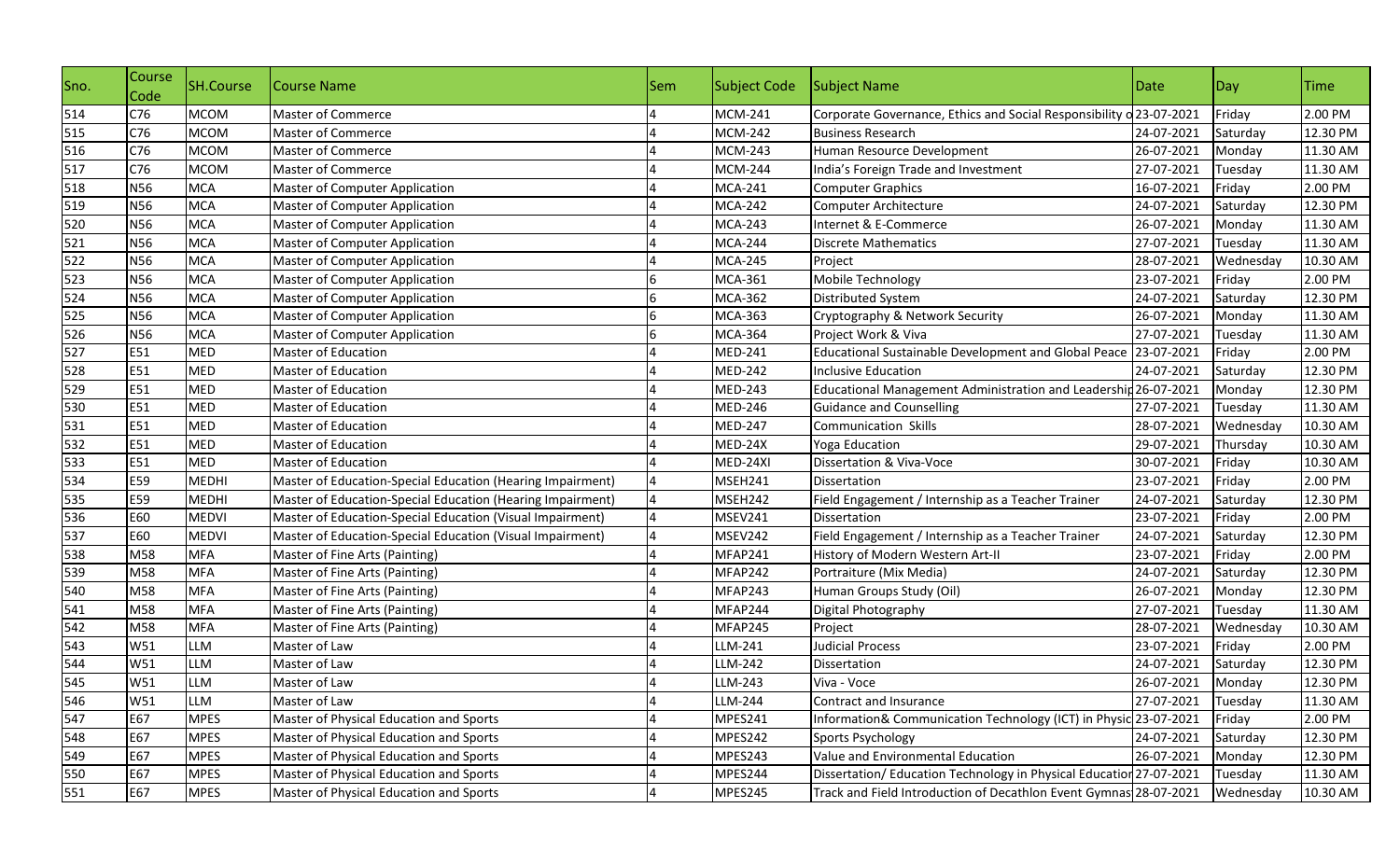| Sno. | Course<br>Code | SH.Course      | Course Name                                         | Sem | <b>Subject Code</b>           | Subject Name                                                                                                                      | Date       | Day       | <b>Time</b> |
|------|----------------|----------------|-----------------------------------------------------|-----|-------------------------------|-----------------------------------------------------------------------------------------------------------------------------------|------------|-----------|-------------|
| 552  | E67            | <b>MPES</b>    | Master of Physical Education and Sports             |     | MPES246                       | <b>Games Specialization- III Boxing</b>                                                                                           | 29-07-2021 | Thursday  | 10.30 AM    |
| 553  | E67            | <b>MPES</b>    | Master of Physical Education and Sports             |     | MPES246-1                     | <b>Games Specialization- III Fencing</b>                                                                                          | 29-07-2021 | Thursday  | 10.30 AM    |
| 554  | E67            | <b>MPES</b>    | Master of Physical Education and Sports             |     | MPES246-2                     | Games Specialization- III Judo                                                                                                    | 29-07-2021 | Thursday  | 10.30 AM    |
| 555  | E67            | <b>MPES</b>    | Master of Physical Education and Sports             |     | MPES246-3                     | Games Specialization- III Karate                                                                                                  | 29-07-2021 | Thursday  | 10.30 AM    |
| 556  | E67            | <b>MPES</b>    | Master of Physical Education and Sports             |     | MPES246-4                     | <b>Games Specialization- III Wrestling</b>                                                                                        | 29-07-2021 | Thursday  | 10.30 AM    |
| 557  | E67            | <b>MPES</b>    | Master of Physical Education and Sports             |     | MPES246-5                     | Games Specialization- III Wushu                                                                                                   | 29-07-2021 | Thursday  | 10.30 AM    |
| 558  | E67            | <b>MPES</b>    | Master of Physical Education and Sports             |     | MPES247                       | Officiating Lessons of Track and Field/Gymnastic/Swimm 30-07-2021                                                                 |            | Friday    | 10.30 AM    |
| 559  | E67            | <b>MPES</b>    | Master of Physical Education and Sports             |     | MPES248                       | Officiating Lessons of Game Specializations                                                                                       | 31-07-2021 | Saturday  | 10.30 AM    |
| 560  | A51            | <b>MSCAGRO</b> | Master of Science (Agriculture-Agronomy)            |     | MAGR241                       | Seminar                                                                                                                           | 22-07-2021 | Thursday  | 11.30 AM    |
| 561  | A51            | <b>MSCAGRO</b> | Master of Science (Agriculture-Agronomy)            |     | MAGR242                       | Comprehensive                                                                                                                     | 23-07-2021 | Friday    | 2.00 PM     |
| 562  | A51            | <b>MSCAGRO</b> | Master of Science (Agriculture-Agronomy)            |     | MAGR244                       | Defence Seminar                                                                                                                   | 26-07-2021 | Monday    | 12.30 PM    |
| 563  | A51            | <b>MSCAGRO</b> | Master of Science (Agriculture-Agronomy)            |     | MAGR245                       | Thesis Viva Voce                                                                                                                  | 27-07-2021 | Tuesday   | 11.30 AM    |
| 564  | A51            | MSCAGRO        | Master of Science (Agriculture-Agronomy)            |     | MAGR243                       | Research-IV                                                                                                                       | 28-07-2021 | Wednesday | 10.30 AM    |
| 565  | A56            | <b>MSCEXT</b>  | Master of Science (Agriculture-Extension Education) |     | MSEE242                       | Comprehensive                                                                                                                     | 23-07-2021 | Friday    | 2.00 PM     |
| 566  | A56            | <b>MSCEXT</b>  | Master of Science (Agriculture-Extension Education) |     | MSEE243                       | Seminar                                                                                                                           | 24-07-2021 | Saturday  | 12.30 PM    |
| 567  | A56            | <b>MSCEXT</b>  | Master of Science (Agriculture-Extension Education) |     | MSEE241                       | Defence Seminar                                                                                                                   | 26-07-2021 | Monday    | 12.30 PM    |
| 568  | A56            | <b>MSCEXT</b>  | Master of Science (Agriculture-Extension Education) |     | MSEE245                       | Thesis Viva Voce                                                                                                                  | 27-07-2021 | Tuesday   | 11.30 AM    |
| 569  | A56            | <b>MSCEXT</b>  | Master of Science (Agriculture-Extension Education) |     | MSEE244                       | Research-IV                                                                                                                       | 28-07-2021 | Wednesday | 10.30 AM    |
| 570  | A53            | <b>MSCSOIL</b> | Master of Science (Agriculture-Soil Science)        |     | MSSS241                       | Seminar                                                                                                                           | 22-07-2021 | Thursday  | 11.30 AM    |
| 571  | A53            | <b>MSCSOIL</b> | Master of Science (Agriculture-Soil Science)        |     | MSSS242                       | Comprehensive                                                                                                                     | 23-07-2021 | Friday    | 2.00 PM     |
| 572  | A53            | <b>MSCSOIL</b> | Master of Science (Agriculture-Soil Science)        |     | MSSS244                       | Defence Seminar                                                                                                                   | 26-07-2021 | Monday    | 12.30 PM    |
| 573  | A53            | <b>MSCSOIL</b> | Master of Science (Agriculture-Soil Science)        |     | MSSS245                       | Thesis Viva Voce                                                                                                                  | 27-07-2021 | Tuesday   | 11.30 AM    |
| 574  | A53            | <b>MSCSOIL</b> | Master of Science (Agriculture-Soil Science)        |     | MSSS243                       | Research-IV                                                                                                                       | 28-07-2021 | Wednesday | 10.30 AM    |
| 575  | <b>S55</b>     | <b>MSCBOT</b>  | Master of Science (Botany)                          |     | MSB-241                       | Bioinformatics, Biostatistics and Computer Application                                                                            | 22-07-2021 | Thursday  | 11.30 AM    |
| 576  | <b>S55</b>     | <b>MSCBOT</b>  | Master of Science (Botany)                          |     | MSB-242                       | Biophysical Instrumentation and Biotechnology                                                                                     | 23-07-2021 | Friday    | 2.00 PM     |
| 577  | <b>S55</b>     | <b>MSCBOT</b>  | Master of Science (Botany)                          |     | MSB-243<br>MSB-244<br>MSB-245 | SPECIAL PLAER (Any One)<br>1. Advance Plant Pathology and Plant Protection<br>2. Advance Plant Ecology<br>3. Advance Microbiology | 24-07-2021 | Saturday  | 12.30 PM    |
| 578  | <b>S55</b>     | <b>MSCBOT</b>  | Master of Science (Botany)                          |     | MSB-246                       | Project work                                                                                                                      | 26-07-2021 | Monday    | 12.30 PM    |
| 579  | <b>S51</b>     | <b>MSCCHE</b>  | Master of Science (Chemistry)                       |     | <b>MCH-241</b>                | Computers in Chemistry                                                                                                            | 19-07-2021 | Monday    | 12.30 PM    |
| 580  | S51            | <b>MSCCHE</b>  | Master of Science (Chemistry)                       |     | MCH2410                       | <b>Chemical Kinetics</b>                                                                                                          | 20-07-2021 | Tuesday   | 2.00 PM     |
| 581  | <b>S51</b>     | <b>MSCCHE</b>  | Master of Science (Chemistry)                       | 4   | MCH2411                       | Project + Training                                                                                                                | 21-07-2021 | Wednesday | 2.00 PM     |
| 582  | <b>S51</b>     | <b>MSCCHE</b>  | Master of Science (Chemistry)                       |     | <b>MCH-242</b>                | <b>Bio-Inorganic Chemistry</b>                                                                                                    | 22-07-2021 | Thursday  | 11.30 AM    |
| 583  | <b>S51</b>     | <b>MSCCHE</b>  | Master of Science (Chemistry)                       |     | <b>MCH-243</b>                | Chemistry of Natural Products                                                                                                     | 23-07-2021 | Friday    | 2.00 PM     |
| 584  | <b>S51</b>     | <b>MSCCHE</b>  | Master of Science (Chemistry)                       |     | <b>MCH-244</b>                | Quantum Chemistry                                                                                                                 | 24-07-2021 | Saturday  | 12.30 PM    |
| 585  | S51            | <b>MSCCHE</b>  | Master of Science (Chemistry)                       |     | <b>MCH-245</b>                | Structural Methods in Inorganic Chemistry                                                                                         | 26-07-2021 | Monday    | 12.30 PM    |
| 586  | S51            | <b>MSCCHE</b>  | Master of Science (Chemistry)                       |     | <b>MCH-246</b>                | Application of Spectroscopy to Structural Analysis                                                                                | 27-07-2021 | Tuesday   | 11.30 AM    |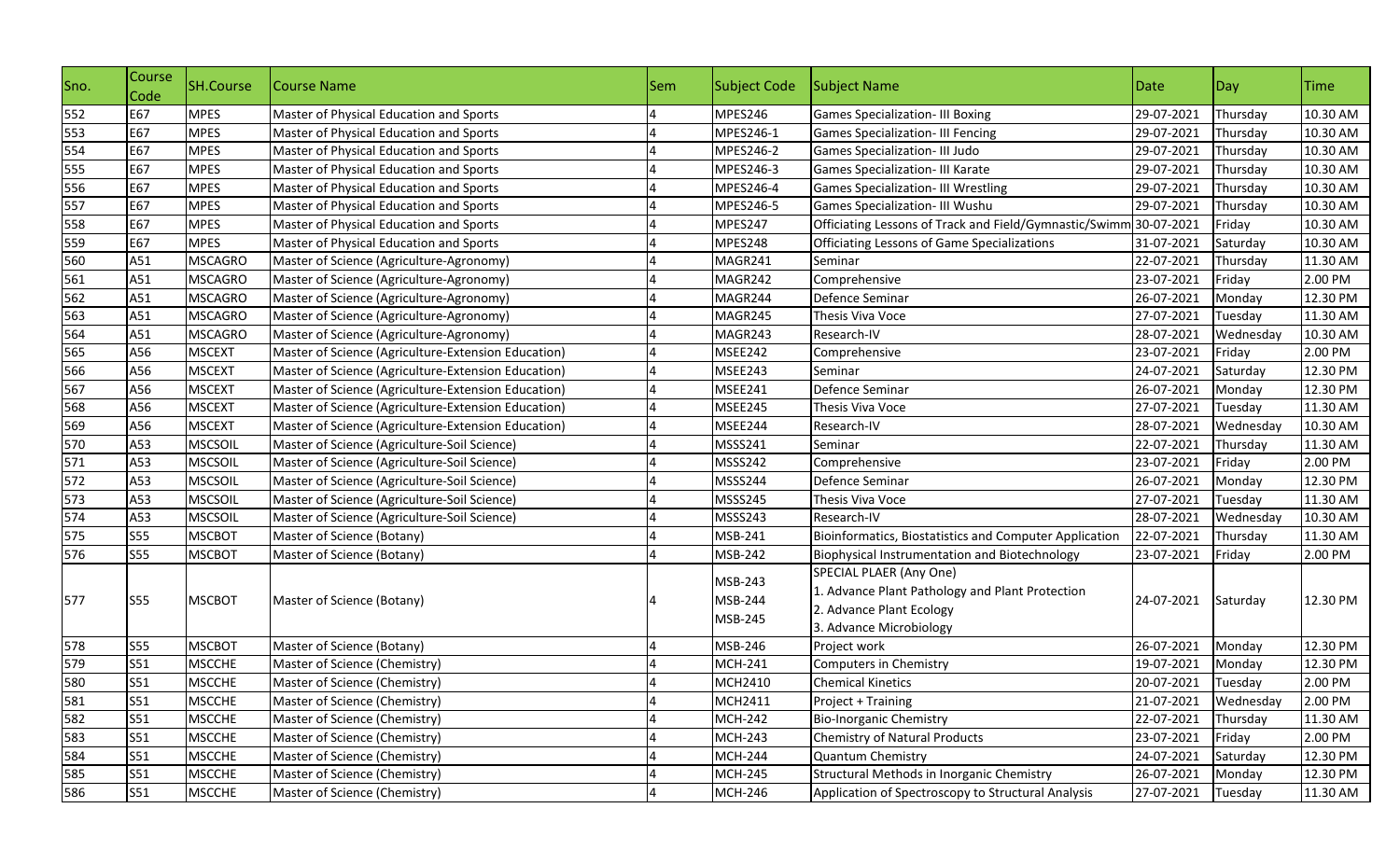| Sno.              | Course<br>Code | SH.Course      | Course Name                                        | Sem | Subject Code                  | Subject Name                                                                                                  | Date       | $\vert$ Day | <b>Time</b> |
|-------------------|----------------|----------------|----------------------------------------------------|-----|-------------------------------|---------------------------------------------------------------------------------------------------------------|------------|-------------|-------------|
| 587               | S51            | <b>MSCCHE</b>  | Master of Science (Chemistry)                      |     | <b>MCH-247</b>                | <b>Statistical Mechanics</b>                                                                                  | 28-07-2021 | Wednesday   | 10.30 AM    |
| 588               | S51            | <b>MSCCHE</b>  | Master of Science (Chemistry)                      |     | MCH-248                       | Inorganic Rings, Chains, and Clusters                                                                         | 29-07-2021 | Thursdav    | 10.30 AM    |
| 589               | S51            | <b>MSCCHE</b>  | Master of Science (Chemistry)                      |     | <b>MCH-249</b>                | Reagents and Organic Synthesis                                                                                | 30-07-2021 | Friday      | 10.30 AM    |
| 590               | <b>S59</b>     | <b>MSCENV</b>  | Master of Science (Environmental Science)          |     | MES-241                       | Natural Resource and Biodiversity Conservation                                                                | 19-07-2021 | Monday      | 12.30 PM    |
| 591               | <b>S59</b>     | <b>MSCENV</b>  | Master of Science (Environmental Science)          |     | <b>MES-242</b>                | <b>Hydrogeochemical Processes</b>                                                                             | 20-07-2021 | Tuesday     | 2.00 PM     |
| 592               | <b>S59</b>     | <b>MSCENV</b>  | Master of Science (Environmental Science)          |     | MES-243                       | Environmental Plant Physiology and Biochemistry                                                               | 21-07-2021 | Wednesday   | 2.00 PM     |
| 593               | <b>S59</b>     | <b>MSCENV</b>  | Master of Science (Environmental Science)          |     | MES-244                       | Solid Waste Management and Technology                                                                         | 22-07-2021 | Thursday    | 11.30 AM    |
| 594               | <b>S59</b>     | <b>MSCENV</b>  | Master of Science (Environmental Science)          |     | MES-245                       | Project                                                                                                       | 23-07-2021 | Friday      | 2.00 PM     |
| 595               | A57            | <b>MSCPOMO</b> | Master of Science (Horticulture-Pomology)          |     | <b>MSHP241</b>                | Agricultural Research, Research Ethics and Rural Develop 19-07-2021                                           |            | Monday      | 12.30 PM    |
| 596               | A57            | <b>MSCPOMO</b> | Master of Science (Horticulture-Pomology)          |     | MSHP242                       | Intellectual Property and its Management in Agriculture 20-07-2021                                            |            | Tuesday     | 2.00 PM     |
| 597               | A57            | <b>MSCPOMO</b> | Master of Science (Horticulture-Pomology)          |     | MSHP243                       | Project                                                                                                       | 21-07-2021 | Wednesday   | 2.00 PM     |
| 598               | A58            | <b>MSCVEGE</b> | Master of Science (Horticulture-Vegetable Science) |     | MHVS244                       | Thesis Viva Voce                                                                                              | 17-07-2021 | Saturday    | 2.00 PM     |
| 599               | A58            | <b>MSCVEGE</b> | Master of Science (Horticulture-Vegetable Science) |     | MHVS235                       | Seminar                                                                                                       | 19-07-2021 | Monday      | 12.30 PM    |
| 600               | A58            | <b>MSCVEGE</b> | Master of Science (Horticulture-Vegetable Science) |     | MHVS243                       | <b>Thesis Defence Seminar</b>                                                                                 | 22-07-2021 | Thursday    | 11.30 AM    |
| 601               | A58            | <b>MSCVEGE</b> | Master of Science (Horticulture-Vegetable Science) |     | MHVS241                       | Comprehensive                                                                                                 | 23-07-2021 | Friday      | 2.00 PM     |
| 602               | A58            | <b>MSCVEGE</b> | Master of Science (Horticulture-Vegetable Science) |     | MHVS242                       | Research-IV                                                                                                   | 28-07-2021 | Wednesday   | 10.30 AM    |
| 603               | <b>S83</b>     | MSCMATH        | Master of Science (Mathematics)                    |     | MMTH241                       | <b>Measure Theory</b>                                                                                         | 19-07-2021 | Monday      | 12.30 PM    |
| 604               | <b>S83</b>     | <b>MSCMATH</b> | Master of Science (Mathematics)                    |     | MMTH242                       | Non-linear Dynamical System and Chaos                                                                         | 20-07-2021 | Tuesday     | 2.00 PM     |
| 605               | <b>S83</b>     | <b>MSCMATH</b> | Master of Science (Mathematics)                    |     | MMTH243                       | Discrete Structure and Graph Theory                                                                           | 21-07-2021 | Wednesday   | 2.00 PM     |
| 606               | <b>S83</b>     | <b>MSCMATH</b> | Master of Science (Mathematics)                    |     | MMTH244                       | Magnetohydrodynamics                                                                                          | 22-07-2021 | Thursday    | 11.30 AM    |
| 607               | <b>S83</b>     | <b>MSCMATH</b> | Master of Science (Mathematics)                    |     | MMTH245                       | <b>Mathematical Modelling</b>                                                                                 | 23-07-2021 | Friday      | 2.00 PM     |
| 608               | <b>S83</b>     | <b>MSCMATH</b> | Master of Science (Mathematics)                    |     | MMTH246                       | <b>Computational Fluid Dynamics</b>                                                                           | 24-07-2021 | Saturday    | 12.30 PM    |
| 609               | <b>S83</b>     | <b>MSCMATH</b> | Master of Science (Mathematics)                    |     | MMTH247                       | <b>Algebraic Graph Theory</b>                                                                                 | 26-07-2021 | Monday      | 12.30 PM    |
| 610               | <b>S82</b>     | <b>MSCPHY</b>  | Master of Science (Physics)                        |     | MPHY241                       | Computational Method and Programming                                                                          | 19-07-2021 | Monday      | 12.30 PM    |
| 611               | <b>S82</b>     | <b>MSCPHY</b>  | Master of Science (Physics)                        |     | MPHY242<br>MPHY243<br>MPHY244 | Elective Paper(any one)<br>1. Physics in Liquid Crystal<br>2. Environmental Physics<br>3. Atmospheric Physics | 20-07-2021 | Tuesday     | 2.00 PM     |
| 612               | S82            | <b>MSCPHY</b>  | Master of Science (Physics)                        |     | <b>MPHY245</b><br>MPHY246     | Special Paper -III (any one)<br>1. Condensed Matter Physics<br>2. Advanced Electronics                        | 21-07-2021 | Wednesday   | 2.00 PM     |
| 613               | <b>S82</b>     | <b>MSCPHY</b>  | Master of Science (Physics)                        | 4   | <b>MPHY247</b><br>MPHY248     | Special Paper -IV (any one)<br>1. Condensed Matter Physics<br>2. Advanced Electronics                         | 22-07-2021 | Thursday    | 11.30 AM    |
| $\frac{614}{615}$ | <b>S82</b>     | <b>MSCPHY</b>  | Master of Science (Physics)                        | 4   | MPHY249                       | Project                                                                                                       | 23-07-2021 | Friday      | 2.00 PM     |
|                   | <b>S54</b>     | <b>MSCZOO</b>  | Master of Science (Zoology)                        |     | MSZ-241                       | Insect Physiology, Toxicology and Vector Biology                                                              | 19-07-2021 | Monday      | 12.30 PM    |
| 616               | <b>S54</b>     | <b>MSCZOO</b>  | Master of Science (Zoology)                        | 4   | MSZ-242                       | Aquatic Resources and Their Conservation                                                                      | 20-07-2021 | Tuesday     | 2.00 PM     |